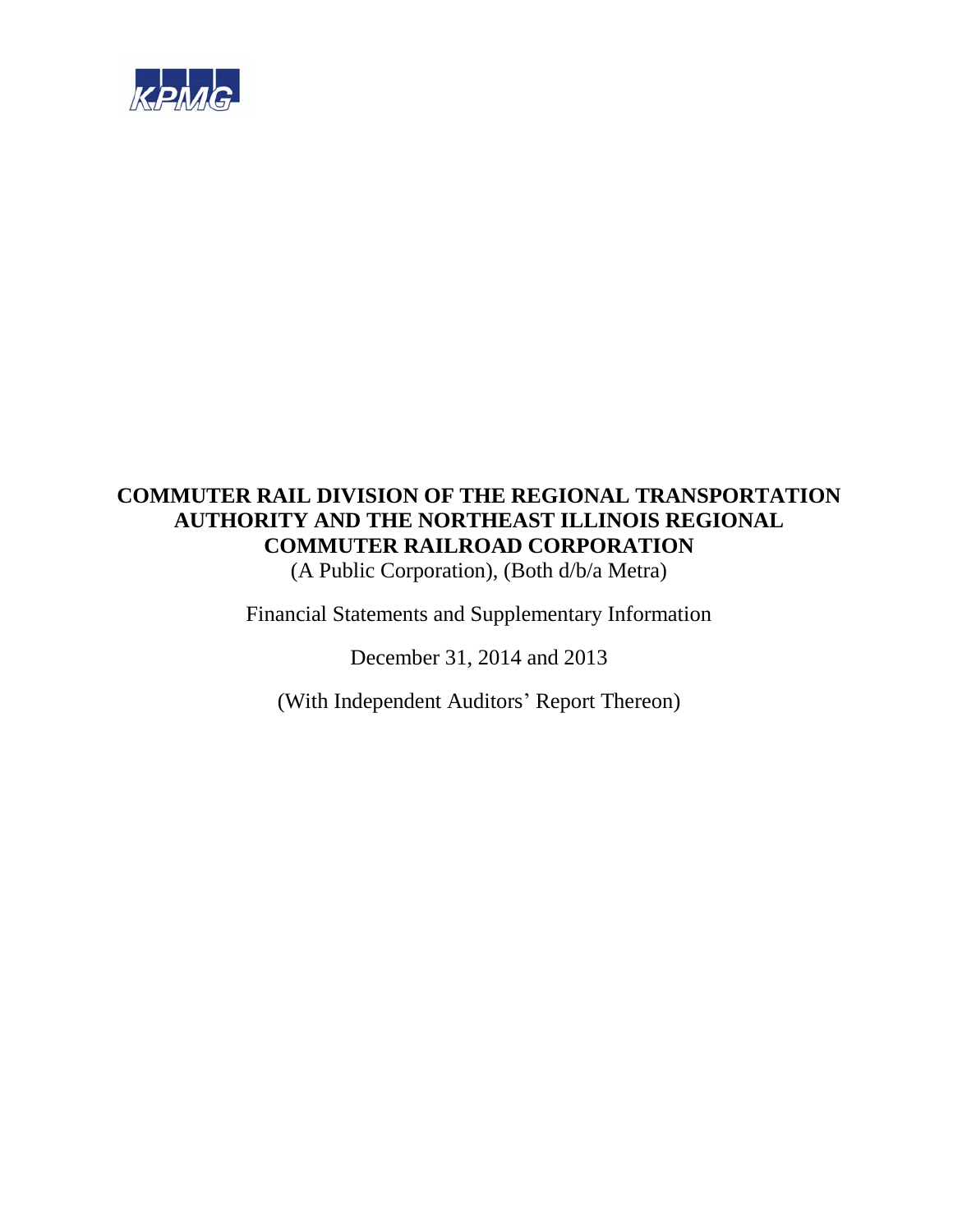(A Public Corporation), (Both d/b/a Metra)

## **Table of Contents**

|                                                                                                                 | Page(s)   |
|-----------------------------------------------------------------------------------------------------------------|-----------|
| <b>Independent Auditors' Report</b>                                                                             | $1 - 2$   |
| Management's Discussion and Analysis (Unaudited)                                                                | $3 - 21$  |
| <b>Basic Financial Statements:</b>                                                                              |           |
| <b>Statements of Net Position</b>                                                                               | $22 - 23$ |
| Statements of Revenues, Expenses, and Changes in Net Position                                                   | 24        |
| <b>Statements of Cash Flows</b>                                                                                 | $25 - 26$ |
| <b>Notes to Financial Statements</b>                                                                            | $27 - 48$ |
| Required Supplementary Information – Schedule of Funding Postemployment Healthcare Plan<br>Progress (Unaudited) | 49        |
| <b>Other Information</b>                                                                                        |           |
| Schedule of Revenues and Expenses - Budget to Actual (Budgetary Basis) - (Unaudited)                            | 50        |
| Budgetary Basis Schedule of Operations – (Unaudited)                                                            | 51        |
| Notes to Supplementary Information (Unaudited)                                                                  | 52        |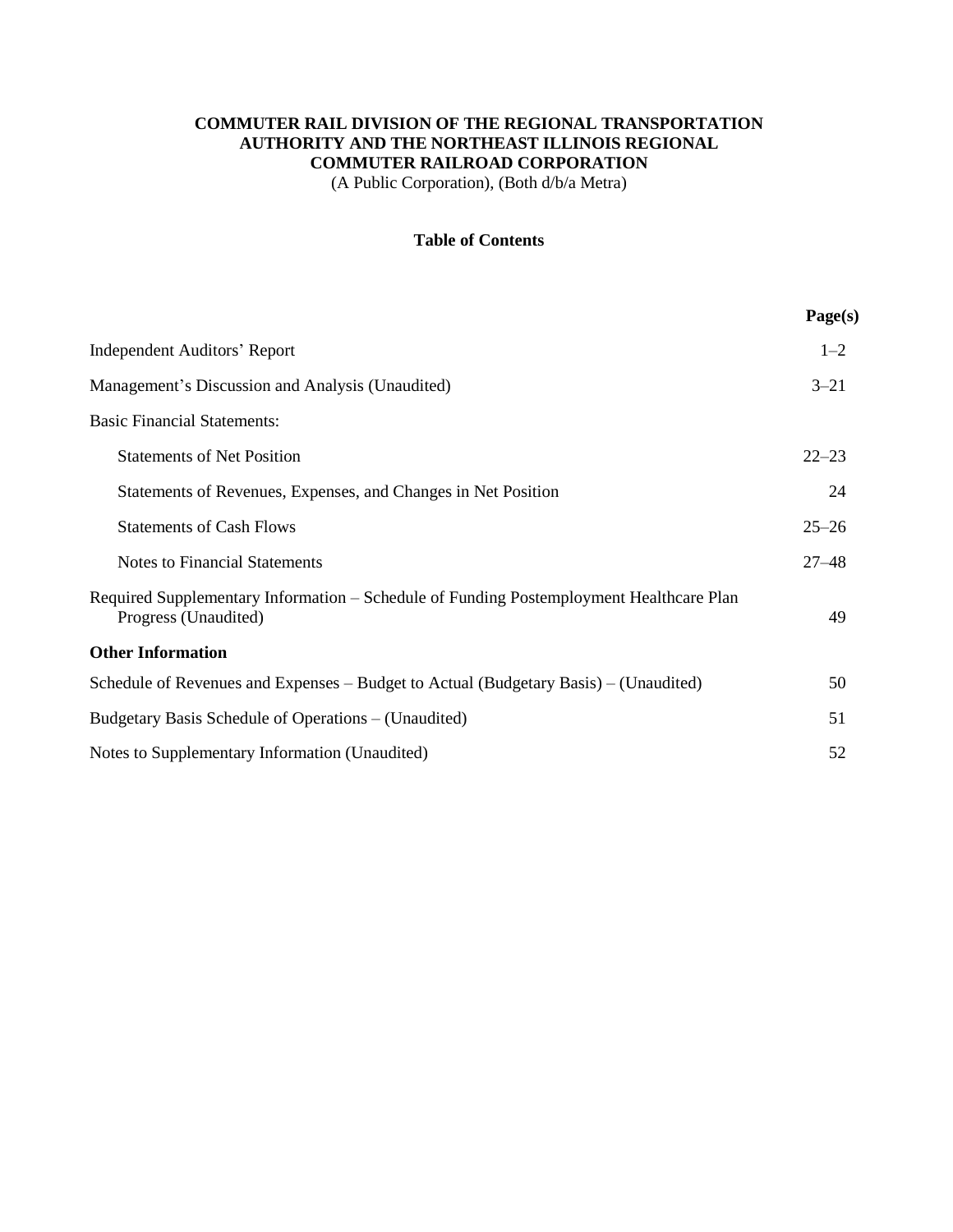

**KPMG LLP** Aon Center Suite 5500 200 East Randolph Drive Chicago, IL 60601-6436

## **Independent Auditors' Report**

The Board of Directors Commuter Rail Division of the Regional Transportation Authority and the Northeast Illinois Regional Commuter Railroad Corporation (Both d/b/a Metra):

## **Report on the Financial Statements**

We have audited the accompanying financial statements of the Commuter Rail Division of the Regional Transportation Authority and the Northeast Illinois Regional Commuter Railroad Corporation, both d/b/a Metra (Metra), as of and for the years ended December 31, 2014 and 2013, and the related notes to the financial statements, which collectively comprise the basic financial statements as listed in the table of contents.

## *Management's Responsibility for the Financial Statements*

Management is responsible for the preparation and fair presentation of these financial statements in accordance with U.S. generally accepted accounting principles; this includes the design, implementation, and maintenance of internal control relevant to the preparation and fair presentation of financial statements that are free from material misstatement, whether due to fraud or error.

## *Auditors' Responsibility*

Our responsibility is to express an opinion on these financial statements based on our audits. We conducted our audits in accordance with auditing standards generally accepted in the United States of America and the standards applicable to financial audits contained in *Government Auditing Standards*, issued by the Comptroller General of the United States. Those standards require that we plan and perform the audits to obtain reasonable assurance about whether the financial statements are free from material misstatement.

An audit involves performing procedures to obtain audit evidence about the amounts and disclosures in the financial statements. The procedures selected depend on the auditors' judgment, including the assessment of the risks of material misstatement of the financial statements, whether due to fraud or error. In making those risk assessments, the auditor considers internal control relevant to the entity's preparation and fair presentation of the financial statements in order to design audit procedures that are appropriate in the circumstances, but not for the purpose of expressing an opinion on the effectiveness of the entity's internal control. Accordingly, we express no such opinion. An audit also includes evaluating the appropriateness of accounting policies used and the reasonableness of significant accounting estimates made by management, as well as evaluating the overall presentation of the financial statements.

We believe that the audit evidence we have obtained is sufficient and appropriate to provide a basis for our audit opinion.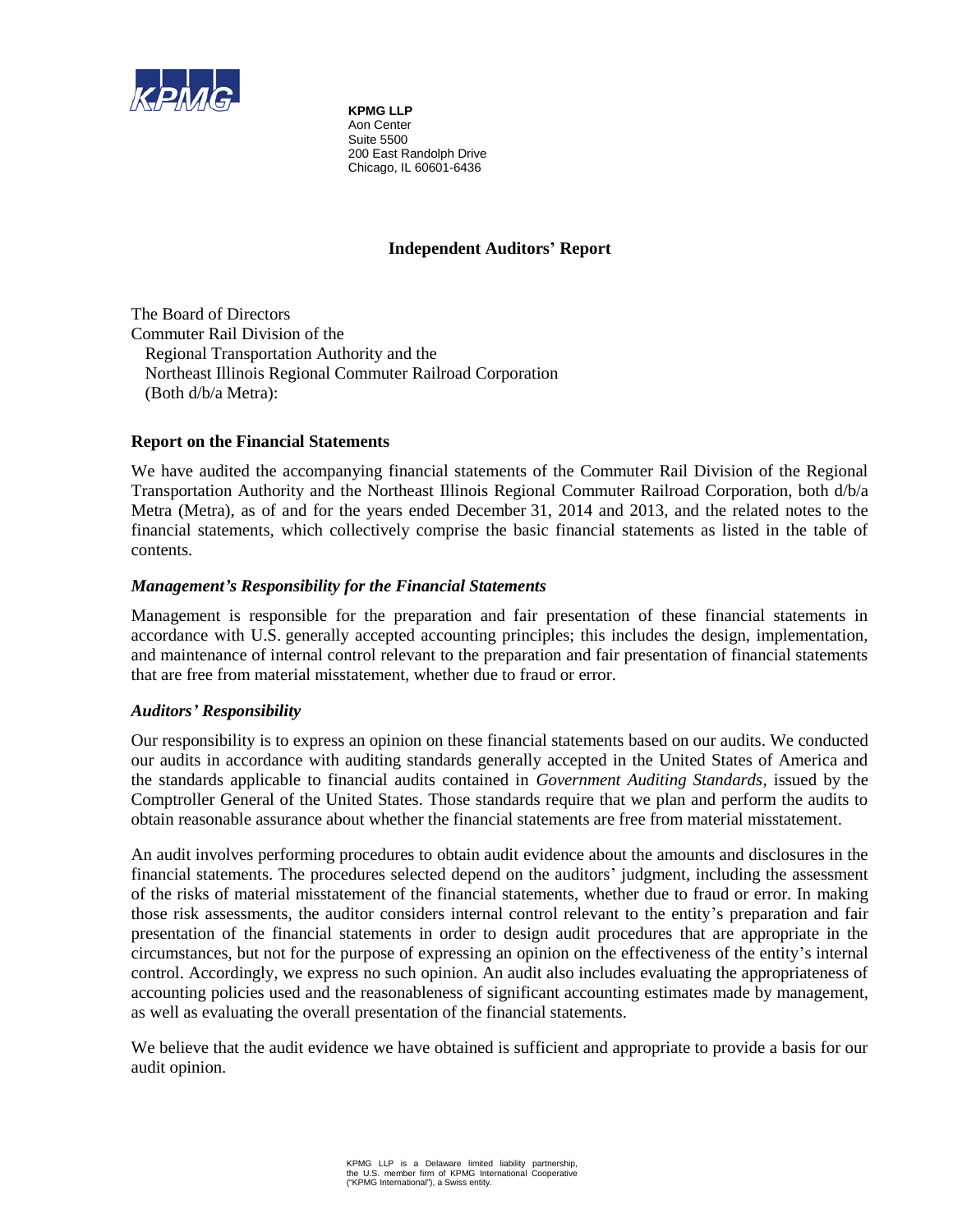

## *Opinion*

In our opinion, the financial statements referred to above present fairly, in all material respects, the financial position of the Commuter Rail Division of the Regional Transportation Authority and the Northeast Illinois Regional Commuter Railroad Corporation, both d/b/a Metra, as of December 31, 2014 and 2013, and the changes in financial position and cash flows thereof for the years then ended, in accordance with U.S. generally accepted accounting principles.

## *Other Matters*

## *Required Supplementary Information*

U.S. generally accepted accounting principles require that the management's discussion and analysis and schedule of funding postemployment healthcare plan progress on pages 3 through 21 and page 49, respectively, be presented to supplement the basic financial statements. Such information, although not a part of the basic financial statements, is required by the Governmental Accounting Standards Board who considers it to be an essential part of financial reporting for placing the basic financial statements in an appropriate operational, economic, or historical context. We have applied certain limited procedures to the required supplementary information in accordance with auditing standards generally accepted in the United States of America, which consisted of inquiries of management about the methods of preparing the information and comparing the information for consistency with management's responses to our inquiries, the basic financial statements, and other knowledge we obtained during our audit of the basic financial statements. We do not express an opinion or provide any assurance on the information because the limited procedures do not provide us with sufficient evidence to express an opinion or provide any assurance.

## *Other Information*

Our audits were conducted for the purpose of forming an opinion on Metra's basic financial statements. The schedule of revenues and expenses – budget to actual (budgetary basis), the budgetary basis schedule of operations, and notes to supplementary information are presented for purposes of additional analysis and are not a required part of the basic financial statements. The schedule of revenues and expenses – budget to actual (budgetary basis), the budgetary basis schedule of operations, and notes to supplementary information have not been subjected to the auditing procedures applied in the audit of the basic financial statements, and accordingly, we do not express an opinion or provide any assurance on them.

## **Other Reporting Required by** *Government Auditing Standards*

In accordance with *Government Auditing Standards*, we have also issued our report dated April 30, 2015 on our consideration of Metra's internal control over financial reporting and on our tests of its compliance with certain provisions of laws, regulations, contracts, and grant agreements and other matters. The purpose of that report is to describe the scope of our testing of internal control over financial reporting and compliance and the results of that testing, and not to provide an opinion on internal control over financial reporting or on compliance. That report is an integral part of an audit performed in accordance with *Government Auditing Standards* in considering Metra's internal control over financial reporting and compliance.

KPMG LLP

Chicago, Illinois April 30, 2015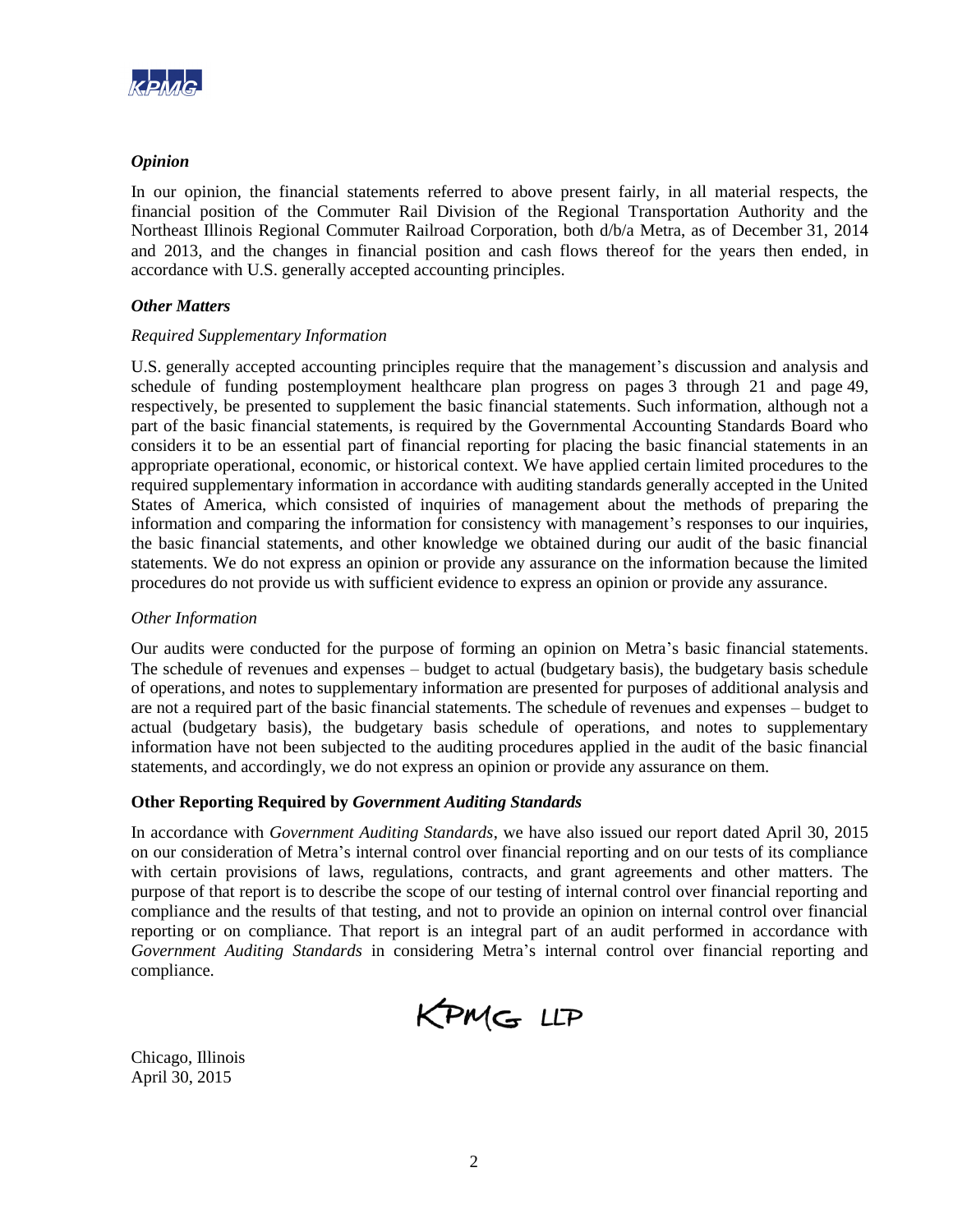(A Public Corporation), (Both d/b/a Metra)

Management's Discussion and Analysis (Unaudited)

December 31, 2014 and 2013

#### **Management's Discussion and Analysis**

Management's discussion and analysis of the Commuter Rail Division of the Regional Transportation Authority and the Northeast Illinois Regional Commuter Railroad Corporation (A Public Corporation) (Both d/b/a Metra) (Metra) offers an analysis of Metra's financial performance during the years ended December 31, 2014 and 2013. Management's discussion and analysis is designed to focus on current activities, resulting changes, and currently known facts. Please read it in conjunction with Metra's financial statements, which begin on page 20.

#### **Basic Financial Statements**

The *Statements of Net Position* present current and noncurrent assets and liabilities on a full accrual basis. Assets are recognized when acquired and liabilities are recognized when goods and services are provided to Metra.

The *Statements of Revenues, Expenses, and Changes in Net Position* present Metra's revenues, expenses, and the net impact these activities had on its fiscal well-being, identified as "Change in net position." Recognition of revenues and expenses is often distinct from the related cash transactions, because under the accrual method, revenues are recognized when earned and expenses are recognized when incurred.

The *Statements of Cash Flows* present information relating to operating activities, noncapital and related financing activities, capital and related financing activities, and investing activities. The net change in cash and cash equivalents provides a view of Metra's ability to meet financial obligations as they mature.

Notes to the financial statements are an integral component of the report, because important background information that may not be reflected on the face of the statements is disclosed. Details on Metra's accounting policies, cash holdings, capital assets, and other important areas may be found in the notes.

#### **Financial Summary**

#### *2014 Financial Summary*

- *Net position* increased \$58.6 million to \$3.1 billion at December 31, 2014. Net position represents total assets minus total liabilities.
- *Capital assets net* increased \$44.5 million during 2014 reflecting new capital acquisitions less depreciation incurred in 2014.
- *Passenger revenue* increased \$2.2 million or 0.7% in 2014.
- *Other operating revenue* increased by \$9.3 million or 17.0% to \$63.9 million in 2014.
- *Nonoperating revenues* de*creased* \$34.0 million or 5.2% to \$620.9 million in 2014.
- *Total operating expenses* before depreciation increased \$23.5 million or 3.3% to \$727.9 million during 2014.

#### **Financial Analysis**

Following are condensed comparative financial statements, which highlight key financial data. Certain significant year-to-year variances are discussed following each respective statement.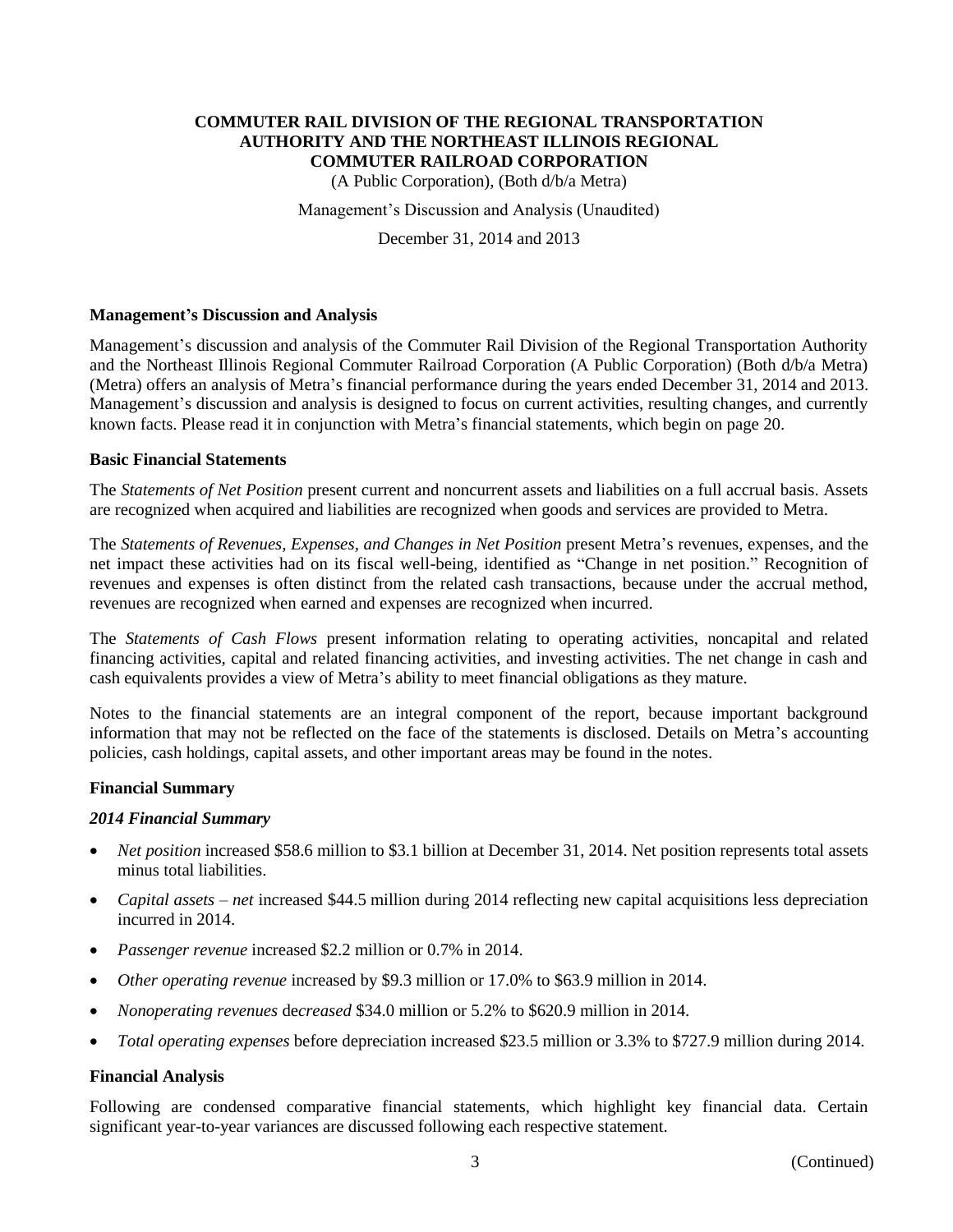(A Public Corporation), (Both d/b/a Metra)

Management's Discussion and Analysis (Unaudited)

December 31, 2014 and 2013

#### *2014 vs 2013 Analysis*

#### *Statements of Net Position*

Total net position represents the difference between total assets and total liabilities. As shown in Table 1a, Metra's total net position at December 31, 2014 increased to \$3.1 billion, a 1.9% increase from December 31, 2013. This is primarily due to increases in net capital assets and current assets. Current assets increased 7.3% to \$327.5 million primarily due to increases in cash and cash equivalents, financial assistance receivable-RTA, and financial assistance receivable-other carriers, partially offset by a decreases in other receivables, prepaid expense, material and supplies, and grant project receivables, net. Current liabilities increased by 1.5% to \$169.0 million primarily due to increases in accounts payable, deferred revenue, and the current portion of the claims liability, partially offset by a decrease in financial assistance payable – other carriers, wages and benefits payable, and the current portion of the leasehold transaction. Long-term liabilities decreased by 77.5% to \$29.0 million primarily due to decreases in long-term accrued claims and in the amounts payable for leasehold transaction (see Note 7 to the financial statements for detail on leasehold transaction) partially offset by an increase in a provision for post retiree health benefits.

#### **Table 1a**

#### **Condensed Statements of Net Position**

(Amounts in millions)

|                                  |     | December 31 |         | Change<br>increase (decrease) |                |  |
|----------------------------------|-----|-------------|---------|-------------------------------|----------------|--|
| <b>Assets</b>                    |     | 2014        | 2013    | <b>Dollars</b>                | <b>Percent</b> |  |
| Current assets                   | \$  | 327.5       | 305.3   | 22.2                          | 7.3%           |  |
| Capital assets $-$ net           |     | 2,937.9     | 2,893.4 | 44.5                          | 1.5            |  |
| Restricted assets                |     |             | 105.7   | (105.7)                       | (100.0)        |  |
| Total assets                     | \$  | 3,265.4     | 3,304.4 | (39.0)                        | $(1.2)\%$      |  |
| <b>Liabilities</b>               |     |             |         |                               |                |  |
| Current liabilities              | \$  | 169.0       | 166.5   | 2.5                           | 1.5%           |  |
| Long-term liabilities            |     | 29.0        | 129.1   | (100.1)                       | (77.5)         |  |
| <b>Total liabilities</b>         | \$. | 198.0       | 295.6   | (97.6)                        | $(33.0)\%$     |  |
| <b>Net Position</b>              |     |             |         |                               |                |  |
| Net investment in capital assets | \$  | 2,937.9     | 2,893.4 | 44.5                          | 1.5%           |  |
| Unrestricted net assets          |     | 129.5       | 115.4   | 14.1                          | 12.2           |  |
| Total net position               | \$  | 3,067.4     | 3,008.8 | 58.6                          | (1.9)%         |  |
|                                  |     |             |         |                               |                |  |

**Change**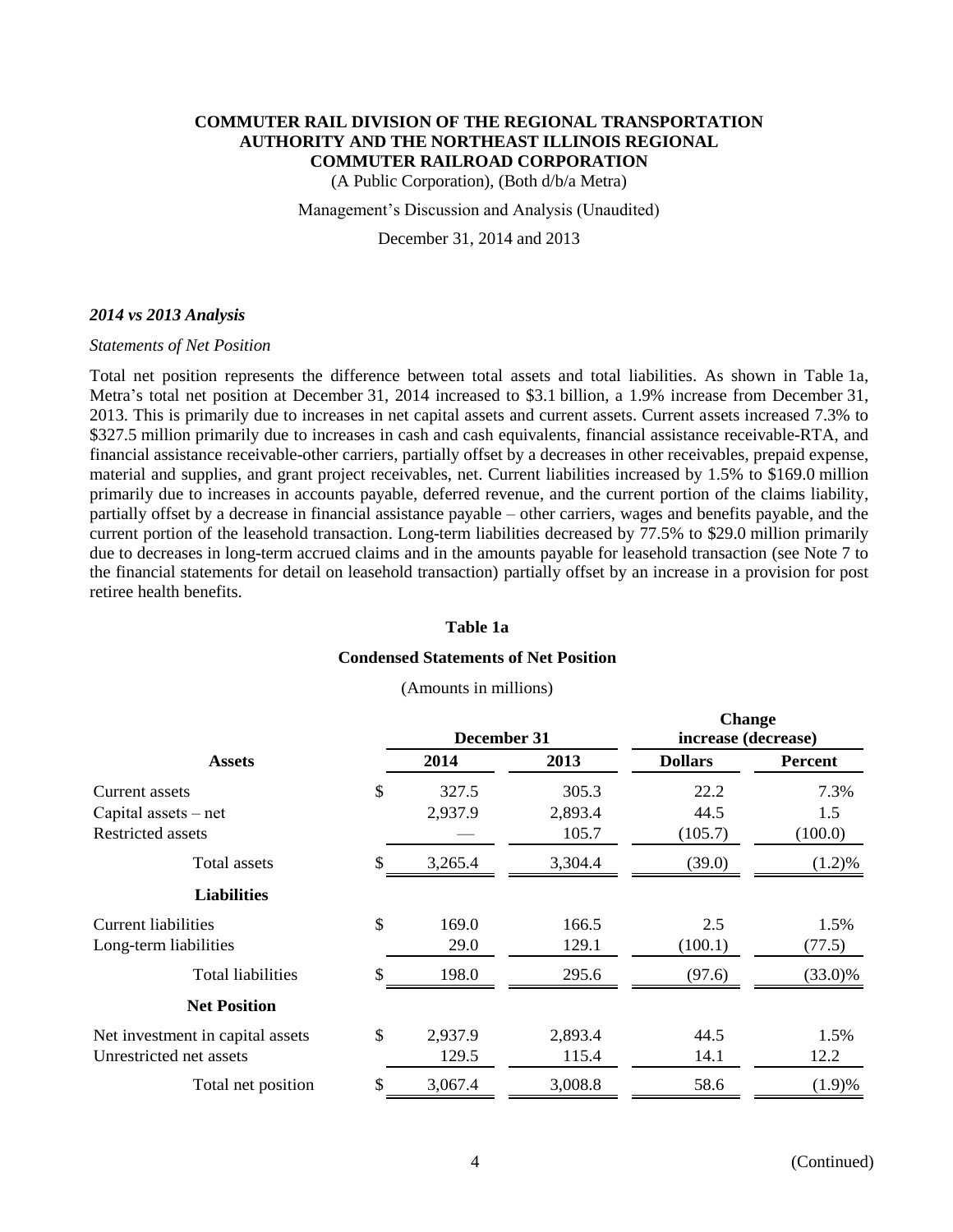(A Public Corporation), (Both d/b/a Metra)

Management's Discussion and Analysis (Unaudited)

December 31, 2014 and 2013

Key changes include:

- *Current assets* increased by \$22.2 million or 7.3% to \$327.5 million primarily due to increases in cash and cash equivalents by \$24.7 million or 21.1%, financial assistance-RTA by \$1.5 million or 1.7%, and financial assistance-other carriers by \$1.9 million or 87.6%, which were partially offset by a decrease in other receivables by \$1.1 million or 11.4%, grant project receivable by \$4.6 million or 6.8%, prepaid expense by \$52 thousand or 538%, and materials and supplies by \$54 thousand or 0.03%.
- *Capital assets net* increased by \$44.5 million or 1.5% to \$2.9 billion, primarily due to progress payments made for the acquisition of 160 new Highliner railcars for the Metra Electric District, of which 22 were received in 2014. Rolling stock equipment increased by \$74.0 million (net of retirement) or 3.5%, roadways and structure increased by \$147.9 million or 3.6%, furniture fixture and office equipment increased by \$1.9 million or 2.1%. Capital in progress decreased by \$12.6 million or 5.8%.
- *Restricted assets* decreased by \$105.7 million or 100% to \$0 (see Note 7 to the financial statements for details on the leasehold transaction).
- *Current liabilities* increased by \$2.5 million or 1.5% to \$169.0 million, primarily due to increases in accounts payables by \$15.0 million or 16.6%, deferred revenue by \$2.2 million or 21.8%, and the current portion of the accrued claims liability by \$1.5 million or 20.7% which were partially offset by the decrease in wages and benefits payable by \$5.2 million or 11.1%, financial assistance payable – other carriers by \$1.8 million or 72.5% and amounts payable for current portion leasehold transaction by \$9.1 million or 100%.
- *Long-term liabilities* decreased by \$100.1 million or 77.5% to \$29.0 million, primarily due to the decreases in the long-term portion amounts payable for the leasehold transaction by \$96.6 million or 100% (see Note 7 to the financial statements for details on the leasehold transaction) and long-term portion of accrued claims by \$5.1 million or 20.0% that were partially offset by an increase in provision for post retiree health benefits by \$1.6 million or 21.4%

#### *Statement of Revenues, Expenses, and Changes in Net Position*

Change in net position represents the difference between operating loss and financial assistance. As shown in table 2a, Metra's change in net position for year ended December 31, 2014 was \$58.7 million, a 47.4% decrease in change in net position for year ended December 31, 2013. Total operating revenues increased by \$11.6 million or 3.2% from 2013. Total operating expenses before depreciation increased by \$23.5 million or 3.3% from 2013. Total nonoperating revenues decreased by \$34.0 million or 5.2% from 2013.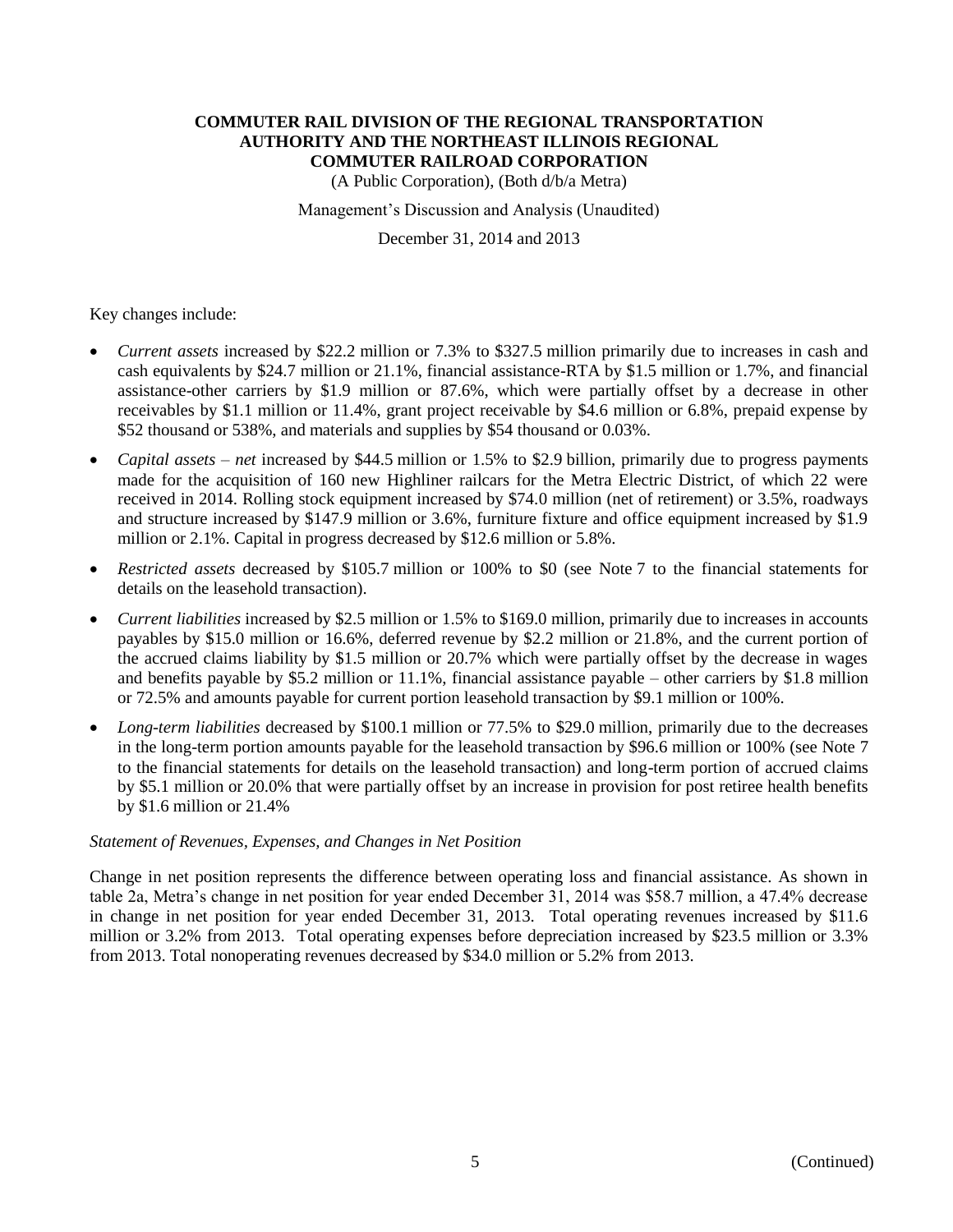(A Public Corporation), (Both d/b/a Metra)

## Management's Discussion and Analysis (Unaudited)

December 31, 2014 and 2013

## **Table 2a**

## **Statement of Revenues, Expenses, and Changes in Net Position**

| (Amounts in millions) |  |
|-----------------------|--|

|                                    |             |         | <b>Change</b>       |         |  |
|------------------------------------|-------------|---------|---------------------|---------|--|
|                                    | December 31 |         | increase (decrease) |         |  |
|                                    | 2014        | 2013    | <b>Dollars</b>      | Percent |  |
| Operating revenues:                |             |         |                     |         |  |
| $\mathcal{S}$<br>Passenger revenue | 311.7       | 309.4   | 2.3                 | 0.7%    |  |
| Other revenue                      | 63.9        | 54.6    | 9.3                 | 17.0    |  |
| Total operating revenues           | 375.6       | 364.0   | 11.6                | 3.2     |  |
| Operating expenses:                |             |         |                     |         |  |
| Transportation                     | 232.9       | 224.0   | 8.9                 | 4.0     |  |
| Fuel and motive power              | 85.5        | 83.7    | 1.8                 | 2.2     |  |
| Maintenance of way                 | 134.6       | 127.5   | 7.1                 | 5.6     |  |
| Maintenance of equipment           | 160.3       | 150.5   | 9.8                 | 6.5     |  |
| Administration                     | 82.6        | 86.6    | (4.0)               | (4.6)   |  |
| Claims, insurance and risk         |             |         |                     |         |  |
| management                         | 17.4        | 18.1    | (0.7)               | (3.9)   |  |
| Downtown stations                  | 14.6        | 14.0    | 0.6                 | 4.3     |  |
| Total operating expenses           |             |         |                     |         |  |
| before depreciation                | 727.9       | 704.4   | 23.5                | 3.3     |  |
| <b>Operating loss</b>              |             |         |                     |         |  |
| before depreciation                | (352.3)     | (340.4) | (11.9)              | 3.5     |  |
| Depreciation expense               | 209.9       | 202.8   | 7.1                 | 3.5     |  |
| <b>Operating loss</b>              | (562.2)     | (543.2) | (19.0)              | 3.5     |  |
| Nonoperating revenues:             |             |         |                     |         |  |
| Financial assistance               | 620.9       | 654.9   | (34.0)              | (5.2)   |  |
| Total nonoperating                 |             |         |                     |         |  |
| revenues                           | 620.9       | 654.9   | (34.0)              | (5.2)   |  |
| Change in net position<br>\$       | 58.7        | 111.7   | (53.0)              | (47.4)% |  |
|                                    |             |         |                     |         |  |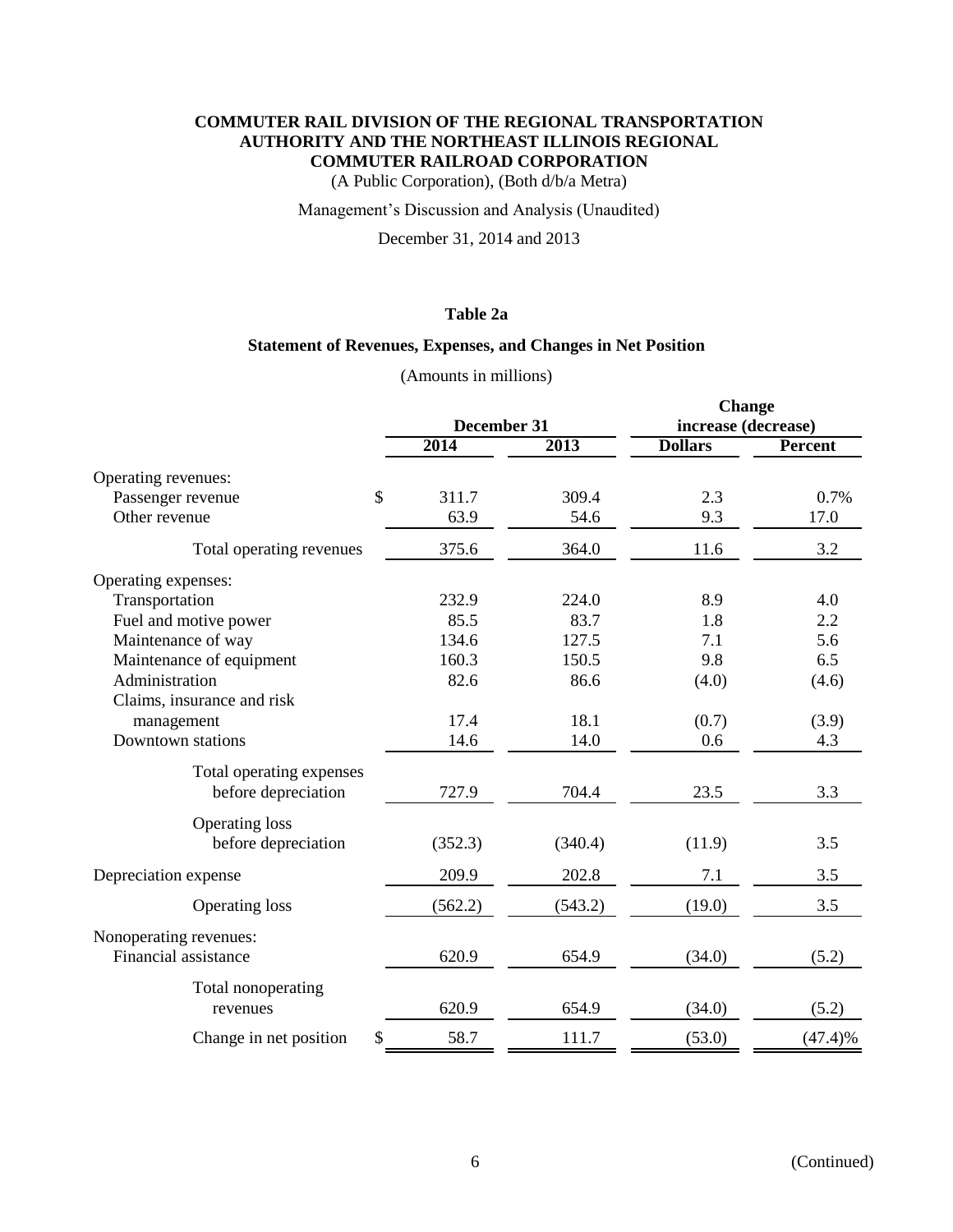(A Public Corporation), (Both d/b/a Metra)

Management's Discussion and Analysis (Unaudited)

December 31, 2014 and 2013

Total operating revenues increased by \$11.6 million or 3.2% from 2013. Principal changes are discussed below:

*Passenger revenue* increased \$2.3 million or 0.7% in 2014. This increase was due to an overall ridership increase of 1.3%. Below is a table comparing ridership by line for 2014 and 2013:

#### **Ridership By Line**

|                                |         |         | <b>Increase</b> |         |  |  |  |
|--------------------------------|---------|---------|-----------------|---------|--|--|--|
| <b>Rail line</b>               | $2014*$ | $2013*$ | (Decrease)      | Percent |  |  |  |
| Burlington Northern/Santa Fe   | 16,658  | 16,554  | 104             | 0.6%    |  |  |  |
| Metra Electric                 | 9,416   | 9,556   | (140)           | (1.5)   |  |  |  |
| Heritage Corridor              | 729     | 704     | 25              | 3.6     |  |  |  |
| Milwaukee-North                | 7,238   | 7,041   | 197             | 2.8     |  |  |  |
| Milwaukee-West                 | 6,946   | 6,831   | 115             | 1.7     |  |  |  |
| North Central Service          | 1,817   | 1,685   | 132             | 7.9     |  |  |  |
| Rock Island                    | 8,545   | 8,589   | (44)            | (0.5)   |  |  |  |
| SouthWest Service              | 2,659   | 2,606   | 53              | 2.0     |  |  |  |
| Union Pacific-North            | 9,329   | 9,270   | 59              | 0.6     |  |  |  |
| <b>Union Pacific-Northwest</b> | 11,609  | 11,180  | 429             | 3.8     |  |  |  |
| <b>Union Pacific-West</b>      | 8,423   | 8,252   | 171             | 2.1     |  |  |  |
| Total ridership                | 83,369  | 82,268  | 1,101           | 1.3%    |  |  |  |

(In thousands of Riders)

\* Includes free senior rides; does not include Northern Indiana Commuter Transportation District (NICTD).

*Other revenue* increased by \$9.3 million or 17.0%. Increases in capital grant credits, investment income, lease revenues, miscellaneous income, and half-fare subsidy were partially offset by decreases in advertising and rental income.

*Nonoperating revenues* decreased by \$34.0 million or 5.2% to \$620.9 million in 2014 primarily because Metra's external funding sources for capital grants decreased by \$44.4 million or 15.3% to \$246.4 million and were partially offset as Metra's statutory share of Regional Transportation Authority (RTA) Sales Tax and Public Transportation Funds increased by \$9.9 million or 2.7% to \$374.1 million.

Total operating expenses before depreciation increased by \$23.5 million or 3.3% from 2013. In general, labor and fringe benefits increased by \$17.3 million or 3.8% to \$466.9 million due to contract and non-contract employees' wage increases partially offset by a \$0.7 million or 3.9% decrease in claims, insurance, and risk management expenses. Diesel fuel expense increased by \$0.6 million or 0.8%, from \$78.1 million to \$78.7 million, due to a 3.1% increase in usage because of harsh winter condition and increasing average age of the rolling stock. The average cost per gallon of diesel fuel in 2014 was \$3.00, versus \$3.07 in 2013. Motive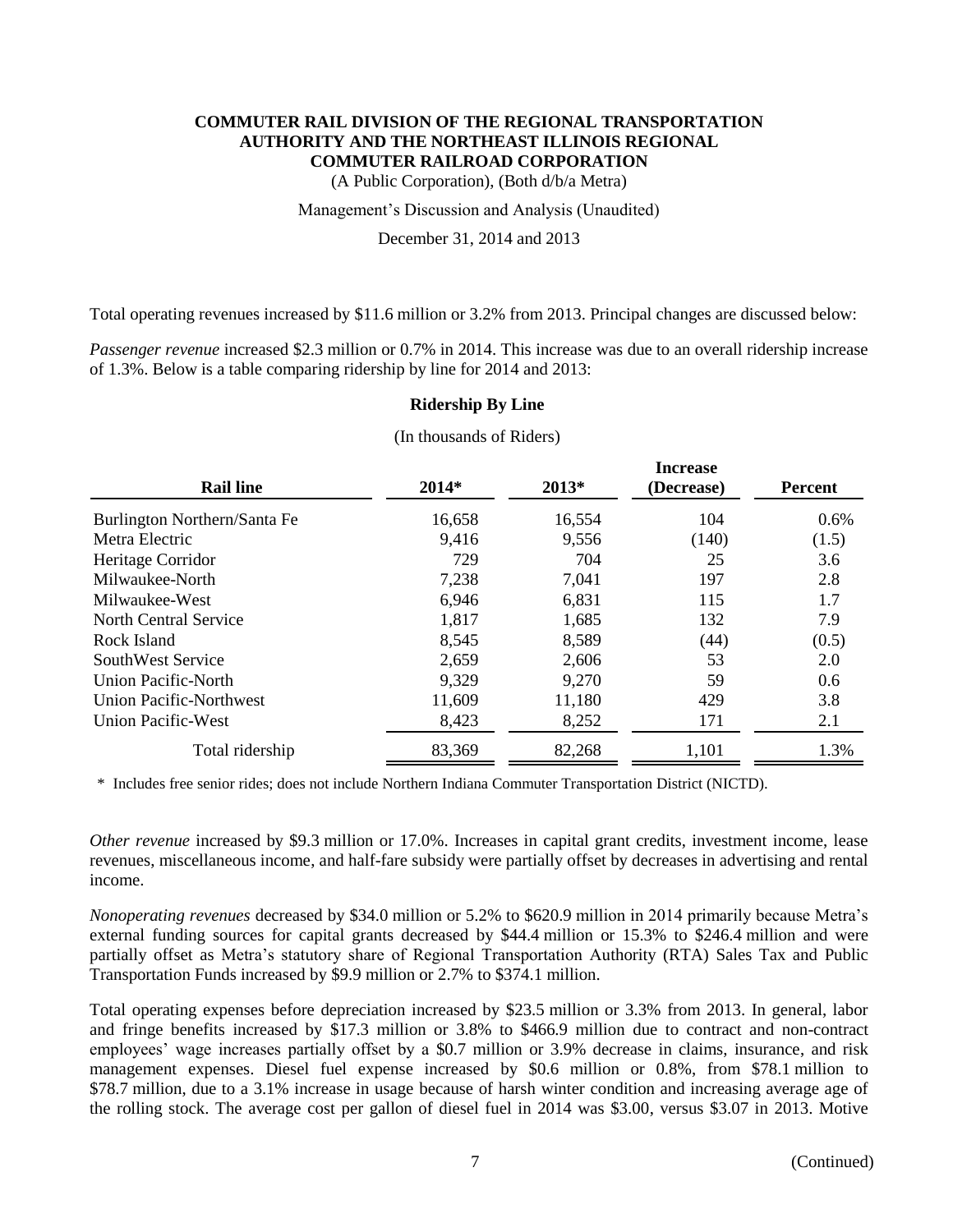(A Public Corporation), (Both d/b/a Metra)

#### Management's Discussion and Analysis (Unaudited)

#### December 31, 2014 and 2013

power expense increased \$1.2 million or 21.4%, from \$5.6 million to \$6.8 million in 2014 due to higher average cost per kilowatt hour. The average cost per kilowatt hour in 2014 was \$0.0740, versus \$0.0566 in 2013.

#### *Capital Assets*

As of December 31, 2014, Metra had invested approximately \$6.8 billion in capital assets including land, stations, maintenance facilities, rolling stock, track, structures, and signal and communication equipment as well as other support equipment. Net of accumulated depreciation, Metra's net capital assets at December 31, 2014 totaled approximately \$2.9 billion (see Table 3a below). This amount represents a net increase (including additions and disposals, net of depreciation) of \$44.5 million or 1.5% over the December 31, 2013 balance.

#### **Table 3a**

#### **Capital Assets by Funding Source**

#### **Current Year to Prior Year Analysis**

|                                          |    |             |           | Change                     |         |  |
|------------------------------------------|----|-------------|-----------|----------------------------|---------|--|
|                                          |    | December 31 |           | <b>Increase (Decrease)</b> |         |  |
| <b>Funding source</b>                    |    | 2014        | 2013      | <b>Dollars</b>             | Percent |  |
| <b>Federal Transit Administration</b>    | \$ | 3,292.1     | 3,179.9   | 112.2                      | 3.5%    |  |
| Illinois Department of Transportation    |    | 639.0       | 590.3     | 48.7                       | 8.3     |  |
| <b>Regional Transportation Authority</b> |    | 1,914.8     | 1,874.3   | 40.5                       | 2.2     |  |
| Northern Indiana Commuter                |    |             |           |                            |         |  |
| <b>Transportation District</b>           |    | 6.4         | 6.4       |                            |         |  |
| Metra                                    |    | 980.3       | 970.4     | 9.9                        | 1.0     |  |
| Total capital assets                     |    | 6,832.6     | 6,621.3   | 211.3                      | 3.2     |  |
| Accumulated depreciation                 |    | (3,894.7)   | (3,727.9) | (166.8)                    | 4.5     |  |
| Total capital assets, net                | S. | 2,937.9     | 2,893.4   | 44.5                       | 1.5%    |  |
|                                          |    |             |           |                            |         |  |

#### (Amounts in millions of dollars)

Major capital asset expenditures during 2014 included the following:

 Metra's *Rolling Stock* program seeks to ensure that an adequate number of locomotives and commuter railcars are available to meet the current and future service needs of the system. This program includes rehabilitation of, and improvements to, existing vehicles. In 2014, Metra made progress payments totaling \$65.2 million toward the purchase of 160 new Highliner railcars for the Metra Electric District and obtained delivery of 22 Highliner railcars. The progress payments were \$111.6 million for purchase of new rolling stock in 2013. Metra expended \$33.9 million and \$19.7 million for 2014 and 2013, respectively, to upgrade and maintain its existing fleet through rehabilitations and replacement of major subassemblies.

**Change**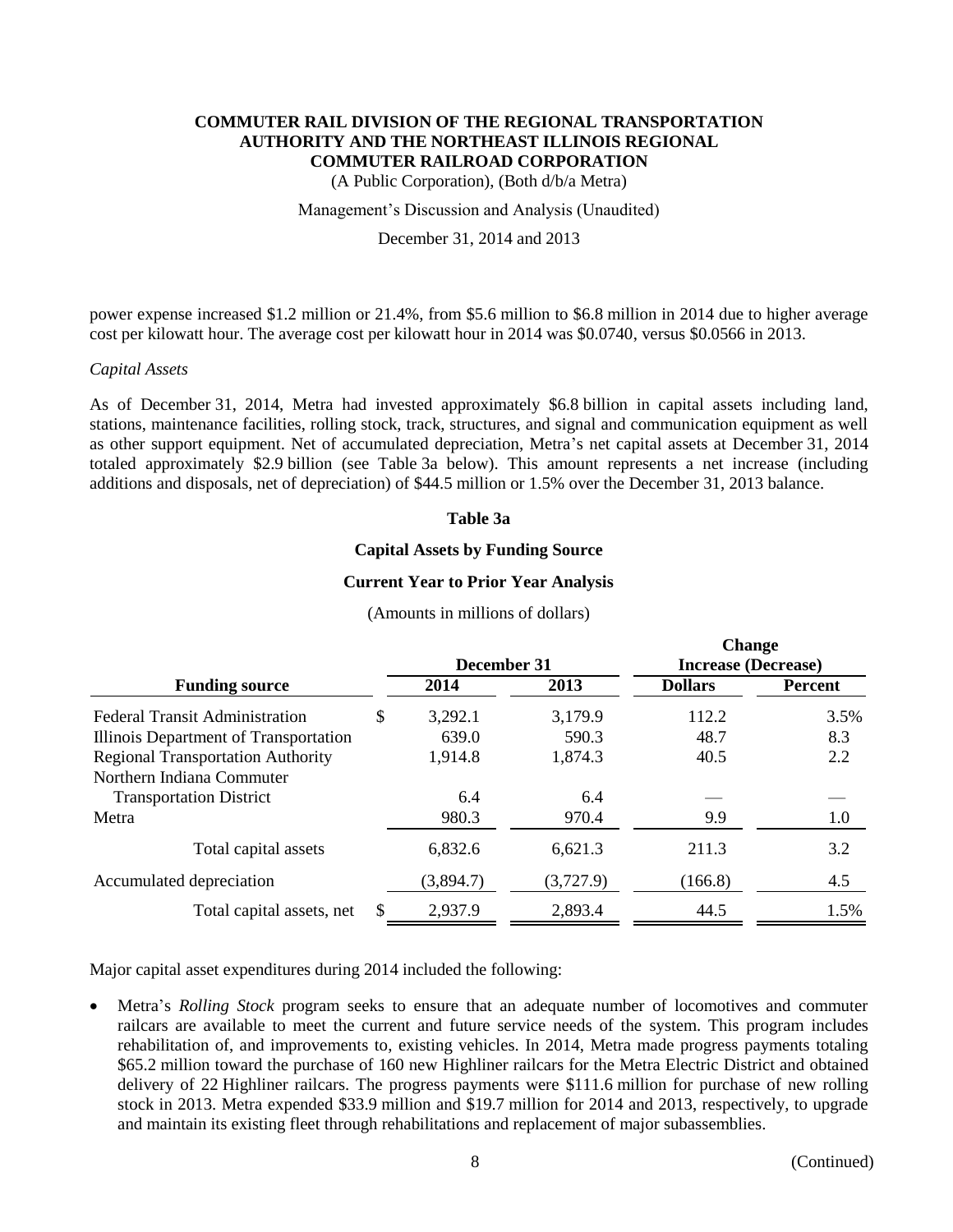(A Public Corporation), (Both d/b/a Metra)

Management's Discussion and Analysis (Unaudited)

December 31, 2014 and 2013

- The *Track and Structure* program provides for the continued rehabilitation and upgrading of Metra's commuter railroad rights-of-way. In addition to maintaining operational safety, the rehabilitation of track and structures results in reduced train running times, fewer interruptions in service, greater passenger comfort, and efficient use of plant and equipment. Metra has developed a cyclical program of track rehabilitation, which includes all commuter rail lines within the region. Project priorities are decided based on train volumes, speed restrictions, age and condition of the roadbed, and track speeds essential to maintaining on-time performance. Structure projects serve objectives that are similar to those of the track program. Since 1990, when Metra's comprehensive plan for bridge rehabilitation and replacement began, the structure program has focused on the commuter rail bridges identified as high priorities for action. The 2014 Capital Program continued the implementation of these programs by expending \$73.4 million in funding for the rehabilitation, replacement, and upgrade of bridges, track, and structures.
- *Signaling, Electrical, and Communications* systems and equipment improvements are designed to maximize commuter operating efficiencies, maintain reliability of rail service, and provide a safe system of dispatching and centrally controlled train movements. Signaling systems and switches control usage of track. Much of this equipment is concentrated at "interlockings," which are control systems where two railroads cross each other or where many trains change tracks. The smooth, dependable operation of these interlockings is critical for maintaining on-time performance. Metra also continues its program to improve communication systems, allowing for the provision of timely information to its customers. Signaling, electrical, and communications expenditures in 2014 and 2013 were \$44.9 million and \$43.3 million, respectively.
- *Support Facilities and Equipment* includes maintenance yards, layover and storage facilities, and support vehicles and equipment that are essential to maintaining reliable and efficient commuter services. Support facilities and equipment expenditures in 2014 and 2013 were \$8.4 million and \$3.7 million, respectively.
- *Commuter Stations* are portals to the Metra system and very often to the communities in which they are located. Stations must be functional and compliant with the Americans with Disabilities Act, as well as inviting to Metra customers. Commuter stations expenditures in 2014 and 2013 were \$19.3 million and \$13.3 million, respectively.
- The *Commuter Parking* program is designed to expand parking capacity to relieve overcrowding at existing facilities and to accommodate future ridership growth. Parking improvements are constructed in a manner to ensure conformance with the requirements of the Americans with Disabilities Act. Commuter parking expenditures in 2014 and 2013 were \$3.9 million and \$1.7 million, respectively.

## *2013 Financial Summary*

- *Net position* increased \$111.8 million to \$3.0 billion at December 31, 2013. Net position represents total assets minus total liabilities.
- *Capital assets net* increased \$92.6 million during 2013 reflecting new capital acquisitions less depreciation incurred in 2013.
- *Passenger revenue* increased \$8.3 million or 2.8% in 2013.
- *Other operating revenue* decreased by \$0.8 million or 1.4% to \$54.6 million in 2013.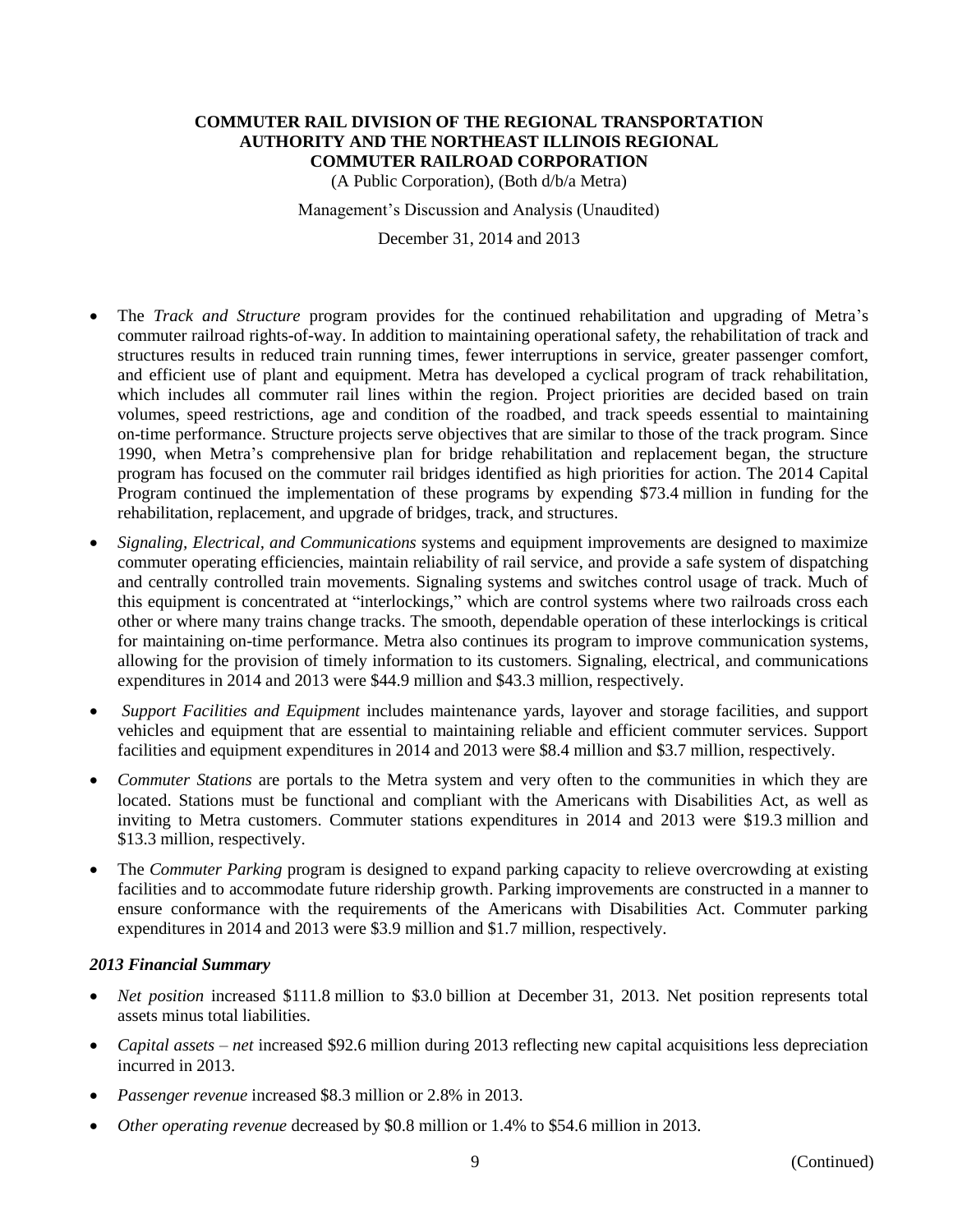(A Public Corporation), (Both d/b/a Metra)

Management's Discussion and Analysis (Unaudited)

December 31, 2014 and 2013

- *Nonoperating revenues* increased \$45.1 million or 7.4% to \$654.9 million in 2013.
- *Total operating expenses* before depreciation increased \$27.9 million or 4.1% to \$704.4 million during 2013.

## **Financial Analysis**

Following are condensed comparative financial statements, which highlight key financial data. Certain significant year-to-year variances are discussed following each respective statement.

## *2013 vs 2012 Analysis*

#### *Statements of Net Position*

Total net position represents the difference between total assets and total liabilities. As shown in Table 1b, Metra's total net position at December 31, 2013 increased to \$3.0 billion, a 3.9% increase from December 31, 2012. This is primarily due to increases in net capital assets and current assets. Current assets increased 20.4% to \$305.3 million primarily due to increase in cash and cash equivalents, other receivables, and financial assistance receivables, partially offset by a decrease in material and supplies and grant project receivables, net. Current liabilities increased by 14.2% to \$166.5 million primarily due to increases in accounts payable, wages and benefits payable, deferred revenue, and financial assistance payable – other carriers, partially offset by decrease in current portion of the claims liability. Long-term liabilities increased by 7.9% to \$129.5 million primarily due to increases in long-term accrued claims, a provision for asbestos removal from out of service Highliner railcars, and a provision for post-retiree health benefits, partially offset by decreases in the amounts payable for leasehold transaction.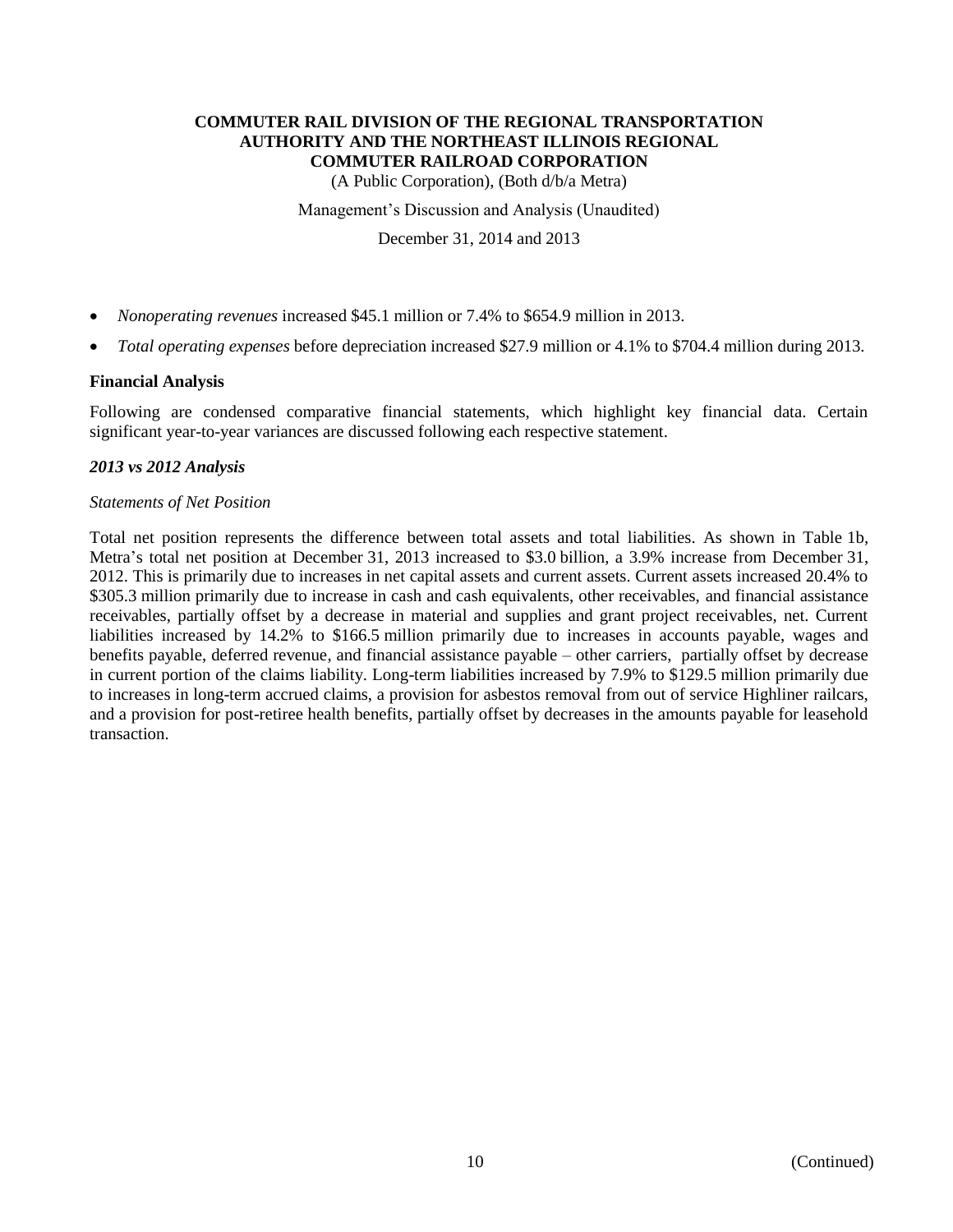(A Public Corporation), (Both d/b/a Metra)

#### Management's Discussion and Analysis (Unaudited)

December 31, 2014 and 2013

## **Table 1b**

#### **Condensed Statements of Net Position**

(Amounts in millions)

|                                  |               |         | <b>Change</b>       |                |  |
|----------------------------------|---------------|---------|---------------------|----------------|--|
|                                  | December 31   |         | increase (decrease) |                |  |
| <b>Assets</b>                    | 2013          | 2012    | <b>Dollars</b>      | <b>Percent</b> |  |
| Current assets                   | \$<br>305.3   | 253.5   | 51.8                | 20.4%          |  |
| Capital assets - net             | 2,893.4       | 2,800.8 | 92.6                | 3.3            |  |
| <b>Restricted assets</b>         | 105.7         | 108.1   | (2.4)               | (2.2)          |  |
| Total assets                     | \$<br>3,304.4 | 3,162.4 | 142.0               | 4.5%           |  |
| <b>Liabilities</b>               |               |         |                     |                |  |
| <b>Current liabilities</b>       | \$<br>166.5   | 145.8   | 20.7                | 14.2%          |  |
| Long-term liabilities            | 129.1         | 119.6   | 9.5                 | 7.9            |  |
| <b>Total liabilities</b>         | \$<br>295.6   | 265.4   | 30.2                | 11.4%          |  |
| <b>Net Position</b>              |               |         |                     |                |  |
| Net investment in capital assets | \$<br>2,893.4 | 2,800.8 | 92.6                | 3.3%           |  |
| Unrestricted net assets          | 115.4         | 96.2    | 19.2                | 20.0           |  |
| Total net position               | \$<br>3,008.8 | 2,897.0 | 111.8               | 3.9%           |  |
|                                  |               |         |                     |                |  |

Key changes include:

- *Current assets* increased by \$51.8 million or 20.4% to \$305.3 million, primarily due to increases in cash and cash equivalents by \$43.0 million or 57.9%, other receivables by \$1.0 million or 12.3%, and financial assistance receivable by \$10.8 million or 13.6%, which were partially offset by a decrease in grant project receivable by \$507 thousand or 0.7% and material and supplies by \$1.2 million or 6.1%.
- *Capital assets net* increased by \$92.6 million or 3.3% to \$2.9 billion primarily due to the progress payments made for the acquisition of 160 new Highliner railcars for the Metra Electric District. Rolling stock equipment increased by \$224.5 million or 12.1%, roadways and structure increased by \$159.6 million or 4.1%, furniture fixture and office equipment increased by \$1.0 million or 1.1%. Capital in progress decreased by \$89.6 million or 29.0%.
- *Restricted assets* decreased by \$2.4 million or 2.2% to \$105.7 (see Note 7 to the financial statements for details on the leasehold transaction).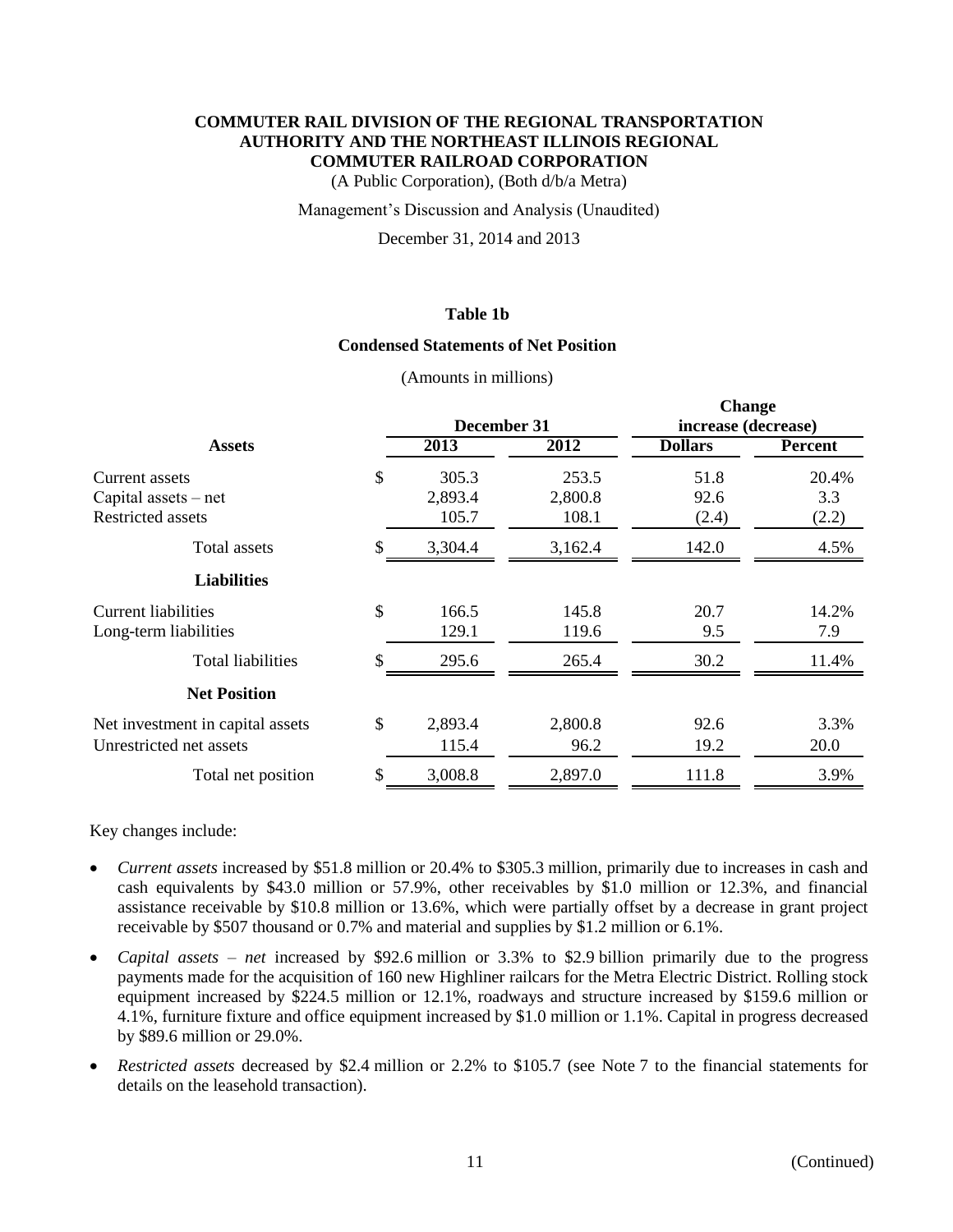(A Public Corporation), (Both d/b/a Metra)

Management's Discussion and Analysis (Unaudited)

December 31, 2014 and 2013

- *Current liabilities* increased by \$20.7 million or 14.2% to \$166.5 million, primarily due to increases in accounts payable by \$2.9 million or 3.3%, wages and benefits payable by 16.4% or 54.1%, financial assistance payable – other carriers by \$1.8 million or 243.1% and deferred revenues by \$478 thousand or 5.0%, which were partially offset by a decrease in the current portion of the accrued claims liability by \$928 thousand or 11.5%.
- *Long-term liabilities* increased by \$9.5 million or 7.9% to \$129.1 million, primarily due to increases in long-term portion of accrued claims by \$10.6 million or 73.0% and provision for post-retiree health benefits by \$1.3 million or 21.5% that were partially offset by decreases in the long-term portion of amounts payable for the leasehold transaction \$2.4 million or 2.4%. (See Note 7 to the financial statements for details on the leasehold transaction).

## *Statement of Revenues, Expenses, and Changes in Net Position*

Change in net position represents the difference between operating loss and financial assistance. As shown in table 2b, Metra's change in net position for year ended December 31, 2013 was \$111.7 million, a 42.5% increase in change in net position for year ended December 31, 2012. Total operating revenues increased by \$7.5 million or 2.1% from 2012. Total operating expenses before depreciation increased by \$27.9 million or 4.1% from 2012. Total nonoperating revenues increased by \$45.1 million or 7.4% from 2012.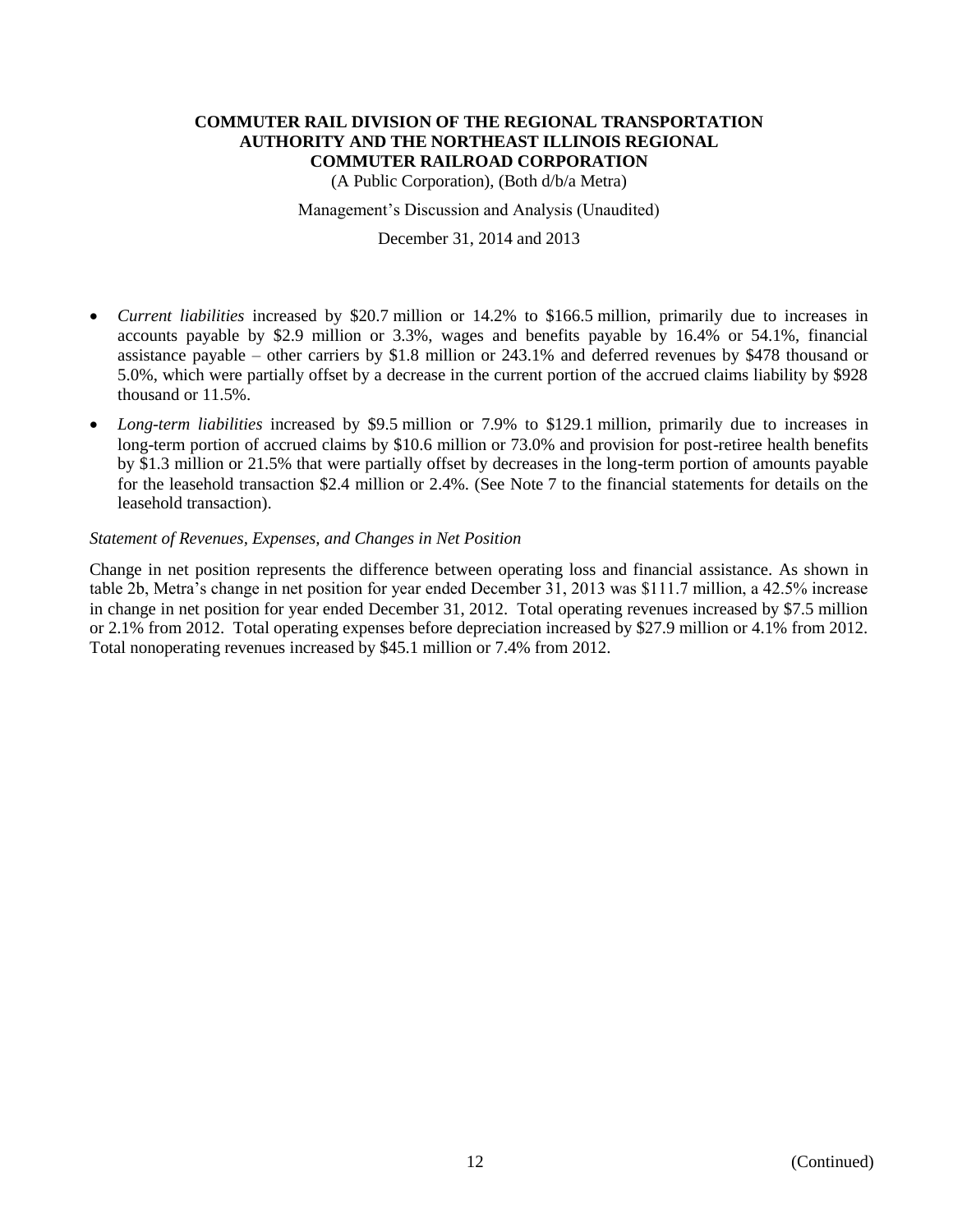(A Public Corporation), (Both d/b/a Metra)

## Management's Discussion and Analysis (Unaudited)

December 31, 2014 and 2013

#### **Table 2b**

## **Statement of Revenues, Expenses, and Changes in Net Position**

(Amounts in millions)

|                                   |             |         | <b>Change</b>       |                |  |
|-----------------------------------|-------------|---------|---------------------|----------------|--|
|                                   | December 31 |         | increase (decrease) |                |  |
|                                   | 2013        | 2012    | <b>Dollars</b>      | <b>Percent</b> |  |
| Operating revenues:               |             |         |                     |                |  |
| $\mathbb{S}$<br>Passenger revenue | 309.4       | 301.1   | 8.3                 | 2.8%           |  |
| Other revenue                     | 54.6        | 55.4    | (0.8)               | (1.4)          |  |
| Total operating revenues          | 364.0       | 356.5   | 7.5                 | 2.1            |  |
| Operating expenses:               |             |         |                     |                |  |
| Transportation                    | 224.0       | 211.4   | 12.6                | 6.0            |  |
| Fuel and motive power             | 83.7        | 83.5    | 0.2                 | 0.2            |  |
| Maintenance of way                | 127.5       | 124.1   | 3.4                 | 2.7            |  |
| Maintenance of equipment          | 150.5       | 147.8   | 2.7                 | 1.8            |  |
| Administration                    | 62.7        | 50.0    | 12.7                | 25.4           |  |
| Claims, insurance, and risk       |             |         |                     |                |  |
| management                        | 18.1        | 22.2    | (4.1)               | (18.5)         |  |
| Regional services                 | 23.9        | 23.3    | 0.6                 | 2.6            |  |
| Downtown stations                 | 14.0        | 14.2    | (0.2)               | (1.4)          |  |
| Total operating expenses          |             |         |                     |                |  |
| before depreciation               | 704.4       | 676.5   | 27.9                | 4.1            |  |
| Operating income (loss)           |             |         |                     |                |  |
| before depreciation               | (340.4)     | (320.0) | 20.4                | (6.4)          |  |
| Depreciation expense              | 202.8       | 211.4   | (8.6)               | (4.1)          |  |
| Operating loss                    | (543.2)     | (531.4) | 11.8                | (2.2)          |  |
| Nonoperating revenues:            |             |         |                     |                |  |
| Financial assistance              | 654.9       | 609.8   | 45.1                | 7.4            |  |
| Total nonoperating                |             |         |                     |                |  |
| revenues                          | 654.9       | 609.8   | 45.1                | 7.4            |  |
| Change in net position            | 111.7       | 78.4    | 33.3                | 42.5%          |  |
|                                   |             |         |                     |                |  |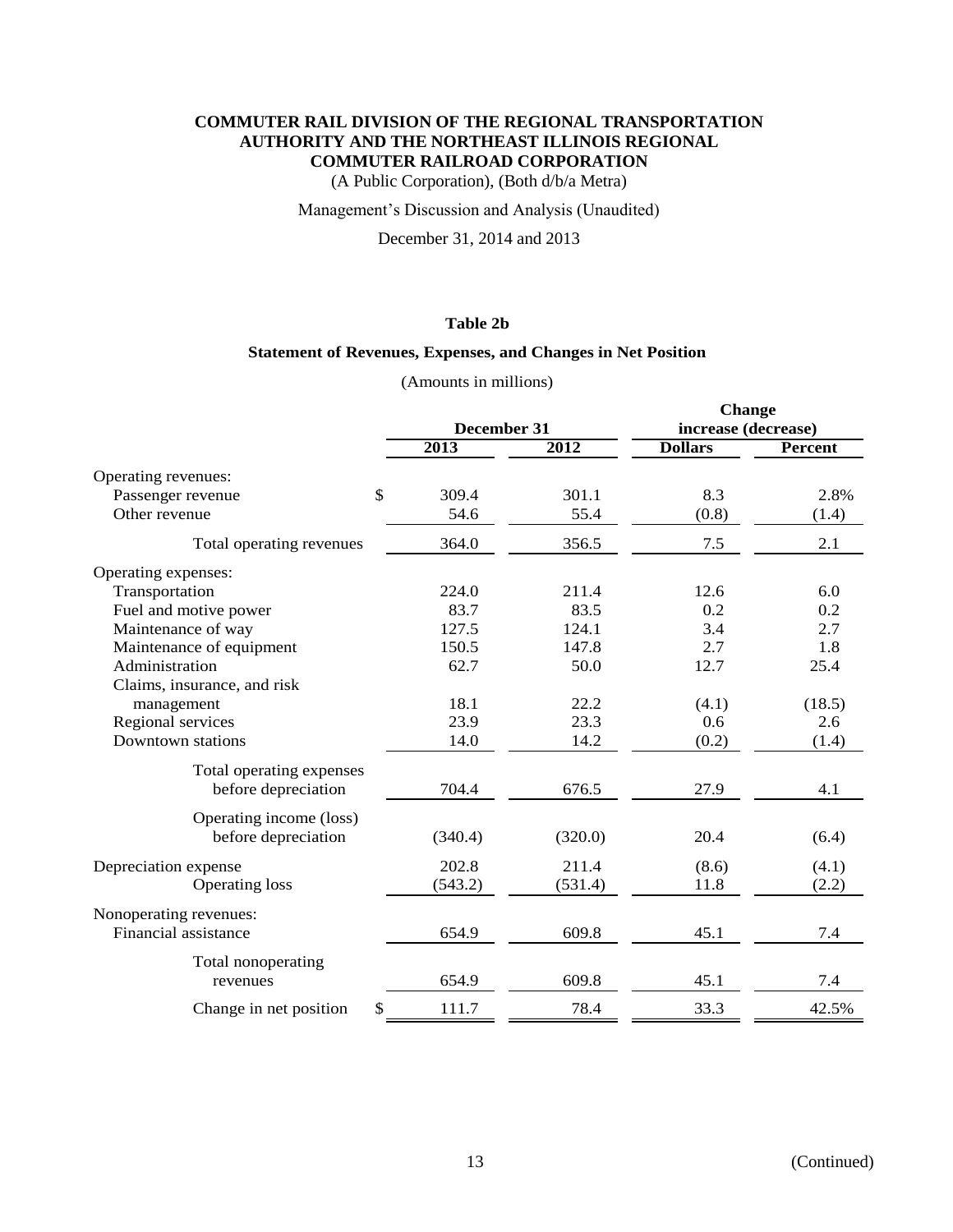(A Public Corporation), (Both d/b/a Metra)

Management's Discussion and Analysis (Unaudited)

December 31, 2014 and 2013

Total operating revenues increased by \$7.5 million or 2.1% from 2012. Principal changes are discussed below:

*Passenger revenue* increased \$8.3 million or 2.8% in 2013. This increase was due to an overall ridership increase of 1.2%. Below is a table comparing ridership by line for 2013 and 2012:

#### **Ridership By Line**

|                                |        |         | increase   |         |
|--------------------------------|--------|---------|------------|---------|
| <b>Rail line</b>               | 2013*  | $2012*$ | (decrease) | Percent |
| Burlington Northern/Santa Fe   | 16,554 | 16,360  | 194        | 1.2%    |
| Metra Electric                 | 9,556  | 9,673   | (117)      | (1.2)   |
| Heritage Corridor              | 704    | 683     | 21         | 3.1     |
| Milwaukee-North                | 7,041  | 6,893   | 148        | 2.1     |
| Milwaukee-West                 | 6,831  | 6,860   | (29)       | (0.4)   |
| North Central Service          | 1,685  | 1,690   | (5)        | (0.3)   |
| Rock Island                    | 8.589  | 8,491   | 98         | 1.2     |
| SouthWest Service              | 2,606  | 2,531   | 75         | 3.0     |
| Union Pacific-North            | 9,270  | 9,056   | 214        | 2.4     |
| <b>Union Pacific-Northwest</b> | 11,180 | 11,025  | 155        | 1.4     |
| <b>Union Pacific-West</b>      | 8,252  | 8,008   | 244        | 3.0     |
| Total ridership                | 82,268 | 81,270  | 998        | 1.2     |

(In thousands of Riders)

\* Includes free senior rides; does not include Northern Indiana Commuter Transportion District (NICTD).

*Other revenue* decreased by \$0.8 million or 1.4%. Decreases in rental income, miscellaneous income and halffare subsidy were partially offset by increases in capital grant credits, advertising, and investment income.

*Nonoperating revenues* increased by \$45.1 million or 7.4% to \$654.9 million in 2013, primarily because Metra's external funding sources for capital grants increased \$24.7 million to \$290.8 million and Metra's statutory share of Regional Transportation Authority (RTA) Sales Tax and Public Transportation Funds proceeds increased by 6.0% to \$364.2 million.

Total operating expenses before depreciation increased by \$27.9 million or 4.1% from 2012. In general, labor and fringe benefits increased due to contract employees' wage increases, which were partially offset by an 18.5% decrease in claims, insurance, and risk management expenses. Diesel fuel expense increased 2.5%, from \$76.2 million to \$78.1 million, due to a 3.0% increase in usage. The average cost per gallon of diesel fuel in 2013 was \$3.07 versus \$3.08 in 2012. Motive power expense decreased 23.3%, from \$7.3 million to \$5.6 million in 2013, primarily due to a 16.3% decrease in the price per kilowatt hour along with decrease in usage.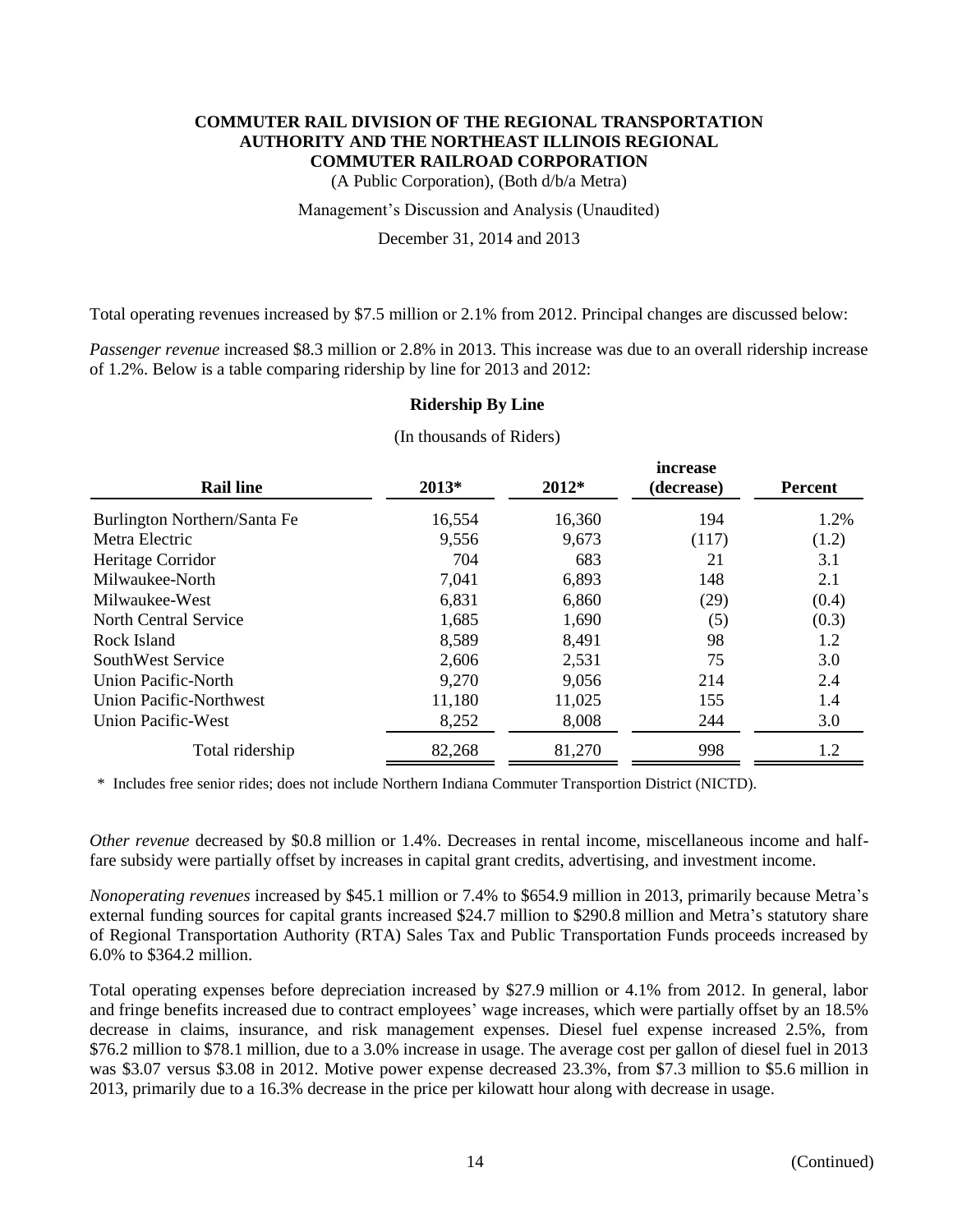(A Public Corporation), (Both d/b/a Metra)

#### Management's Discussion and Analysis (Unaudited)

December 31, 2014 and 2013

#### *Capital Assets*

As of December 31, 2013, Metra had invested approximately \$6.6 billion in capital assets including land, stations, maintenance facilities, rolling stock, track, structures, and signal and communication equipment as well as other support equipment. Net of accumulated depreciation, Metra's net capital assets at December 31, 2013 totaled approximately \$2.9 billion (see Table 3b below). This amount represents a net increase (including additions and disposals, net of depreciation) of \$92.6 million or 3.3% over the December 31, 2012 balance.

#### **Table 3b**

#### **Capital Assets by Funding Source**

#### **Current Year to Prior Year Analysis**

(Amounts in millions of dollars)

|                                          |    |             |           | <b>Change</b>       |                |  |
|------------------------------------------|----|-------------|-----------|---------------------|----------------|--|
|                                          |    | December 31 |           | increase (decrease) |                |  |
| <b>Funding source</b>                    |    | 2013        | 2012      | <b>Dollars</b>      | <b>Percent</b> |  |
| <b>Federal Transit Administration</b>    | S  | 3,179.9     | 3,073.9   | 106.0               | 3.4%           |  |
| Illinois Department of Transportation    |    | 590.3       | 542.7     | 47.6                | 8.8            |  |
| <b>Regional Transportation Authority</b> |    | 1,874.3     | 1,754.9   | 119.4               | 6.8            |  |
| Northern Indiana Commuter                |    |             |           |                     |                |  |
| <b>Transportation District</b>           |    | 6.4         | 6.4       |                     |                |  |
| Metra                                    |    | 970.4       | 948.0     | 22.4                | 2.4            |  |
| Total capital assets                     |    | 6,621.3     | 6,325.9   | 295.4               | 4.7            |  |
| Accumulated depreciation                 |    | (3,727.9)   | (3,525.1) | (202.8)             | 5.8            |  |
| Total capital assets, net                | \$ | 2,893.4     | 2,800.8   | 92.6                | 3.3%           |  |
|                                          |    |             |           |                     |                |  |

Major capital asset expenditures during 2013 included the following:

- Metra's *Rolling Stock* program seeks to ensure that an adequate number of locomotives and commuter railcars are available to meet the current and future service needs of the system. This program includes rehabilitation of, and improvements to existing vehicles. In 2013, Metra made progress payments totaling \$111.6 million toward the purchase of 160 new Highliner railcars for the Metra Electric District and obtained delivery of 56 Highliner railcars. The progress payments were \$111.6 million for purchase of new Highliner railcars in 2012. Metra expended \$19.7 million and \$36.5 million in 2013 and 2012, respectively, to upgrade and maintain its existing fleet through rehabilitations and replacement of major subassemblies.
- The *Track and Structure* program provides for the continued rehabilitation and upgrading of Metra's commuter railroad rights-of-way. In addition to maintaining operational safety, the rehabilitation of track and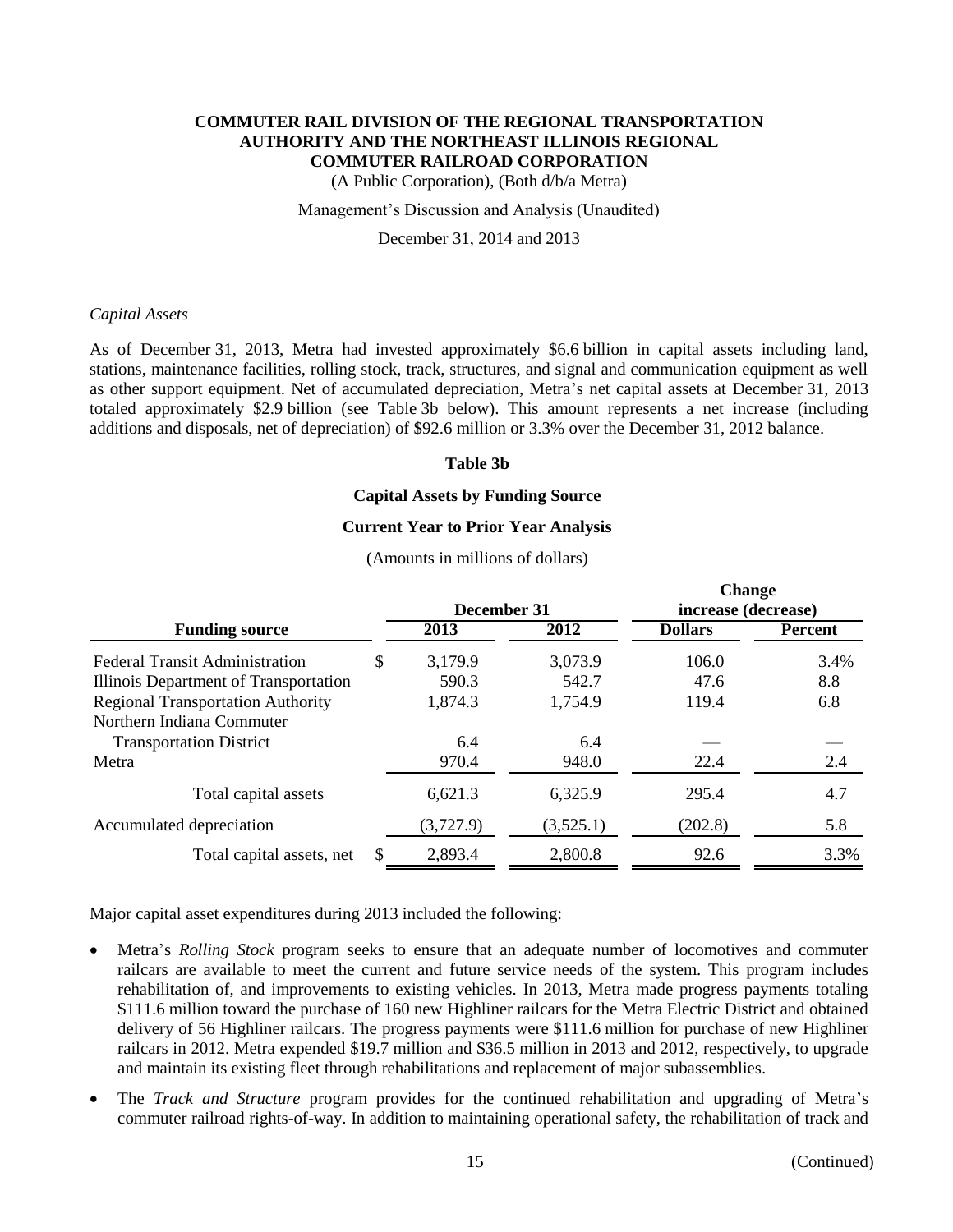(A Public Corporation), (Both d/b/a Metra)

Management's Discussion and Analysis (Unaudited)

December 31, 2014 and 2013

structures results in reduced train running times, fewer interruptions in service, greater passenger comfort, and efficient use of plant and equipment. Metra has developed a cyclical program of track rehabilitation, which includes all commuter rail lines within the region. Project priorities are decided based on train volumes, speed restrictions, age and condition of the roadbed, and track speeds essential to maintaining on-time performance. Structure projects serve objectives that are similar to those of the track program. Since 1990, when Metra's comprehensive plan for bridge rehabilitation and replacement began, the structure program has focused on the commuter rail bridges identified as high priorities for action. The 2013 Capital Program continued the implementation of these programs by expending \$102.1 million in funding for the rehabilitation, replacement, and upgrade of bridges, track, and structures.

- *Signaling, Electrical, and Communications* systems and equipment improvements are designed to maximize commuter operating efficiencies, maintain reliability of rail service and provide a safe system of dispatching and centrally controlled train movements. Signaling systems and switches control usage of track. Much of this equipment is concentrated at "interlockings," which are control systems where two railroads cross each other or where many trains change tracks. The smooth, dependable operation of these interlockings is critical for maintaining on-time performance. Metra also continues its program to improve communication systems, allowing for the provision of timely information to its customers. Signaling, electrical, and communications expenditures in 2013 and 2012 were \$43.3 million and \$36.0 million, respectively.
- *Support Facilities and Equipment* includes maintenance yards, layover and storage facilities, and support vehicles and equipment that are essential to maintaining reliable and efficient commuter services. Support facilities and equipment expenditures in 2013 and 2012 were \$3.7 million and \$4.0 million, respectively.
- *Commuter Stations* are portals to the Metra system and very often to the communities in which they are located. Stations must be functional and compliant with the Americans with Disabilities Act, as well as inviting to Metra's customers. Commuter stations expenditures in 2013 and 2012 were \$13.3 million and \$11.2 million, respectively.
- The *Commuter Parking* program is designed to expand parking capacity to relieve overcrowding at existing facilities and to accommodate future ridership growth. Parking improvements are constructed in a manner to ensure conformance with the requirements of the Americans with Disabilities Act. Commuter parking expenditures in 2013 and 2012 were \$1.7 million and \$3.0 million, respectively.

## **General Operational and Economic Trends**

#### *Capital Assets*

Metra's capital program continues needed capital improvements in order to maintain a state of good repair since its creation in 1984, Metra has committed to a capital program primarily geared toward rebuilding, modernizing, and improving its existing capital assets. The purpose of the capital investment policy is to maintain safe, reliable, and quality services and facilities for its customers and workers, while simultaneously improving the efficiency and cost-effectiveness of its operations.

Metra has always given a high priority to preservation and modernization of the existing system. Consequently, every year, Metra undertakes a multitude of modernization projects to preserve and improve Metra's capital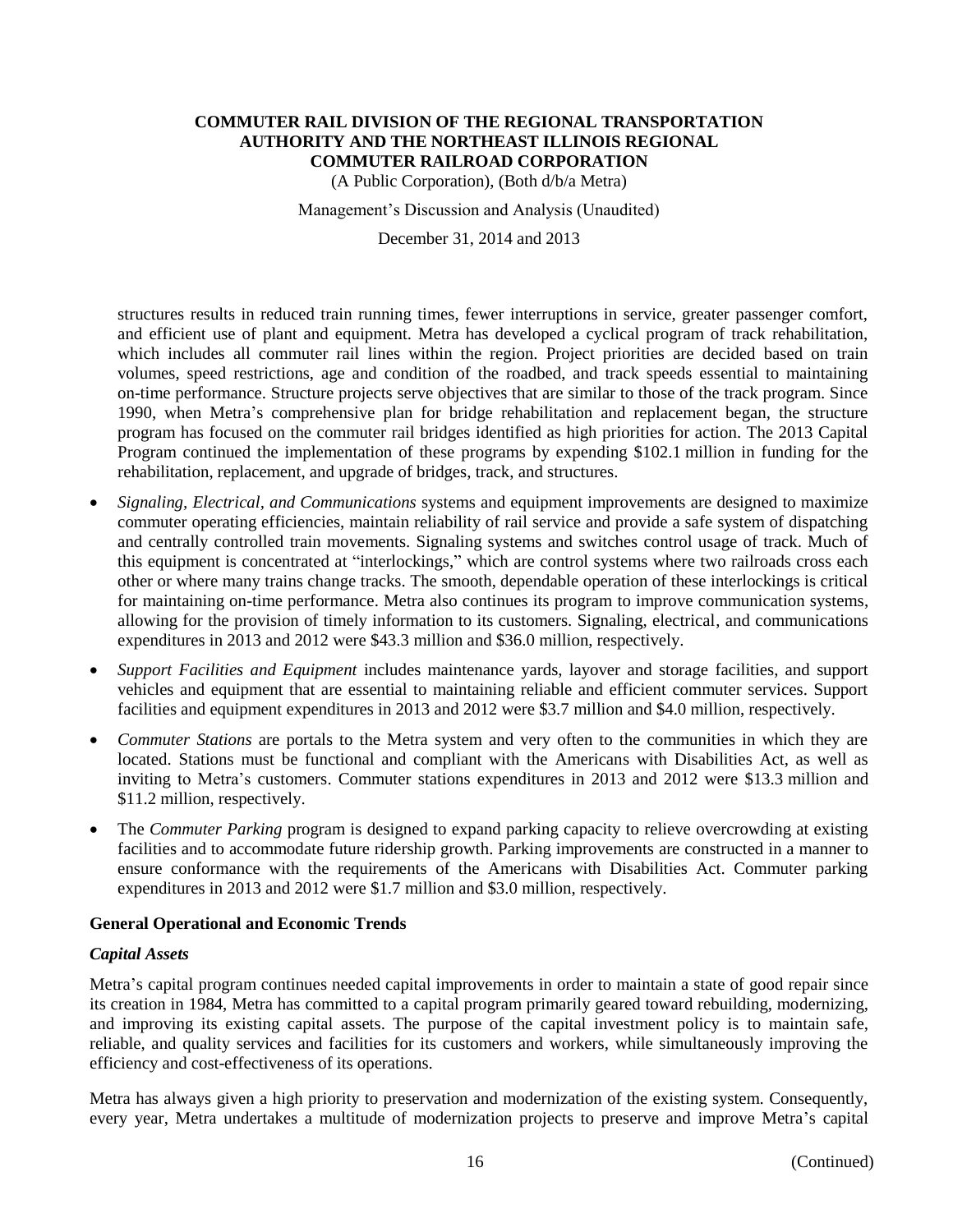(A Public Corporation), (Both d/b/a Metra)

Management's Discussion and Analysis (Unaudited)

December 31, 2014 and 2013

assets. For Metra's customers, these modernization projects help provide continued on-time and reliable public transportation services in an efficient and cost-effective manner.

## *Economic Trends*

*RTA Sales Tax and Public Transportation Funds* – RTA Sales Tax and Public Transportation Funds (PTF) have been the primary sources of revenue for the RTA and the three Service Boards (Metra, Chicago Transit Authority (CTA), and the Suburban Bus Division (Pace)) for over three decades. The RTA Sales Tax is authorized by Illinois statute and imposed by the RTA in the six-county northeastern Illinois region. The RTA Sales Tax is collected by the Illinois Department of Revenue, paid to the Treasurer of the State of Illinois, and held in trust for the RTA outside the State Treasury. Proceeds from the RTA Sales Tax are paid directly to the RTA on a monthly basis, without appropriation, by the State Treasury or on the order of the State Comptroller.

The original RTA sales tax (Sales Tax I) is levied at 1.0% in Cook County and 0.25% in the collar counties of DuPage, Kane, Lake, McHenry, and Will. The RTA distributes 85% of Sales Tax I receipts to the Service Boards according to a statutory formula. The remaining 15% of Sales Tax I is retained by the RTA to fund regional and agency expenses before being allocated at the discretion of the RTA Board. Metra receives 55% of the Service Board statutory share of Sales Tax I collected in Suburban Cook County and 70% of the share collected in the collar counties.

The Public Transportation Fund is State-provided funding initially comprised of a 25% match of Sales Tax I receipts (PTF I). RTA retains 100% of PTF I, which is combined with 15% of Sales Tax I to form the basis of discretionary funding. PTF revenues are payable to the RTA upon State appropriation. None of the PTF revenues are actually paid to the RTA until the RTA certifies to the Governor, the State Comptroller, and the Mayor of the City of Chicago that it has adopted a budget and two-year financial plan as called for by the RTA Act.

The RTA Act, as amended in 2008, increased the RTA sales tax by an additional 0.25% in all six counties of the RTA region (Sales Tax II), increased the Real Estate Transfer Tax (RETT) in the City of Chicago by 0.3%, and provided additional Public Transportation Funds equal to a 5% match of Sales Tax I receipts and a 30% match of Sales Tax II receipts and RETT receipts (PTF II). By statute, CTA receives all revenues from the RETT increase and 25% PTF match on the RETT. Sales Tax II and remaining PTF II (i.e., 5% match on Sales Tax I, 30% match on Sales Tax II, and 5% match on the RETT) are distributed to the three Service Boards and the RTA in 2014 as follows:

- \$138.7 million to Pace ADA Paratransit Service
- \$22.9 million to Pace Suburban Community Mobility Fund (SCMF)
- \$11.4 million to the RTA Innovation, Coordination, and Enhancement (ICE) Fund

After these deductions, all remaining Sales Tax II and PTF II proceeds are distributed as follows: 48% CTA, 39% Metra, and 13% Pace Suburban Service.

The graph below shows the annual Sales Tax I collected in the six-county region since 1990, together with the Sales Tax II and PTF II collected beginning in 2008. Year 2014 Sales Tax I and combined Sales Tax II/PTF II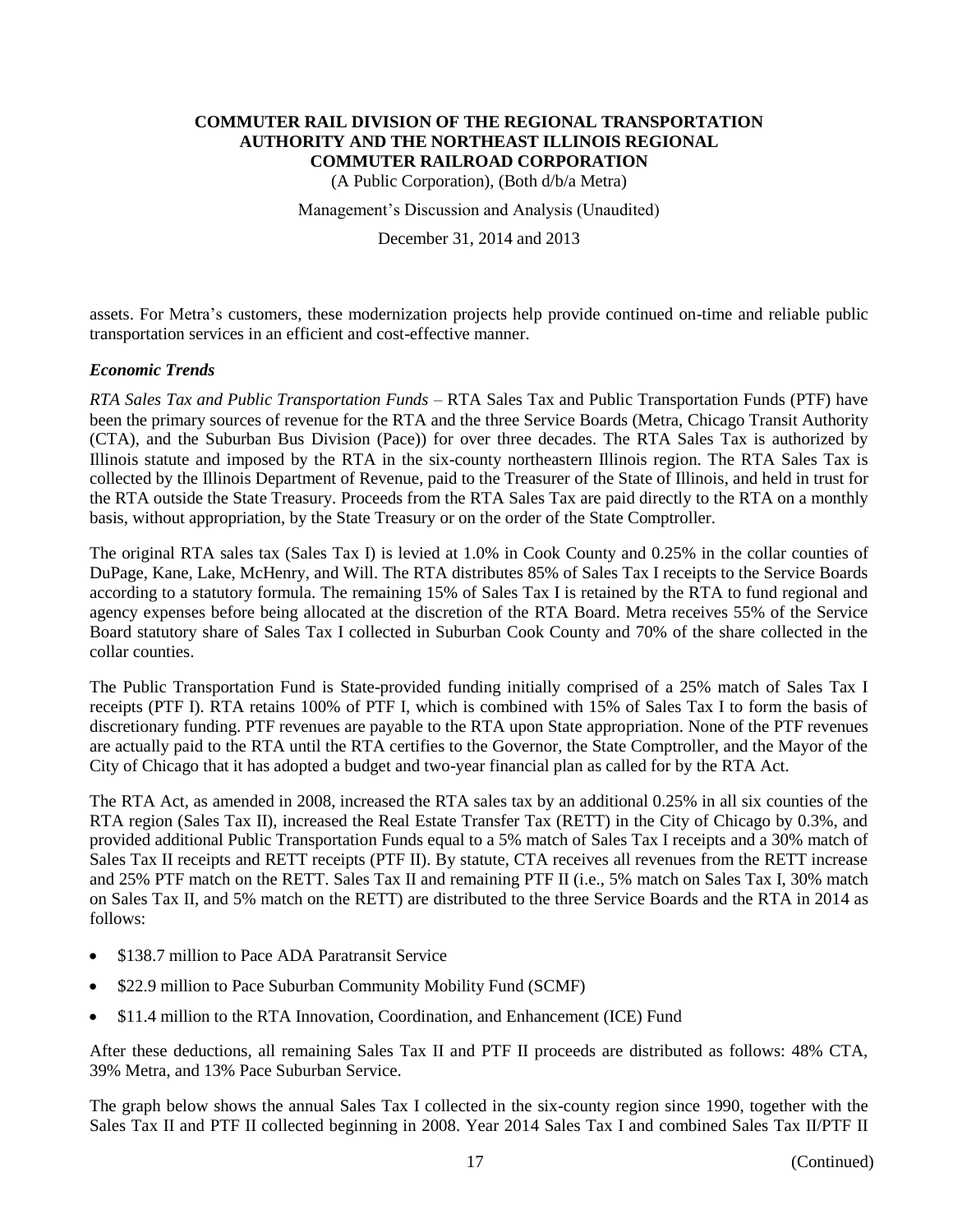(A Public Corporation), (Both d/b/a Metra)

Management's Discussion and Analysis (Unaudited)

December 31, 2014 and 2013

totaled \$830.1 million and \$441.6 million, respectively. Metra's statutory shares (\$275.2 million and \$98.9 million, respectively) together represent 29.4% of total RTA Sales Tax and PTF II revenue sources.



*Labor Statistics* – Historically, Metra ridership has had a direct relationship to employment levels. Since over 87% of trips taken on Metra are for work, it is no surprise that the health of the regional economy, especially in Downtown Chicago, can influence Metra ridership. Regional employment has generally grown since 1990, except for the economic downturn following the September 11 attacks and the Great Recession in the late-2000s. As shown in the following figure, average regional employment for 2014 was 2.1% higher compared to 2013. Although regional employment has increased in each of the past three years, employment remains 3.6% below 2007 pre-recession levels. In 2014, approximately 4.01 million people were employed, which is similar to the levels seen in 1999 and 2005.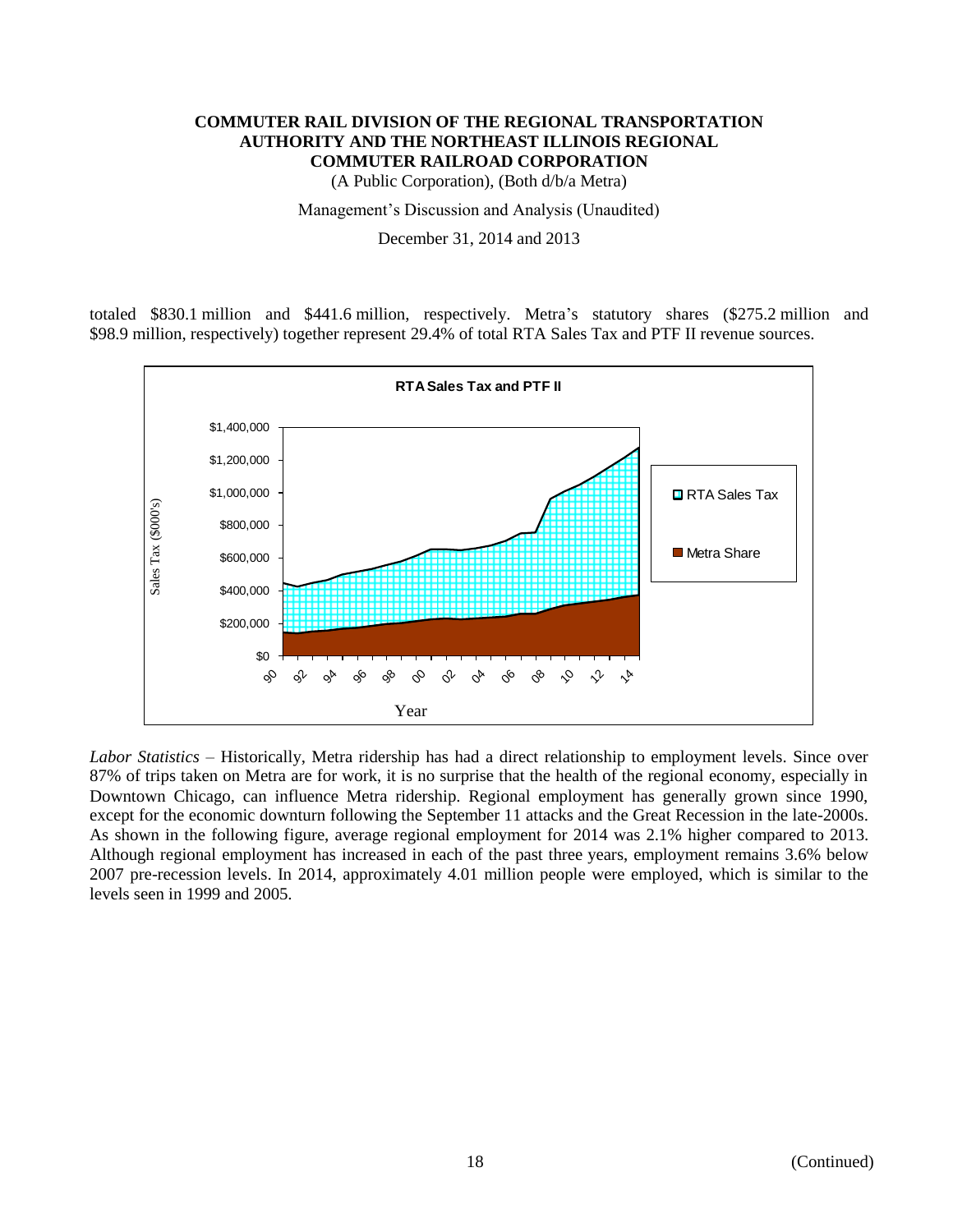(A Public Corporation), (Both d/b/a Metra)

Management's Discussion and Analysis (Unaudited)

December 31, 2014 and 2013

## **Average Annual Regional Employment**



**Source: Illinois Department of Employment Security (IDES)**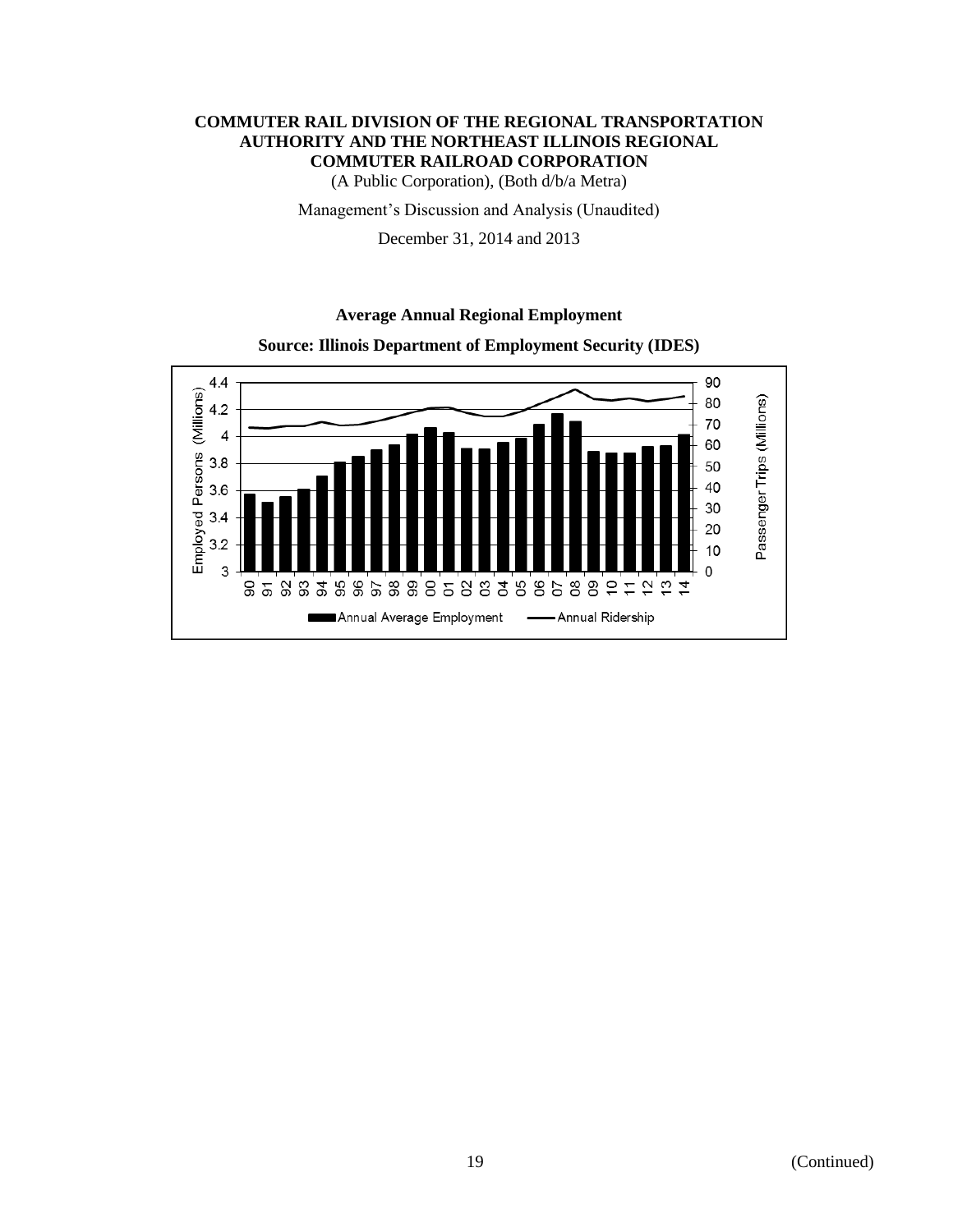(A Public Corporation), (Both d/b/a Metra)

Management's Discussion and Analysis (Unaudited)

December 31, 2014 and 2013

The figure below shows regional employment by month for 2011 through 2014. A period of year-over-year gains in regional employment of approximately 2% that began in mid-2012 continued through January 2013. Except for September and October, monthly regional employment for the rest of 2013 generally kept pace with monthly regional employment in 2012. Unlike 2013, 2014 was a banner year for employment in the region with monthly totals higher than the previous four years.



## **2011 – 2014 Monthly Regional Employment**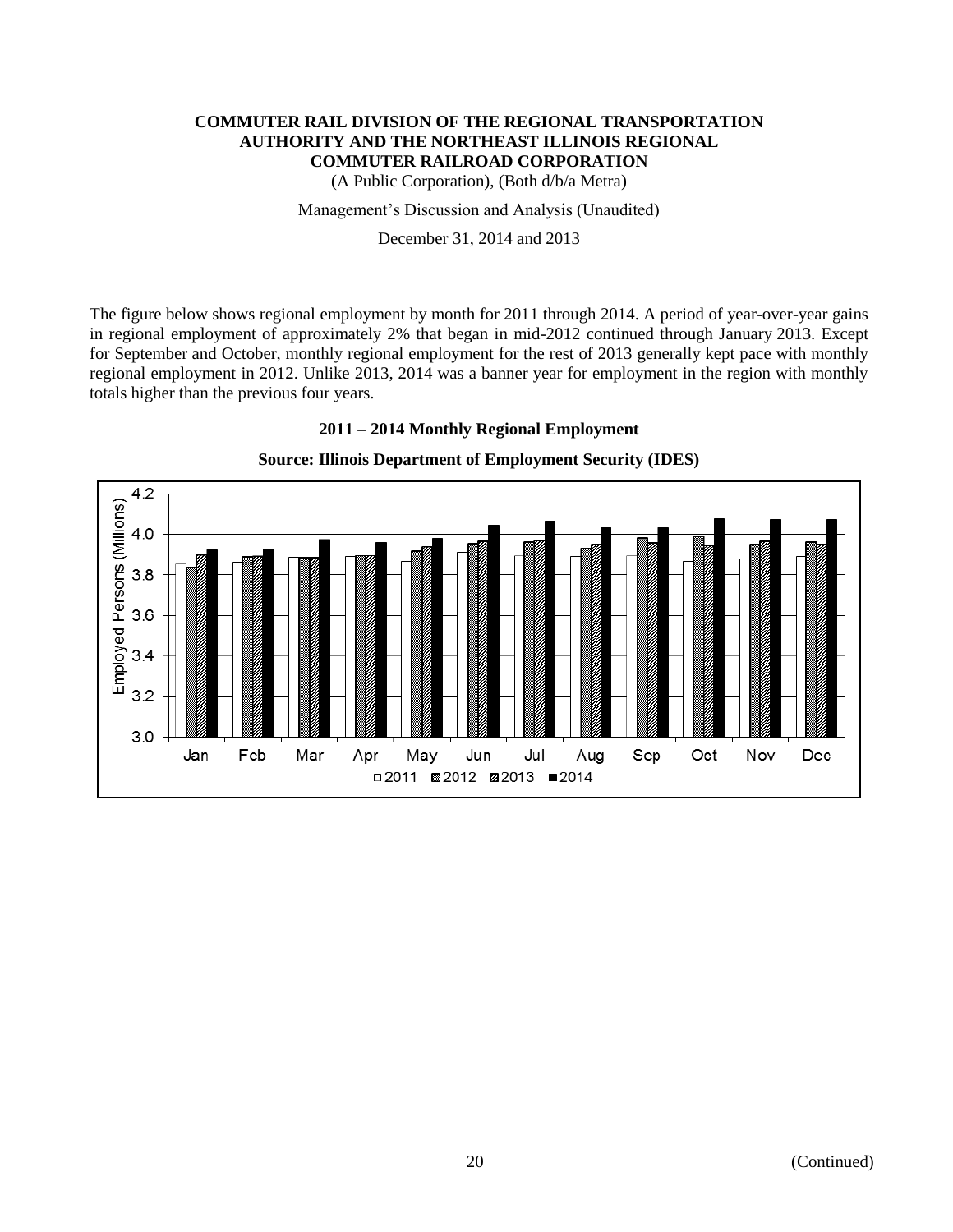(A Public Corporation), (Both d/b/a Metra)

Management's Discussion and Analysis (Unaudited)

December 31, 2014 and 2013

*Office Occupancy Rates* – Downtown Chicago office occupancy rates remained constant near 85.1% in the First Quarter of 2012 through first half of 2013. Beginning in the Third Quarter of 2013, the occupancy rate began to climb ending the year at 85.6%. By the Fourth Quarter of 2014, the rate had gone up to 86.7%. Suburban office occupancy rates in 2014 continued a climb that began in the Fourth Quarter of 2012, starting the year at 79.5% and climbing to 80.3% in the in the Fourth Quarter. The figure below shows the trend of office occupancy rates for both downtown and the suburbs:



Metra will continue to monitor these and other economic indicators for potential long-term impacts on Metra's customer base and therefore future operations. Any significant changes will be considered for inclusion into Metra's operational and capital planning.

#### **Debt Administration**

Metra has no bond-related debt. The Regional Transportation Authority Act, as amended by the Illinois legislature in January 2008, authorizes Metra to issue up to \$1 billion in bonds for capital projects.

## **Contacting Metra's Financial Management**

This financial report is designed to provide Metra's customers, vendors, and the general public with a general overview of Metra's finances and to show Metra's accountability for the money it receives. If you have questions about this report or need additional financial information, contact the Office of the Controller at 547 W. Jackson, Chicago, IL 60661, or www.metrarail.com.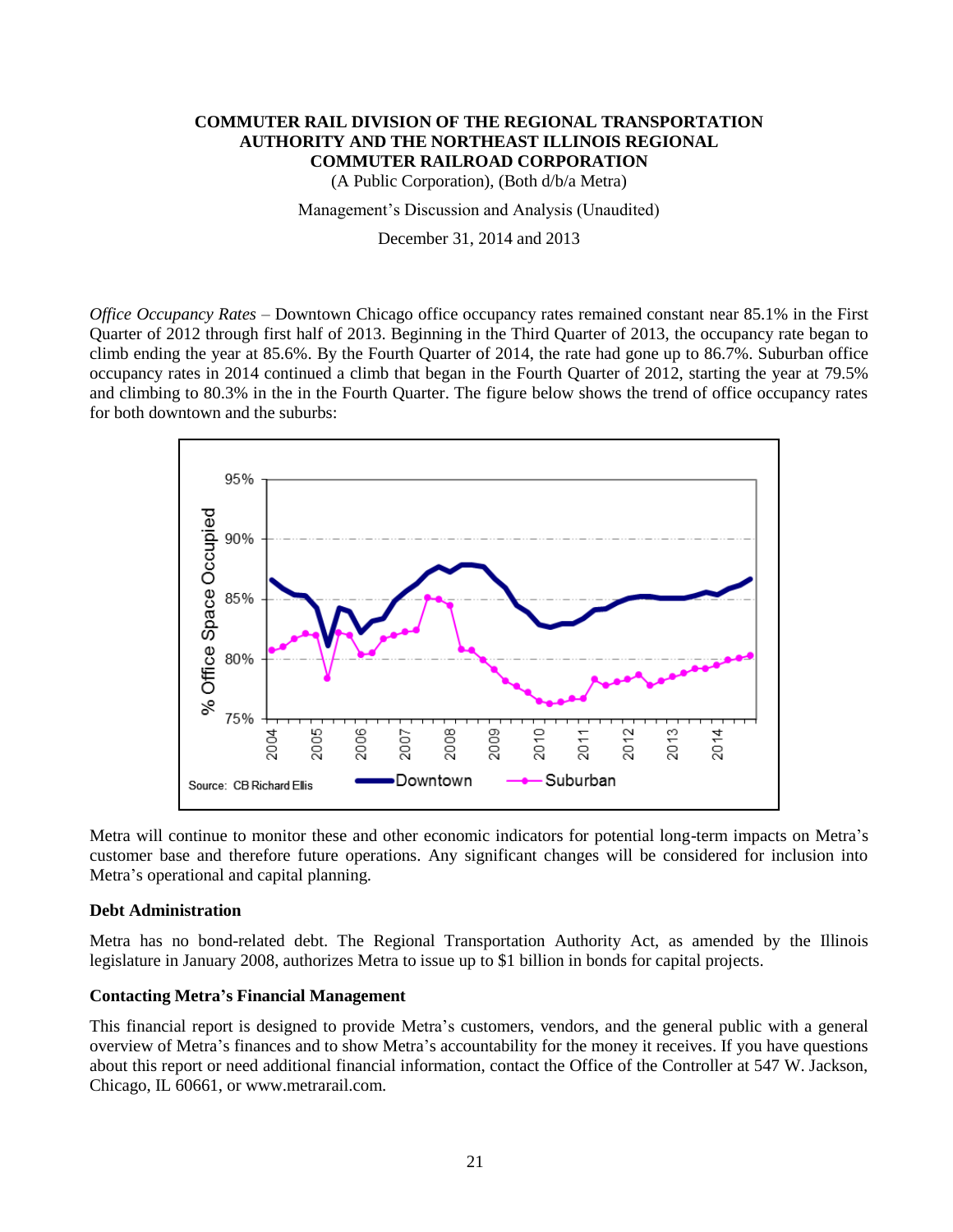(A Public Corporation), (Both d/b/a Metra)

#### Statements of Net Position

## December 31, 2014 and 2013

| Cash, cash equivalents, and investments:<br>\$<br>Cash and cash equivalents<br>7,808,407<br>1,554,358<br>134,030,358<br>115,577,216<br>Investments<br>141,838,765<br>117, 131, 574<br>Total cash, cash equivalents, and investments<br>Accounts receivable:<br>Grant projects<br>63,424,417<br>68,052,419<br>Financial assistance - RTA<br>91,248,868<br>89,766,865<br>Financial assistance – other carriers<br>3,982,865<br>2,123,045<br>8,316,843<br>9,389,584<br>Other, net<br>166,972,993<br>169,331,913<br>Total accounts receivable<br>17,842,233<br>Materials and supplies<br>17,896,764<br>Prepaid expense<br>847,547<br>899,968<br>Total current assets<br>327,501,538<br>305,260,219<br>Land<br>149,844,631<br>149,688,658<br>2,160,816,360<br>Rolling stock and equipment<br>2,086,801,737<br>Roadways and structures<br>4,223,323,059<br>4,075,448,713<br>Furniture, fixtures, and office equipment<br>92,012,955<br>90,080,518<br>(3,894,726,803)<br>(3,727,893,109)<br>Less accumulated depreciation<br>206,630,452<br>219,252,513<br>Capital projects in progress<br>2,937,900,654<br>2,893,379,030<br>Total capital assets<br>Assets restricted for payment of obligations under leasing<br>transaction<br>105,725,735<br>Total noncurrent assets<br>2,937,900,654<br>2,999,104,765 | <b>Assets</b>       |    | 2014          | 2013          |
|-----------------------------------------------------------------------------------------------------------------------------------------------------------------------------------------------------------------------------------------------------------------------------------------------------------------------------------------------------------------------------------------------------------------------------------------------------------------------------------------------------------------------------------------------------------------------------------------------------------------------------------------------------------------------------------------------------------------------------------------------------------------------------------------------------------------------------------------------------------------------------------------------------------------------------------------------------------------------------------------------------------------------------------------------------------------------------------------------------------------------------------------------------------------------------------------------------------------------------------------------------------------------------------------------------|---------------------|----|---------------|---------------|
|                                                                                                                                                                                                                                                                                                                                                                                                                                                                                                                                                                                                                                                                                                                                                                                                                                                                                                                                                                                                                                                                                                                                                                                                                                                                                                     | Current assets:     |    |               |               |
|                                                                                                                                                                                                                                                                                                                                                                                                                                                                                                                                                                                                                                                                                                                                                                                                                                                                                                                                                                                                                                                                                                                                                                                                                                                                                                     |                     |    |               |               |
|                                                                                                                                                                                                                                                                                                                                                                                                                                                                                                                                                                                                                                                                                                                                                                                                                                                                                                                                                                                                                                                                                                                                                                                                                                                                                                     |                     |    |               |               |
|                                                                                                                                                                                                                                                                                                                                                                                                                                                                                                                                                                                                                                                                                                                                                                                                                                                                                                                                                                                                                                                                                                                                                                                                                                                                                                     |                     |    |               |               |
|                                                                                                                                                                                                                                                                                                                                                                                                                                                                                                                                                                                                                                                                                                                                                                                                                                                                                                                                                                                                                                                                                                                                                                                                                                                                                                     |                     |    |               |               |
|                                                                                                                                                                                                                                                                                                                                                                                                                                                                                                                                                                                                                                                                                                                                                                                                                                                                                                                                                                                                                                                                                                                                                                                                                                                                                                     |                     |    |               |               |
|                                                                                                                                                                                                                                                                                                                                                                                                                                                                                                                                                                                                                                                                                                                                                                                                                                                                                                                                                                                                                                                                                                                                                                                                                                                                                                     | Capital assets:     |    |               |               |
|                                                                                                                                                                                                                                                                                                                                                                                                                                                                                                                                                                                                                                                                                                                                                                                                                                                                                                                                                                                                                                                                                                                                                                                                                                                                                                     |                     |    |               |               |
|                                                                                                                                                                                                                                                                                                                                                                                                                                                                                                                                                                                                                                                                                                                                                                                                                                                                                                                                                                                                                                                                                                                                                                                                                                                                                                     | Restricted assets:  |    |               |               |
|                                                                                                                                                                                                                                                                                                                                                                                                                                                                                                                                                                                                                                                                                                                                                                                                                                                                                                                                                                                                                                                                                                                                                                                                                                                                                                     |                     |    |               |               |
|                                                                                                                                                                                                                                                                                                                                                                                                                                                                                                                                                                                                                                                                                                                                                                                                                                                                                                                                                                                                                                                                                                                                                                                                                                                                                                     | <b>Total assets</b> | S. | 3,265,402,192 | 3,304,364,984 |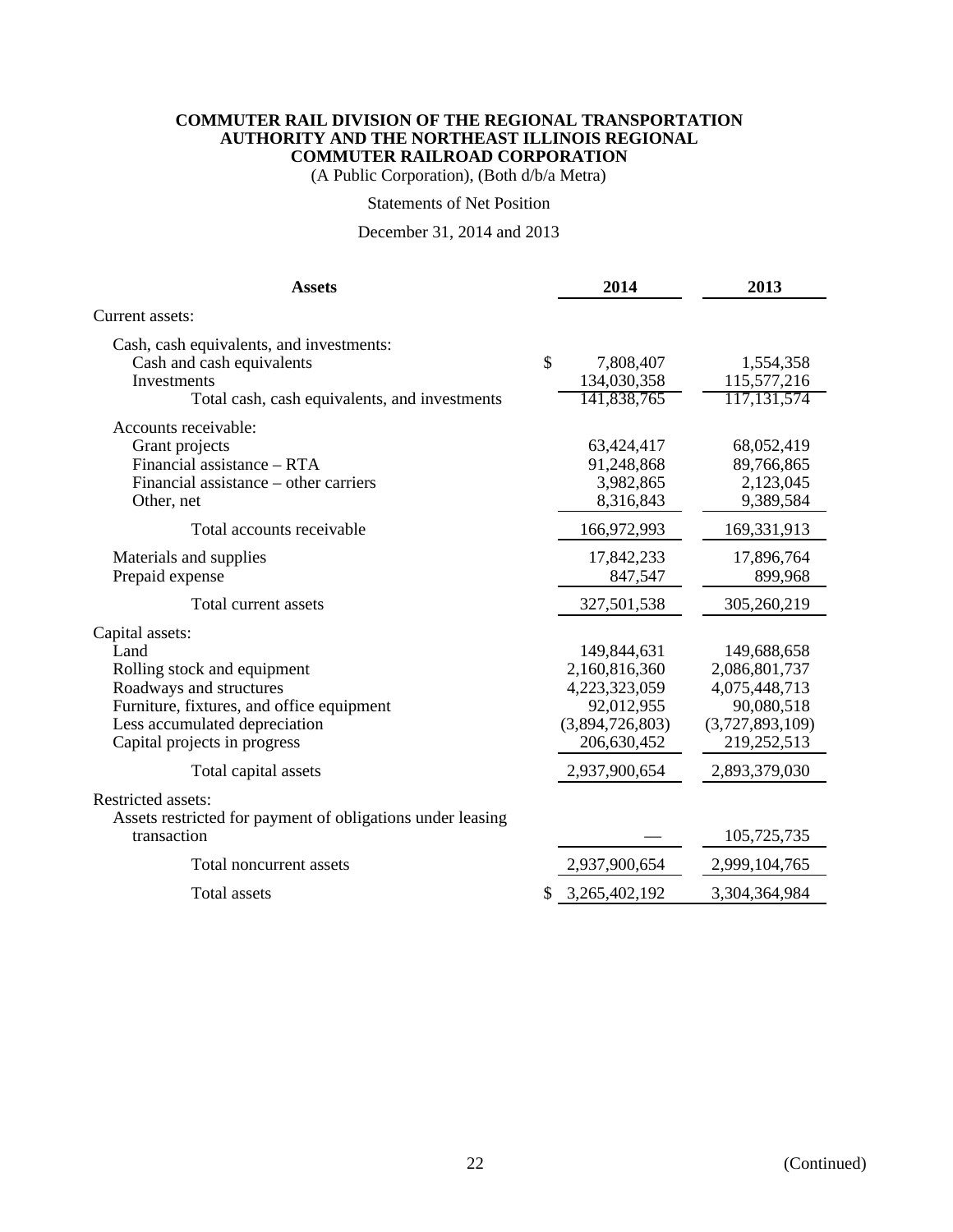(A Public Corporation), (Both d/b/a Metra)

#### Statements of Net Position

## December 31, 2014 and 2013

| <b>Liabilities and Net Position</b>           | 2014                | 2013          |
|-----------------------------------------------|---------------------|---------------|
| Current liabilities:<br>Accounts payable      | \$<br>105,729,650   | 98,120,707    |
| Accrued wages and benefits payable            | 41,575,657          | 39,366,560    |
| Financial assistance payable – other carriers | 700,576             | 2,545,411     |
| Accrued claims – current                      | 8,658,340           | 7,174,685     |
| Deferred revenue                              | 12,322,234          | 10,112,768    |
| Amounts payable for leasehold transaction     |                     | 9,142,472     |
| Total current liabilities                     | 168,986,457         | 166,462,603   |
| Long-term liabilities:                        |                     |               |
| Accrued claims                                | 20, 202, 795        | 25,262,296    |
| Accrued post-retiree health benefits          | 8,854,171           | 7,292,527     |
| Amounts payable for leasehold transaction     |                     | 96,583,263    |
| Total long-term liabilities                   | 29,056,966          | 129,138,086   |
| Total liabilities                             | 198,043,423         | 295,600,689   |
| Net position:                                 |                     |               |
| Net investment in capital assets              | 2,937,900,654       | 2,893,379,030 |
| Unrestricted net assets                       | 129,458,115         | 115,385,265   |
| Total net position                            | \$<br>3,067,358,769 | 3,008,764,295 |
|                                               |                     |               |

See accompanying notes to financial statements.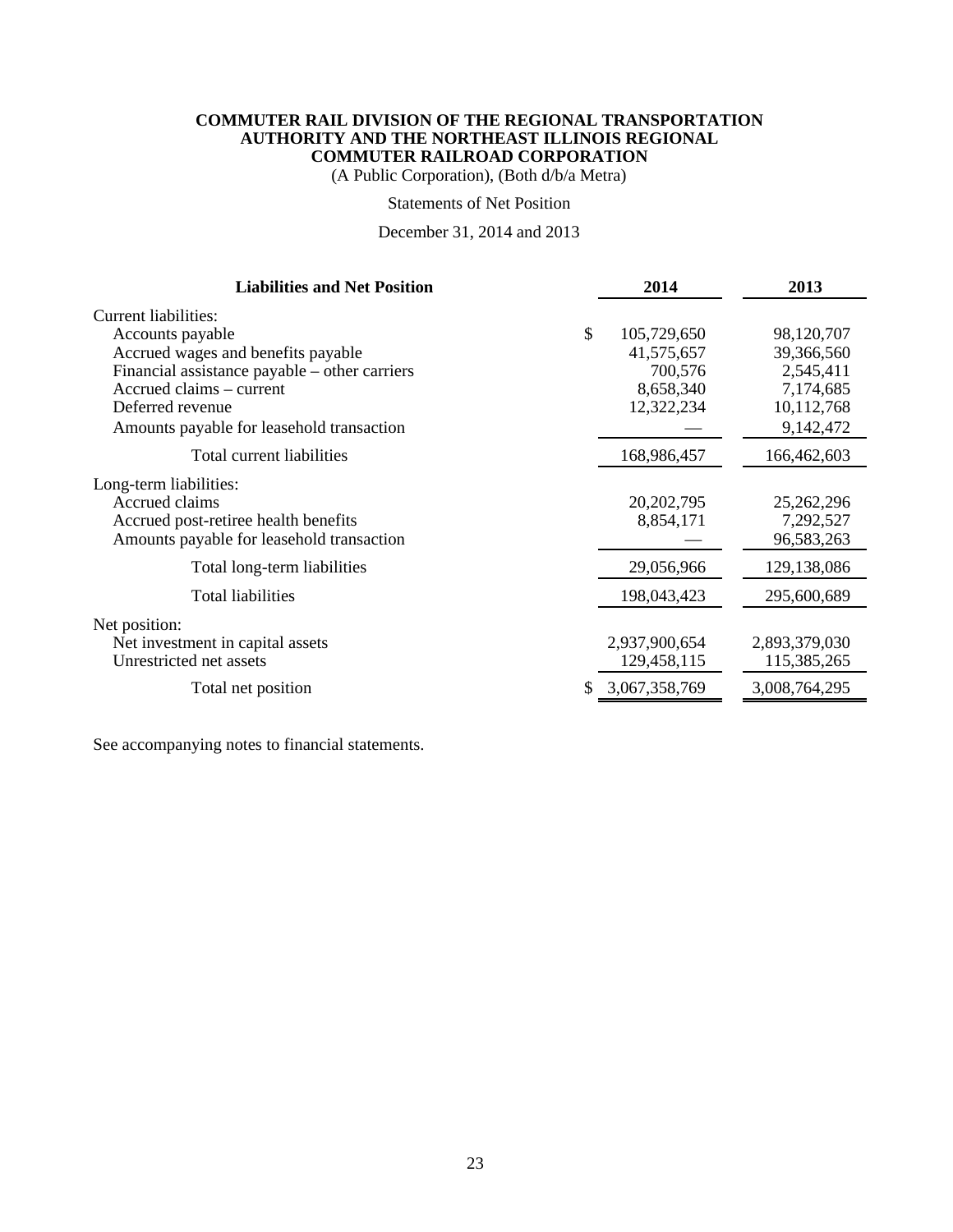(A Public Corporation), (Both d/b/a Metra)

## Statements of Revenues, Expenses, and Changes in Net Position

## Years ended December 31, 2014 and 2013

|                                                                                                                                                                                                   |              | 2014                                                                                              | 2013                                                                                              |
|---------------------------------------------------------------------------------------------------------------------------------------------------------------------------------------------------|--------------|---------------------------------------------------------------------------------------------------|---------------------------------------------------------------------------------------------------|
| Operating revenues:<br>Passenger revenue<br>Other                                                                                                                                                 | $\mathbb{S}$ | 311,685,272<br>63,849,317                                                                         | 309,448,078<br>54, 543, 469                                                                       |
| Total operating revenues                                                                                                                                                                          |              | 375,534,589                                                                                       | 363,991,547                                                                                       |
| Operating expenses:<br>Transportation<br>Fuel and motive power<br>Maintenance of way<br>Maintenance of equipment<br>Administration<br>Claims, insurance, and risk management<br>Downtown stations |              | 232,925,953<br>85,500,588<br>134,615,030<br>160,270,692<br>82,630,538<br>17,382,776<br>14,584,208 | 223,979,924<br>83,685,912<br>127,495,600<br>150,487,836<br>86,676,780<br>18,076,838<br>13,965,854 |
| Total operating expenses before depreciation                                                                                                                                                      |              | 727,909,785                                                                                       | 704,368,744                                                                                       |
| Depreciation                                                                                                                                                                                      |              | 209,897,068                                                                                       | 202,781,563                                                                                       |
| Total operating expenses                                                                                                                                                                          |              | 937,806,853                                                                                       | 907,150,307                                                                                       |
| <b>Operating loss</b>                                                                                                                                                                             |              | (562, 272, 264)                                                                                   | (543, 158, 760)                                                                                   |
| Nonoperating revenues:<br>Federal<br>Local                                                                                                                                                        |              | 118,996,955<br>501,869,783                                                                        | 121,870,751<br>533,036,120                                                                        |
| Total financial assistance                                                                                                                                                                        |              | 620,866,738                                                                                       | 654,906,871                                                                                       |
| Interest income from restricted assets<br>Interest expense on leasehold transaction obligations                                                                                                   |              | 2,888,442<br>(2,888,442)                                                                          | 6,739,049<br>(6,739,049)                                                                          |
| Total nonoperating revenues                                                                                                                                                                       |              | 620,866,738                                                                                       | 654,906,871                                                                                       |
| Change in net position                                                                                                                                                                            |              | 58,594,474                                                                                        | 111,748,111                                                                                       |
| Net position at beginning of year                                                                                                                                                                 |              | 3,008,764,295                                                                                     | 2,897,016,184                                                                                     |
| Net position at end of year                                                                                                                                                                       |              | 3,067,358,769                                                                                     | 3,008,764,295                                                                                     |

See accompanying notes to financial statements.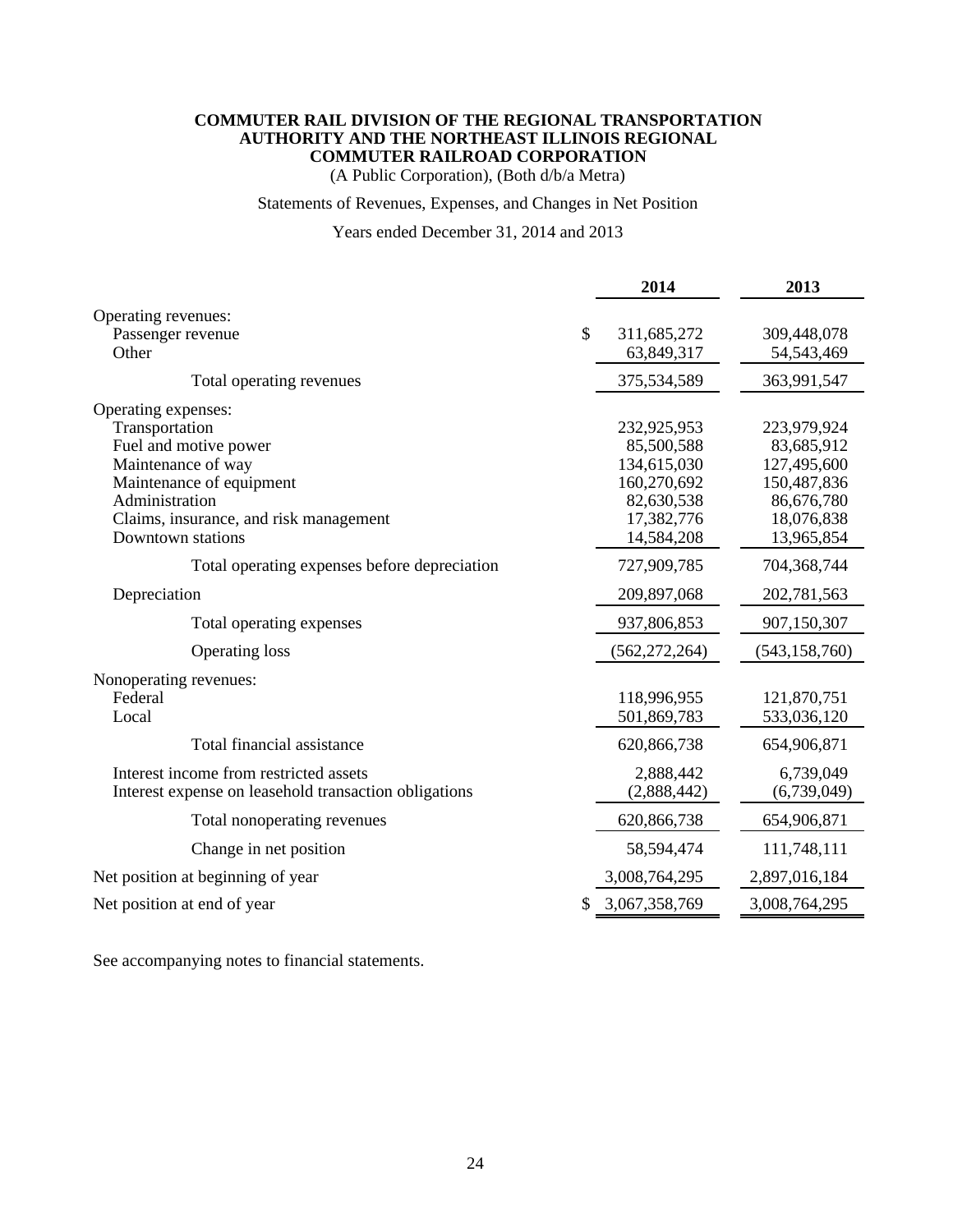(A Public Corporation), (Both d/b/a Metra)

#### Statements of Cash Flows

## Years ended December 31, 2014 and 2013

|                                                                                                                                                                                                                                                                                                                                                                          |    | 2014                                                                                                           | 2013                                                                                                         |
|--------------------------------------------------------------------------------------------------------------------------------------------------------------------------------------------------------------------------------------------------------------------------------------------------------------------------------------------------------------------------|----|----------------------------------------------------------------------------------------------------------------|--------------------------------------------------------------------------------------------------------------|
| Cash flows from operating activities:<br>Cash received from fares<br>Cash received from other operating revenue items<br>Cash received from or paid to purchased service carriers<br>Cash paid to and on behalf of employees for services<br>Cash paid to purchased service carriers<br>Cash paid for claims<br>Cash paid to contractual service providers and suppliers | \$ | 311,685,272<br>63,993,524<br>(1,859,820)<br>(313,578,964)<br>(66, 158, 881)<br>(15,239,087)<br>(326, 866, 898) | 309,448,078<br>50,464,348<br>900,253<br>(276, 833, 727)<br>(58, 836, 077)<br>(12,094,957)<br>(322, 894, 119) |
| Net cash used in operating activities                                                                                                                                                                                                                                                                                                                                    |    | (348, 024, 854)                                                                                                | (309, 846, 201)                                                                                              |
| Cash flows from noncapital and related financing activities:<br>Cash received from RTA sales tax and other local noncapital<br>assistance<br>Cash received from noncapital state assistance<br>Cash received from noncapital federal assistance                                                                                                                          |    | 372,619,997<br>3,138,000<br>4,083,647                                                                          | 353,441,473<br>2,173,013<br>2,426,768                                                                        |
| Net cash provided by noncapital and<br>related financing activities                                                                                                                                                                                                                                                                                                      |    | 379,841,644                                                                                                    | 358,041,254                                                                                                  |
| Cash flows from capital and related financing activities:<br>Cash received from capital grants<br>Cash paid to acquire and construct capital assets                                                                                                                                                                                                                      |    | 201, 367, 067<br>(208, 476, 666)                                                                               | 273,313,406<br>(278, 540, 594)                                                                               |
| Net cash used in capital and related financing activities                                                                                                                                                                                                                                                                                                                |    | (7,109,599)                                                                                                    | (5,227,188)                                                                                                  |
| Cash flows from investing activities:<br>Cash paid for the purchase of investment securities                                                                                                                                                                                                                                                                             |    | (18, 453, 142)                                                                                                 | (41, 457, 060)                                                                                               |
| Net cash used in investing activities                                                                                                                                                                                                                                                                                                                                    |    | (18, 453, 142)                                                                                                 | (41, 457, 060)                                                                                               |
| Net increase in cash and cash equivalents                                                                                                                                                                                                                                                                                                                                |    | 6,254,049                                                                                                      | 1,510,805                                                                                                    |
| Cash and cash equivalents, beginning of year                                                                                                                                                                                                                                                                                                                             |    | 1,554,358                                                                                                      | 43,553                                                                                                       |
| Cash and cash equivalents, end of year                                                                                                                                                                                                                                                                                                                                   | S  | 7,808,407                                                                                                      | 1,554,358                                                                                                    |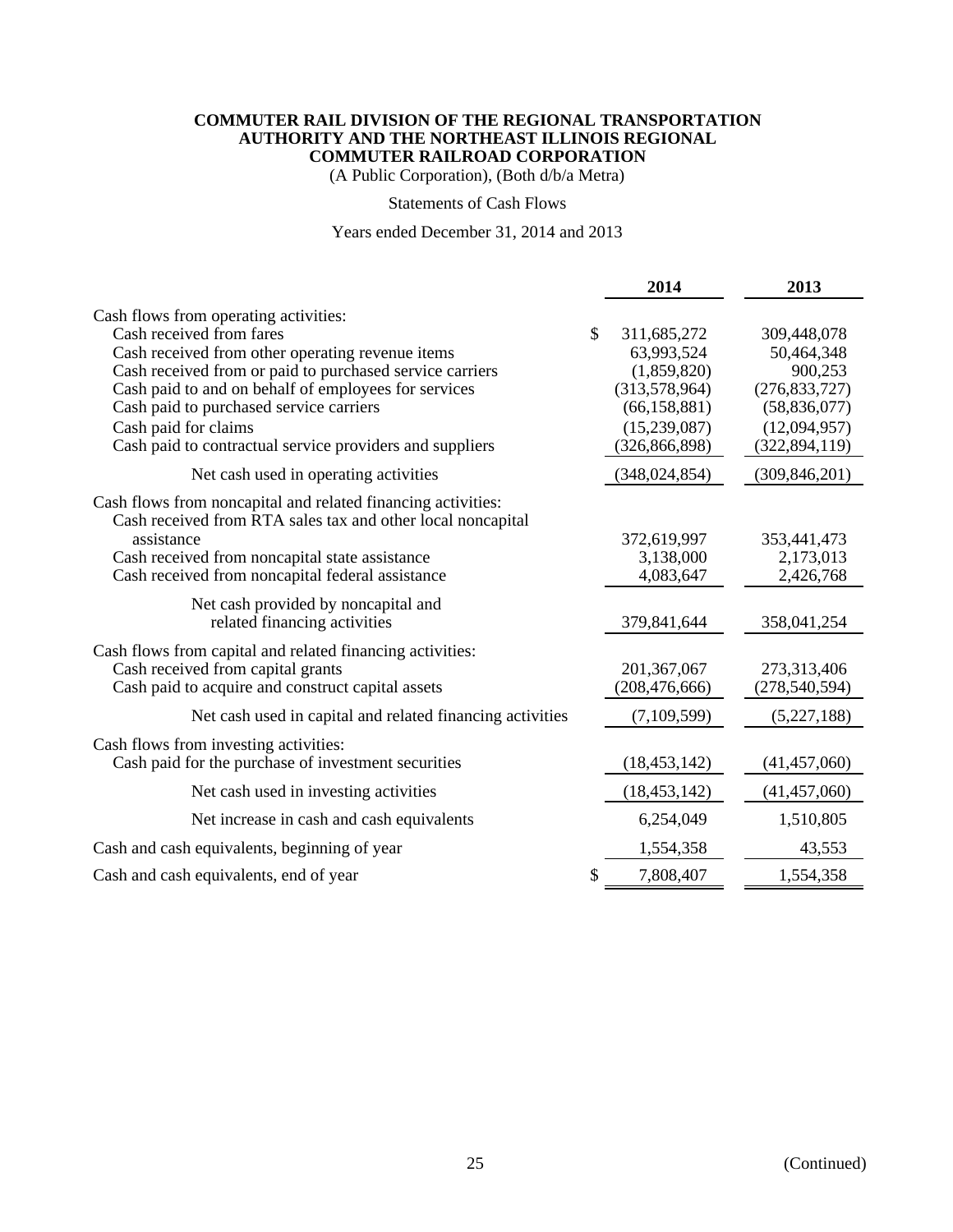(A Public Corporation), (Both d/b/a Metra)

## Statements of Cash Flows

## Years ended December 31, 2014 and 2013

|                                                                |    | 2014            | 2013            |
|----------------------------------------------------------------|----|-----------------|-----------------|
| Reconciliation of operating loss to net cash used in operating |    |                 |                 |
| activities:                                                    |    |                 |                 |
| <b>Operating loss</b>                                          | S  | (562, 272, 264) | (543, 158, 760) |
| Adjustments to reconcile operating loss to net cash used in    |    |                 |                 |
| operating activities:                                          |    |                 |                 |
| Depreciation                                                   |    | 209,897,068     | 202,781,563     |
| Provision for claims                                           |    | 11,663,241      | 13,138,316      |
| Settlement of claims                                           |    | (15,239,087)    | (12,094,957)    |
| State-reduced fare assistance                                  |    | (3,138,000)     | (2,173,013)     |
| (Increase) decrease in assets:                                 |    |                 |                 |
| Accounts receivable – other carriers                           |    | (1,859,820)     | 900,253         |
| Accounts receivable – other, net                               |    | 1,072,741       | (2,383,881)     |
| Materials and supplies                                         |    | 54,531          | 1,162,477       |
| Prepaid expense                                                |    | 52,421          | 371,336         |
| Increase (decrease) in liabilities:                            |    |                 |                 |
| Accounts payable                                               |    | 15,034,621      | 11,610,264      |
| Accrued wages and benefits payable                             |    | (3,654,937)     | 17,718,832      |
| Financial assistance payable - other carriers                  |    | (1,844,835)     | 1,803,596       |
| Deferred revenue                                               |    | 2,209,466       | 477,773         |
| Total adjustments                                              |    | 214,247,410     | 233,312,559     |
| Net cash used in operating activities                          | S  | (348, 024, 854) | (309, 846, 201) |
| Noncash investing and financing activities:                    |    |                 |                 |
| Interest income from assets restricted for payment of          |    |                 |                 |
| leasehold transactions obligations                             | \$ | 2,888,442       | 6,739,049       |
| Interest expense on leasehold transactions obligations         |    | (2,888,442)     | (6,739,049)     |
| Net noncash investing and financing activities                 | \$ |                 |                 |
|                                                                |    |                 |                 |

See accompanying notes to financial statements.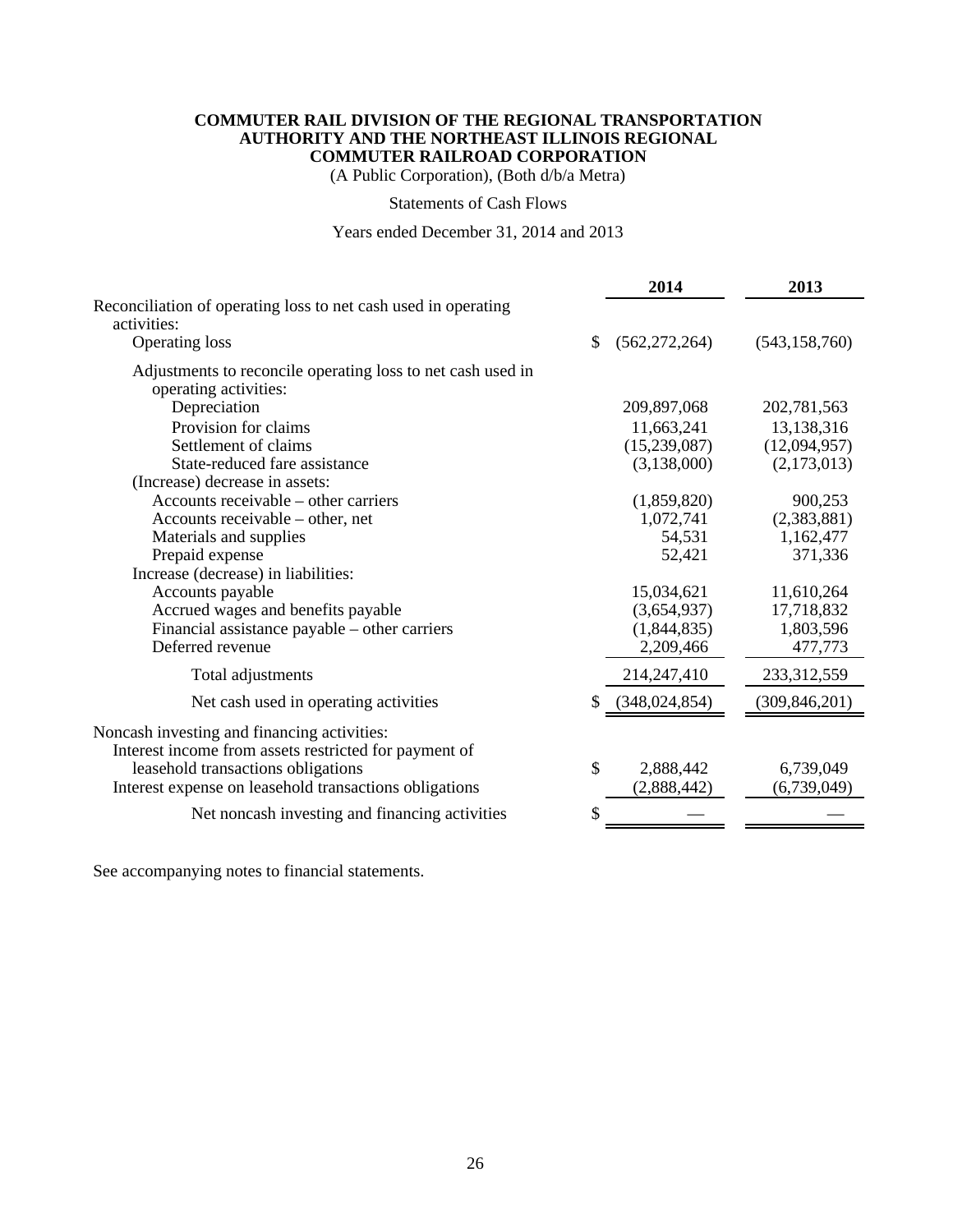(A Public Corporation), (Both d/b/a Metra)

Notes to Financial Statements

December 31, 2014 and 2013

## **(1) Organization**

The Commuter Rail Division (CRD) of the Regional Transportation Authority (RTA) and the Northeast Illinois Regional Commuter Railroad Corporation (NIRCRC) were established by Regional Transportation Authority Act (the Act) to operate commuter rail service in the six-county region of Northeast Illinois. The CRD and NIRCRC are governed by the Commuter Rail Board (CRB) and collectively do business using the trademark name of "Metra." The CRB is responsible for establishing policy for the day-to-day operations, capital investments, finances, fare levels, and service and facilities planning for Metra.

Metra operates and manages the Rock Island, Milwaukee Road, Metra Electric, Heritage Corridor, North Central Service, and SouthWest Service commuter lines. Metra also contracts for commuter rail service on other lines through agreements executed with the Union Pacific Railroad (UP), BNSF Railway Co., and Northern Indiana Commuter Transportation District (NICTD).

The Act provides for funding of public transportation in the six-county region of Northeast Illinois. The Act requires that at least 50% of system-wide operating costs, excluding depreciation and certain other items, are financed through passenger fares and other revenues. The Regional Transportation Authority (RTA) serves as the oversight, funding and regional planning agency for the bus and rail services provided by Metra, Chicago Transit Authority (CTA), and the Suburban Bus Division (Pace). The RTA distributes funding for public transportation in the six-county area and establishes funding marks and recovery ratios for each service board on a budgetary basis.

*Reporting Entity* – As defined by Governmental Accounting Standards Board (GASB) Statement No. 14, *The Financial Reporting Entity,* and GASB Statement No. 39, *Determining Whether Certain Organizations are Component Units – An Amendment of GASB Statement No. 14*, the financial reporting entity consists of the primary government, as well as its component units, which are legally separate organizations for which the elected officials of the primary government are financially accountable. Financial accountability is defined as:

- Appointment of a voting majority of the component unit's board, and either (a) the ability to impose will by the primary government, or (b) the possibility that the component unit will provide a financial benefit to or impose a financial burden on the primary government; or
- Fiscal dependency on the primary government.

The RTA Board does not control the selection of any members of the Metra Board. Members of the Metra Board cannot serve on the RTA Board. The Metra Board determines the level of service, passenger fares, and operational policies over Metra operations and is accountable for fiscal matters, including ownership of assets, relations with federal and state transportation funding agencies that provide financial assistance, and the preparation of operating budgets. The Metra Board is also responsible for the purchase of services and approval of contracts relating to its operations.

Based on these factors and applying the aforementioned criteria used to determine financial accountability, management does not consider Metra to be a component unit of the RTA.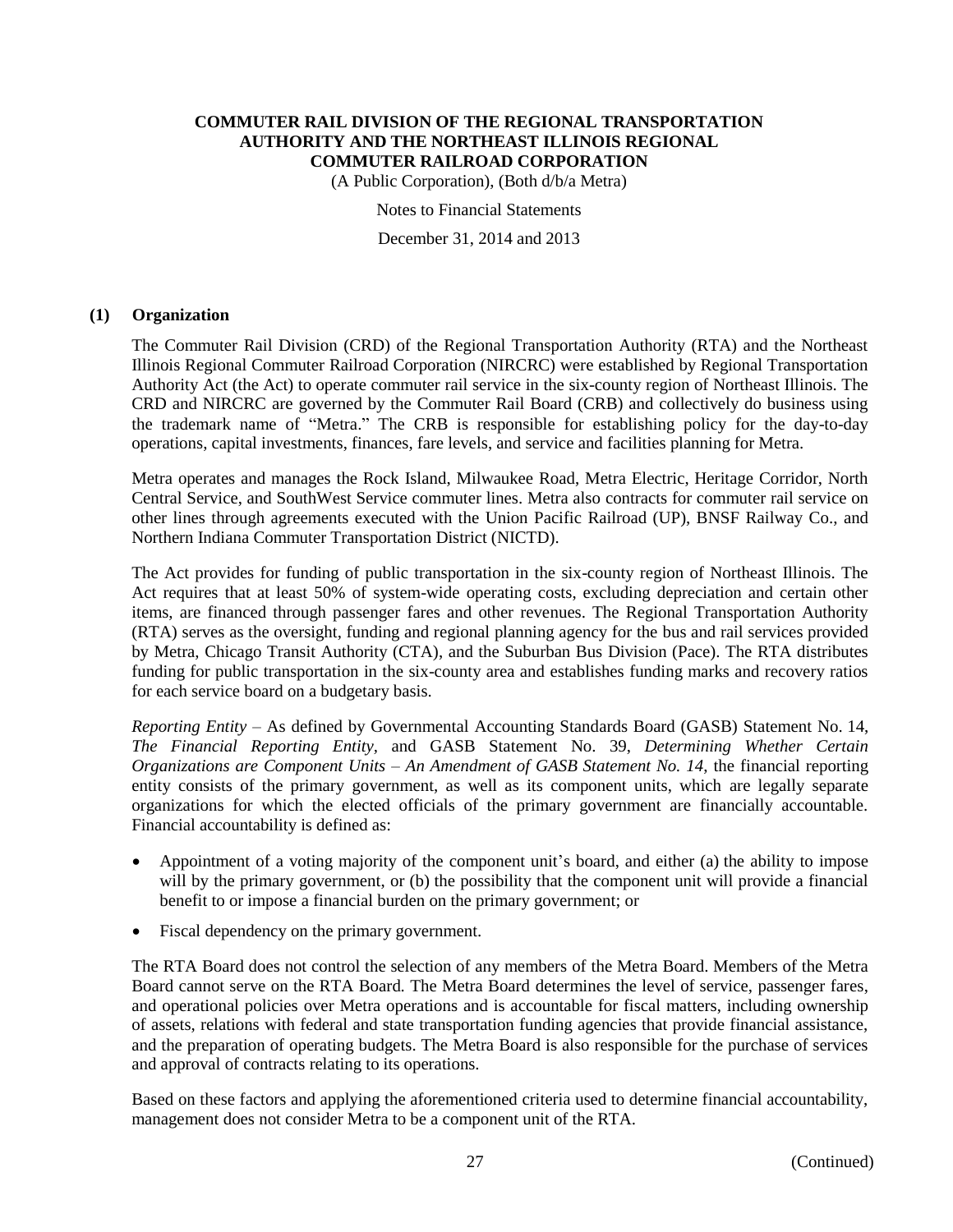(A Public Corporation), (Both d/b/a Metra)

Notes to Financial Statements

December 31, 2014 and 2013

As described above, Metra has contracts with certain rail carriers. With the exception of deficit funding and "in-kind assistance" specifically defined in these agreements, Metra is not financially accountable for these carriers, and they are not considered to be a part of the Metra financial reporting entity.

## **(2) Summary of Significant Accounting Policies**

#### *(a) Basis of Accounting*

The accompanying financial statements of Metra are maintained in accordance with U.S. generally accepted accounting principles (GAAP) applicable to governmental entities. The accounts of Metra are organized as an enterprise fund type and are used to account for Metra's activities similar to a private business enterprise on the accrual basis of accounting. Therefore, revenues are recognized when earned, and expenses are recorded at the time liabilities are incurred.

Nonexchange transactions, in which Metra receives value without directly giving equal value in return, include grants from federal, state, and local governments. On an accrual basis, revenue from grants is recognized in the fiscal year in which all eligibility requirements have been satisfied. Eligibility requirements include timing requirements, which specify the year when resources are required to be used or the fiscal year when use is first permitted, and expense requirements, in which the resources are provided to Metra on a reimbursement basis.

#### *(b) Use of Estimates*

The preparation of the financial statements in conformity with U.S. generally accepted accounting principles requires management to make estimates and assumptions that affect the reported amounts of assets and liabilities and the disclosure of contingent assets and liabilities at the date of the financial statements and the reported amounts of revenues and expenses during the reporting period. Actual results could differ from those estimates. Significant items subject to such estimates and assumptions include the useful life of fixed assets, allowances for doubtful accounts, reserves for employee-benefit obligations, and other contingencies.

#### *(c) Cash and Cash Equivalents*

For purposes of the statements of cash flows, Metra considers all highly liquid investments with a maturity at the time of purchase of three months or less to be cash equivalents.

#### *(d) Investments*

Investments are reported at fair value based on quoted market prices.

The investments which Metra may purchase are limited by Illinois law to the following: (1) securities which are fully guaranteed by the U.S. government as to principal and interest; (2) certain U.S. government agency securities; (3) certificates of deposit or time deposits of banks and savings and loan associations which are insured by a Federal corporation; (4) short-term discount obligations of the Federal National Mortgage Association; (5) certain short-term obligations of corporations (commercial paper) rated in the highest classifications by at least two of the major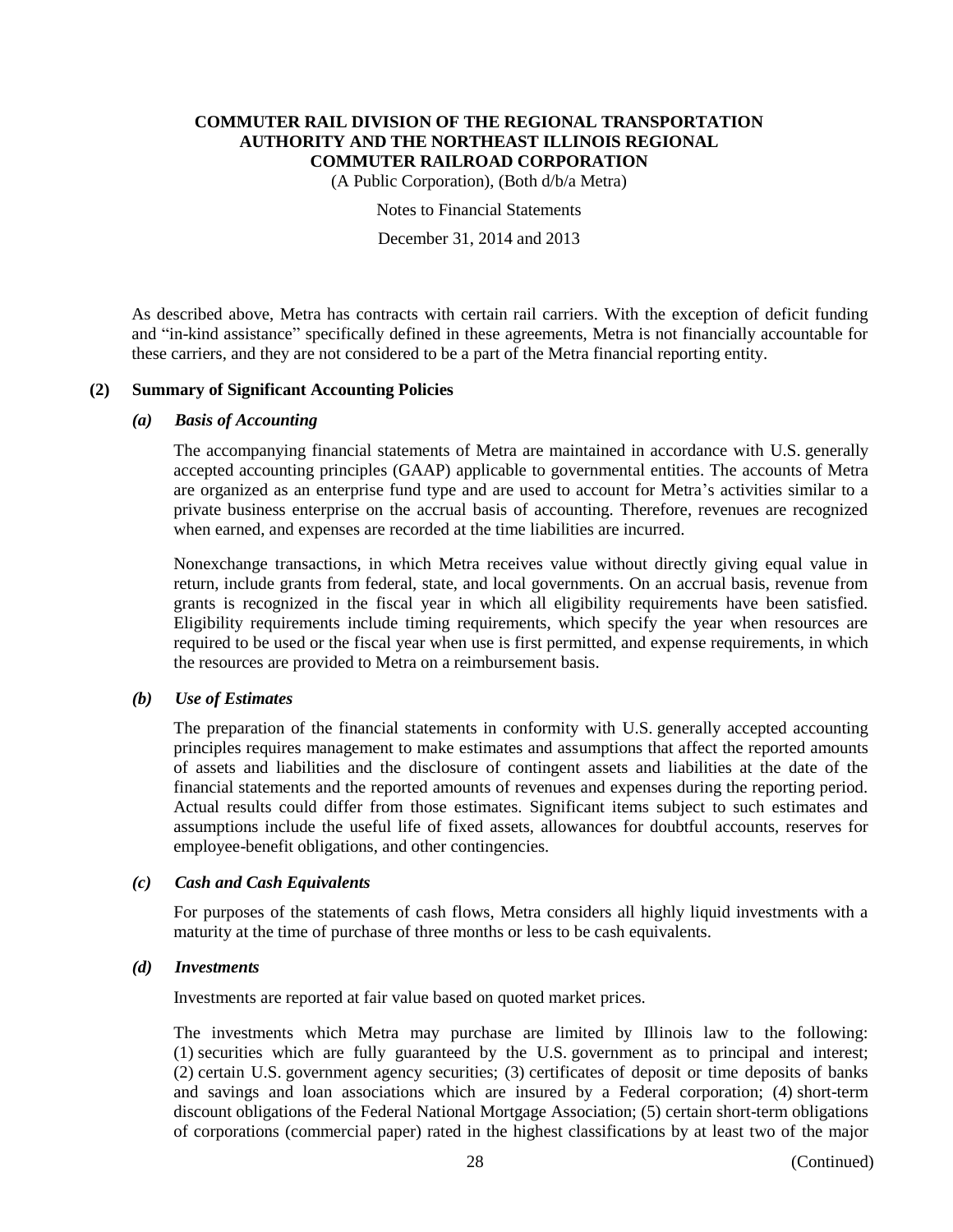(A Public Corporation), (Both d/b/a Metra)

Notes to Financial Statements

December 31, 2014 and 2013

rating services; (6) fully collateralized repurchase agreements; (7) the State Treasurer's Illinois Funds; and (8) money market mutual funds and certain other instruments.

The Illinois Funds is an external investment pool administered by the State Treasurer. The fair value of Metra's share in the fund is the same as the value in the pool shares. Although not subject to direct oversight, the Illinois Funds is administered in accordance with the provisions of the Illinois Public Investment Act, 30 ILCS 235.

## *(e) Materials and Supplies*

Materials and supplies are recorded at average cost.

## *(f) Capital Assets*

Capital assets are recorded at cost, less accumulated depreciation. The cost of maintenance and repairs is charged to operations as incurred. Metra currently capitalizes assets which have a useful life of more than one year, a unit or group cost of more than \$5,000, and are purchased with grant money or are not intentionally acquired for resale. Depreciation is calculated by class of assets using the straight-line method over the estimated useful lives of the respective assets, as follows:

|                                           | Years     |
|-------------------------------------------|-----------|
| Rolling stock, roadways and structures    | $10 - 35$ |
| Furniture, fixtures, and office equipment | $2 - 10$  |

## *(g) Restricted Assets*

On September 18, 1998, Metra entered into lease/leaseback agreements for railcars that provide certain cash and tax benefits to the third parties through equity investor trusts. Metra received certain funds as prepayment by the equity investor trust. These funds have been deposited in designated investment accounts sufficient to meet the payments required under the leases and are recorded as assets restricted for repayment of leasing commitments. In 2014, Metra terminated the lease and was absolved of all obligations (see Note 7).

#### *(h) Compensated Absences*

All employees receive compensation for vacations, holidays, illness, and certain other qualifying absences. The number of days compensated for the various categories of absence is based generally on length of service. Vacation leave that has been earned but not paid has been accrued in the accompanying financial statements. Similarly, sick leave is accrued as the benefits are earned, but only to the extent it is probable that Metra will compensate the employee through cash payments conditioned on the employee's termination or retirement. Compensation for holidays and other qualifying absences is not accrued in the accompanying financial statements because rights to such compensation amounts do not accumulate.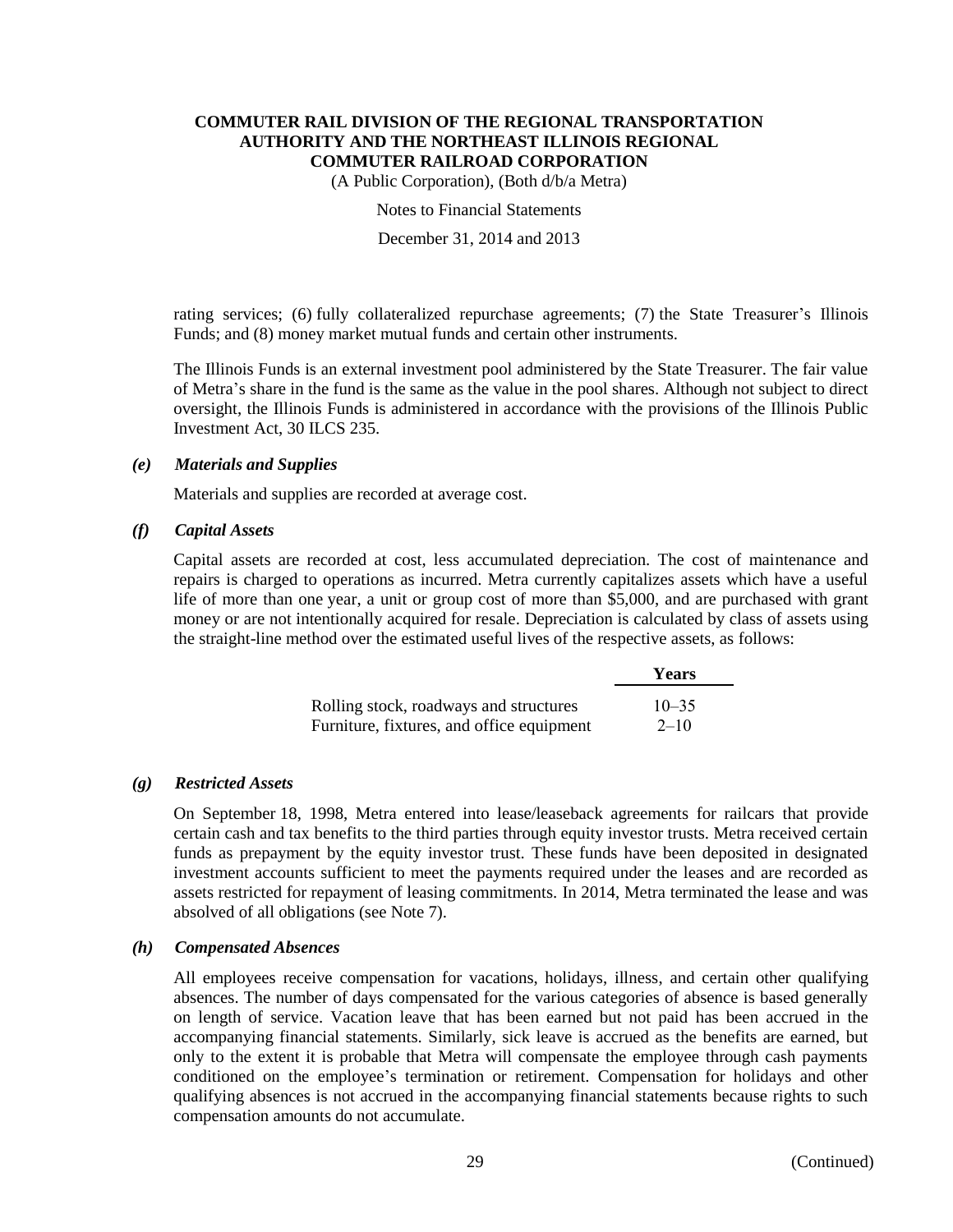(A Public Corporation), (Both d/b/a Metra)

Notes to Financial Statements

December 31, 2014 and 2013

Metra accounts for compensated absences under GASB Statement No. 16, *Accounting for Compensated Absences,* whereby the applicable salary-related employer obligations are accrued in addition to the compensated absences liability. The amount is recorded as a portion of accrued wages and benefits payable on the statement of net position.

#### *(i) Self-Insurance*

Metra provides for self-insurance programs for public liability, property damage, and Federal Employers' Liability Act (FELA) claims. In 1993, the RTA, as authorized under the Joint Self-Insurance Fund, obtained liability insurance as part of the self-insurance programs currently maintained by Metra. Claims are recorded in the year of occurrence (see Note 6). Metra directly administers the public liability, property damage, and FELA programs.

## *(j) Net Position*

Net position is displayed in two components, as follows:

*Net Investment in Capital Assets* – This consists of all federal, state and local grant funded capital assets, net of accumulated depreciation, less the outstanding balances of any bonds, notes, or other borrowings that are attributable to the acquisition, construction, or improvement of those assets.

*Unrestricted* – This consists of the remaining components of net position that do not meet the definition of "net investment in capital assets."

## *(k) Passenger Revenue*

Metra sells full and reduced price, one-way tickets, ten-ride tickets, and monthly tickets. Passenger revenue for one-way tickets is recorded when the tickets are sold. Passenger revenue for ten-ride tickets sold in the first half of the month is recorded in the month the ticket is sold. Passenger revenue for ten-ride tickets sold in the second half of the month is deferred and recorded in the following month. Passenger revenue for monthly tickets is recorded in the month the ticket is valid for. Monthly tickets sold prior to the month of validity are recorded as deferred revenues. Metra also sells weekend tickets. Passenger revenue for weekend tickets is recorded in the month the tickets are sold.

#### *(l) Classification of Revenues*

Metra has classified its revenues as either operating or non-operating. Operating revenues include activities that have the characteristics of exchange transactions, including passenger revenue and other non-passenger operating revenue. Non-passenger operating revenues include capital grant additives, reduced fare reimbursements, joint facility revenue, investment income, lease and rental income, advertising income and other miscellaneous non-fare generated income. Non-operating revenues include activities that have the characteristics of non-exchange transactions, such as federal, state, and local grants and contracts. Metra's non-operating revenue includes federal, state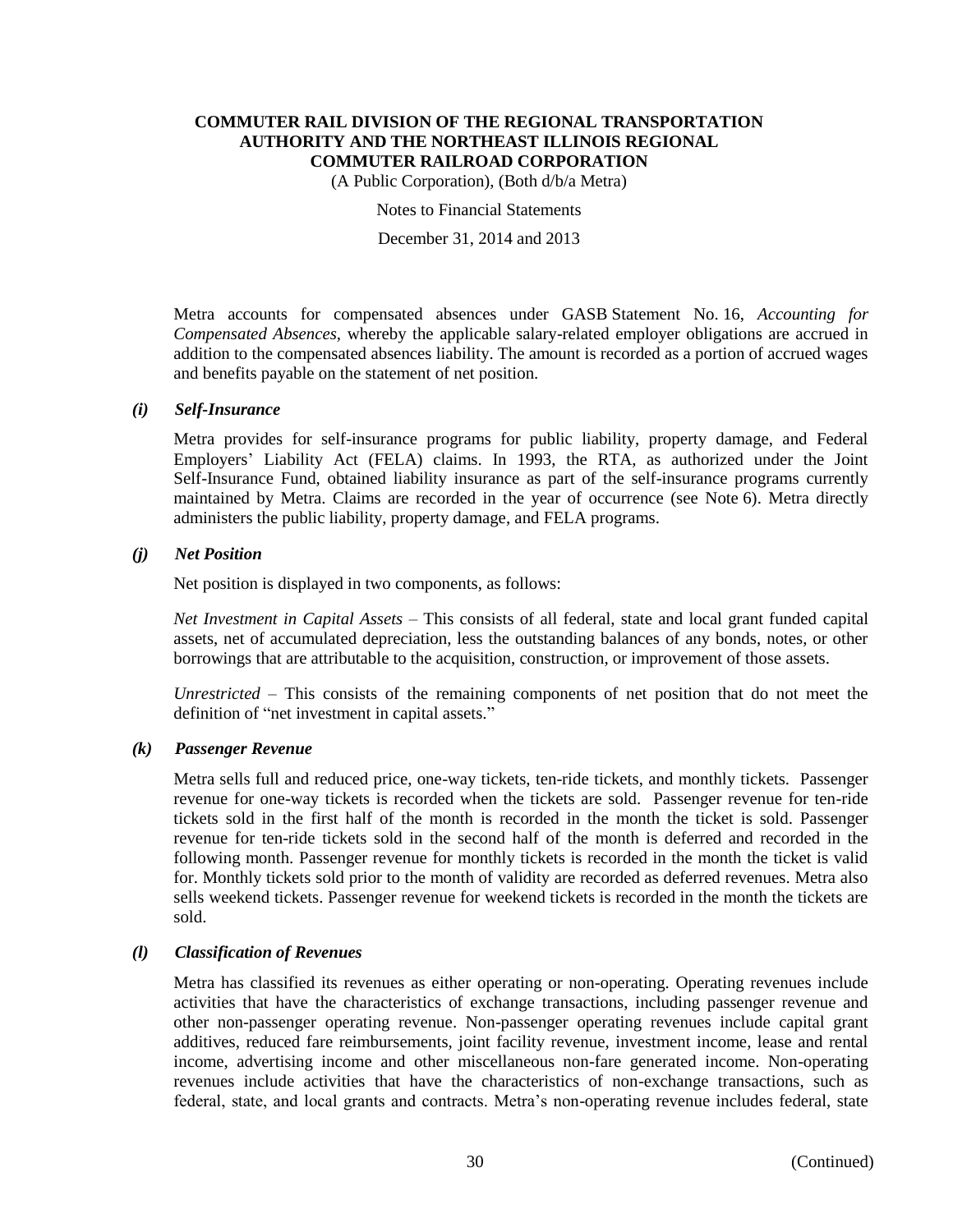(A Public Corporation), (Both d/b/a Metra)

Notes to Financial Statements

December 31, 2014 and 2013

and local grant reimbursements, sales tax revenue, and other operating assistance distributed through appropriations from the RTA.

Metra's statutory share of RTA sales tax proceeds was \$374,102,000 and \$364,195,377 during the years ended December 31, 2014 and 2013, respectively. Revenues from the State of Illinois Reduced Fare Reimbursement Program were \$3,138,000 and \$2,173,013 during the years ended December 31, 2014 and 2013, respectively.

#### *(m) Reclassifications*

Certain financial statement amounts in the 2013 financial statements have been reclassified to conform to the presentation in the 2014 financial statements.

#### *(n) New Accounting Pronouncements*

Metra implemented the provisions of GASB Statement No. 67, *Financial Reporting for Pension Plans – An Amendment of GASB Statement No. 25* during the year ended December 31, 2014. This Statement replaces the requirements of Statement No. 25, Financial Reporting for Defined Benefit Pension Plans and Note Disclosures for Defined Contribution Plans, and No. 50, Pension Disclosures, as they relate to pension plans that are administered through trusts or equivalent arrangements that meet certain criteria. The requirements of Statements 25 and 50 remain applicable to pension plans that are not administered through trusts covered by the scope of this Statement and to defined contribution plans that provide postemployment benefits other than pensions. There was no impact to Metra's financial statements as a result of the implementation.

Metra implemented the provisions of GASB Statement No. 68, *Accounting and Financial Reporting for Pension Plans – An Amendment of GASB Statement No. 27* during the year ended December 31, 2014. This Statement replaces the requirements of Statement No. 27, Accounting for Pensions by State and Local Governmental Employers, as well as the requirements of Statement No. 50, Pension Disclosures, as they relate to pensions that are provided through pension plans administered as trusts or equivalent arrangements that meet certain criteria. The requirements of Statements 27 and 50 remain applicable for pensions that are not covered by the scope of this Statement. There was no impact to Metra's financial statements as a result of the implementation.

Metra implemented the provisions of GASB Statement No. 69, *Government Combinations and Disposals of Government Operations* during the year ended December 31, 2014. This Statement establishes accounting and financial reporting standards related to government combinations and disposals of government operations. This statement provides accounting and financial reporting guidance for disposals of government operations that have been transferred or sold. There was no impact to Metra's financial statements as a result of the implementation.

Metra implemented the provisions of GASB Statement No. 70, *Accounting and Financial Reporting for Nonexchange Financial Guarantees* during the year ended December 31, 2014. This Statement requires a government that extends a nonexchange financial guarantee to recognize a liability when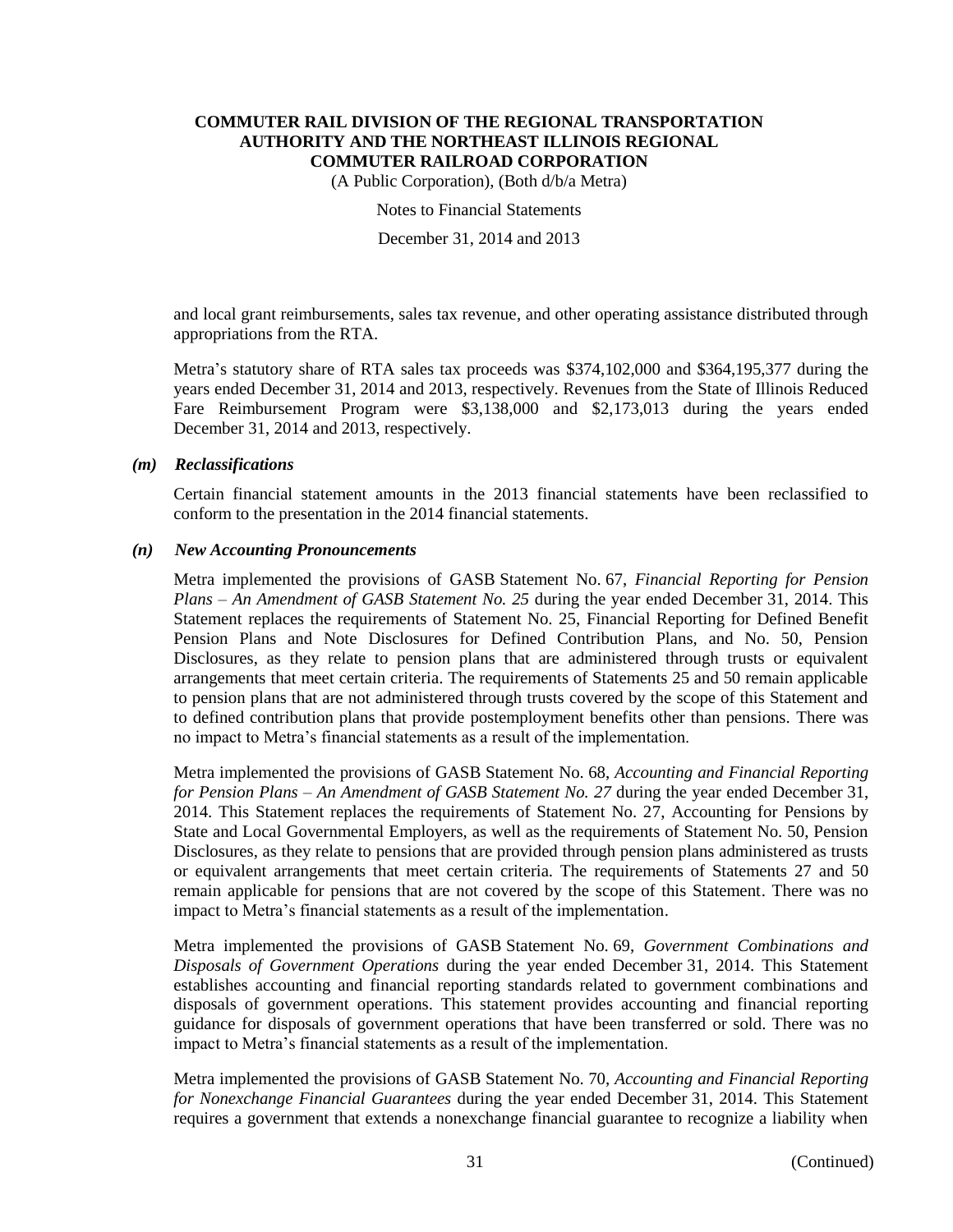(A Public Corporation), (Both d/b/a Metra)

Notes to Financial Statements

December 31, 2014 and 2013

qualitative factors and historical data, if any, indicates that it is more likely than not that the government will be required to make payment on the guarantee. This Statement specifies the information required to be disclosed by governments that extend nonexchange financial guarantees. In addition, this Statement requires new information to be disclosed by governments that receive nonexchange financial guarantees. There was no impact to Metra's financial statements as a result of the implementation.

Metra implemented the provisions of GASB Statement No. 65, *Items previously reported as Assets and Liabilities* during the year ended December 31, 2013. This Statement established accounting and financial reporting standards that reclassify, as deferred outflows of resources or deferred inflows of resources, certain items that were previously reported as assets and liabilities, and recognizes, as outflows of resources or inflow of resources, certain items that were previously reported as assets and liabilities. There was no impact to Metra's financial statements as a result of the implementation.

Metra implemented the provisions of GASB Statement No. 66, *Technical Corrections – 2013 GASB Statements* during the year ended December 31, 2013. This Statement amends certain provisions of GASB Statement No. 10, *Accounting and Financial Reporting for Risk Financing and Related Insurance Issues,* GASB Statement No. 13, *Accounting for Operating Leases with Scheduled Rent Increases,* and GASB Statement No. 48, *Sales and Pledges of Receivables and Future Revenues and Intra-Entity Transfers of Assets and Future Revenues.* There was no impact to Metra's financial statements as a result of the implementation.

#### **(3) Cash, Cash Equivalents, and Investments**

#### *(a) Cash, Cash Equivalents, and Investments*

Cash, cash equivalents, and investments are reported in the statements of net position as of December 31, 2014 and 2013 as follows:

|                                              |   | 2014        | 2013          |
|----------------------------------------------|---|-------------|---------------|
| Cash:                                        |   |             |               |
| Bank deposits, working cash, certificates of |   |             |               |
| deposit, and cash equivalents                | S | 7,808,407   | 1,554,358     |
| Investments                                  |   | 134,030,358 | 115,577,216   |
| Total                                        |   | 141,838,765 | 117, 131, 574 |
|                                              |   |             |               |

Metra initially deposits cash in accounts maintained in Federal Deposit Insurance Corporation (FDIC) insured banks located in Illinois and earns interest as provided under Federal Reserve Bank regulations. Funds may be invested in registered time deposits and other interest-bearing accounts in FDIC-insured institutions. Funds can also be invested in U.S. government obligations, commercial paper, collateralized repurchase agreements arranged through various banks and brokerage firms, and other investments as permitted by Metra's investment policy.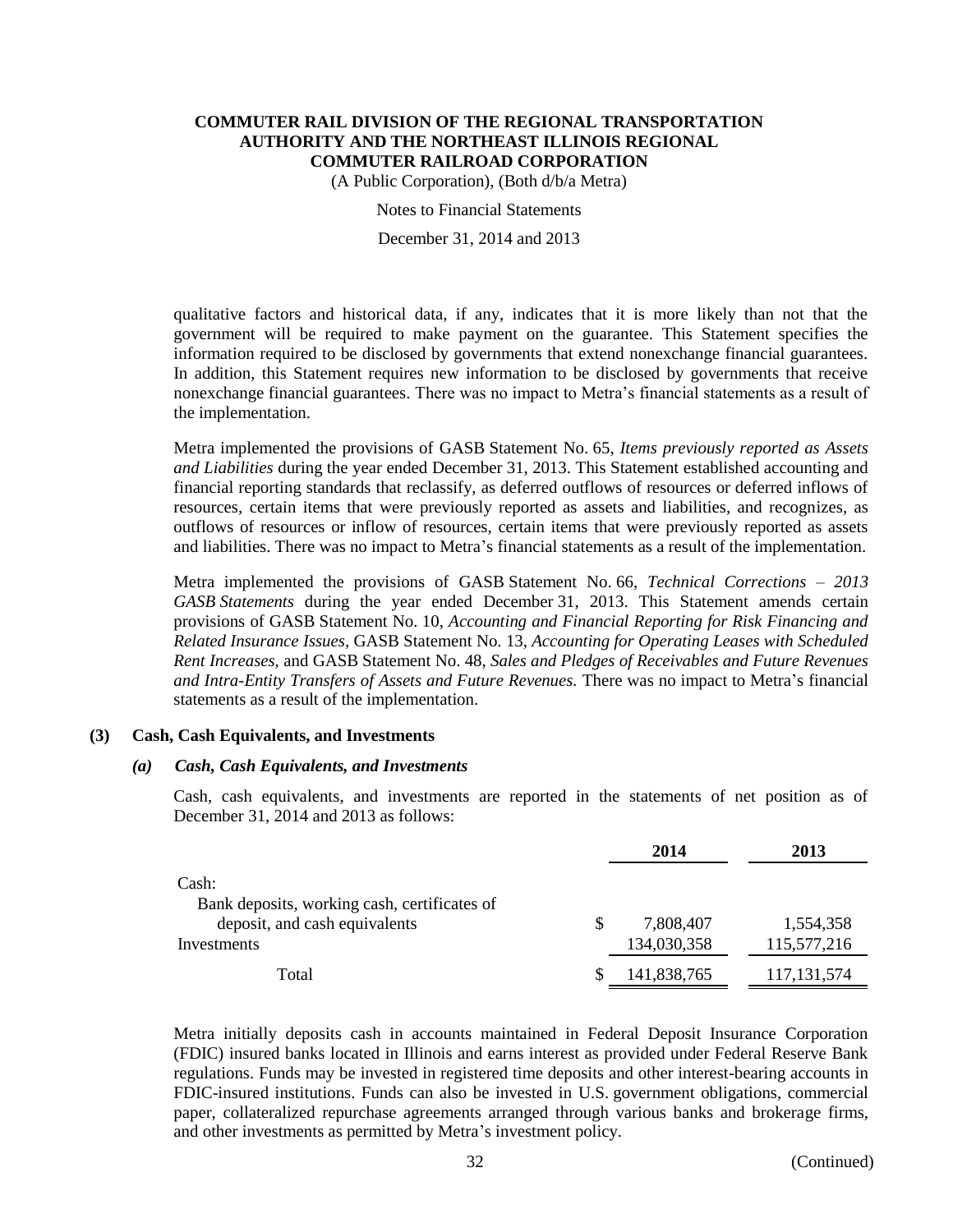(A Public Corporation), (Both d/b/a Metra)

Notes to Financial Statements

December 31, 2014 and 2013

## *(b) Custodial Credit Risk – Deposits*

Custodial credit risk for deposits is the risk that in the event of a financial institution failure, Metra's deposits may not be returned. Metra's investment policy requires deposits in excess of FDIC coverage be collateralized with securities or financial instruments permitted by the Public Funds Investment Act with maturities not exceeding five years. Metra's bank balances were \$9,180,925 and \$5,282,019 at December 31, 2014 and 2013, respectively, and were covered by FDIC insurance or by collateral held by a third party.

## *(c) Custodial Credit Risk – Investments*

Custodial credit risk for investments is the risk that, in the event of the failure of the counterparty, Metra will not be able to recover the value of its investments or collateral securities that are in the possession of a third party. Metra's investment policy requires that safekeeping and collateralization shall be in compliance with the requirements of the Public Funds Investment Act.

#### *(d) Interest Rate Risk*

Interest rate risk exists when there is a possibility that changes in interest rates could adversely affect an investment's fair value. Metra's investment policy seeks to ascertain safety of principal and to attain a market average or better rate of return, taking into account risk, constraints, cash flow, and legal restrictions on investments. Metra's policy is to routinely monitor the contents of the portfolio, the available markets, and the relative values of competing instruments to assess the effectiveness of the portfolio in meeting the safety, liquidity, rate of return, diversification, and general performance objectives, and to adjust the portfolio accordingly. Metra did not have long-term investments in its portfolio at December 31, 2014 and 2013 and therefore, had no material exposure to interest rate fluctuations.

The following schedule reports the fair values and maturities (using the segmented time distribution method) for Metra's investments at December 31, 2014 and 2013: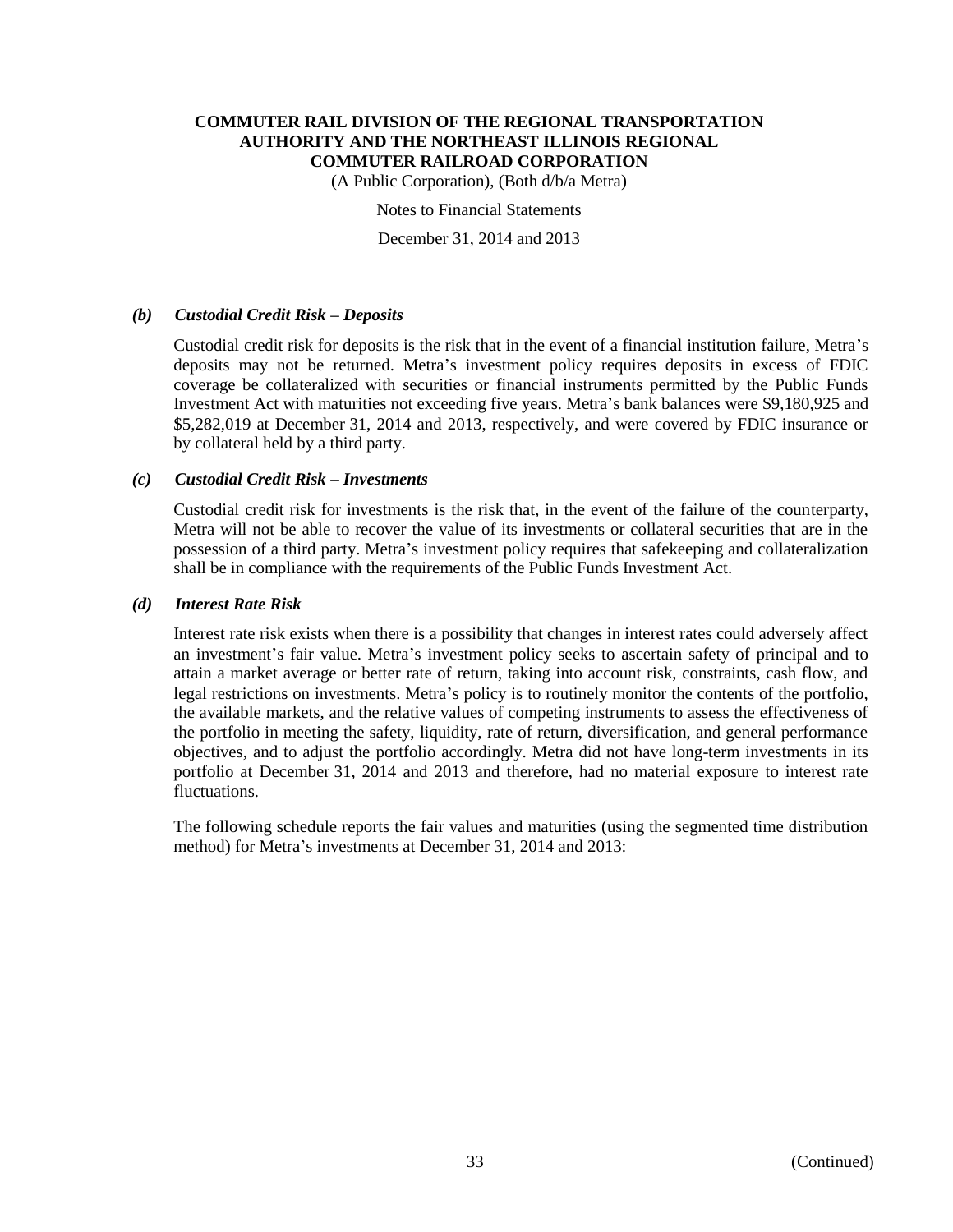(A Public Corporation), (Both d/b/a Metra)

Notes to Financial Statements

December 31, 2014 and 2013

| Investments as of<br><b>December 31, 2014</b><br><b>Investment maturities</b> |                              |  |
|-------------------------------------------------------------------------------|------------------------------|--|
| <b>Fair value</b>                                                             | <b>Less than</b><br>one year |  |
| \$<br>47,476,415                                                              | 47,476,415                   |  |
| 22,683,716                                                                    | 22,683,716                   |  |
| 4,010,567                                                                     | 4,010,567                    |  |
| 19,859,660                                                                    | 19,859,660                   |  |
| 40,000,000                                                                    | 40,000,000                   |  |
| \$<br>134,030,358                                                             | 134,030,358                  |  |
|                                                                               |                              |  |

|                                                   | Investments as of<br><b>December 31, 2013</b><br><b>Investment maturities</b> |                              |  |
|---------------------------------------------------|-------------------------------------------------------------------------------|------------------------------|--|
| <b>Investment type</b>                            | <b>Fair value</b>                                                             | <b>Less than</b><br>one year |  |
| U.S. Treasury Securities                          | \$<br>36,491,280                                                              | 36,491,280                   |  |
| U.S. Agencies                                     | 17,989,310                                                                    | 17,989,310                   |  |
| Illinois Funds (local government investment pool) | 6,919,548                                                                     | 6,919,548                    |  |
| Money market                                      | 15,702,078                                                                    | 15,702,078                   |  |
| Commercial paper                                  | 38,475,000                                                                    | 38,475,000                   |  |
| Total                                             | \$<br>115,577,216                                                             | 115,577,216                  |  |
|                                                   |                                                                               |                              |  |

#### *(e) Credit Risk*

Credit risk exists when there is a possibility the issuer or other counterparty to an investment may be unable to fulfill its obligations. Metra's general investment policy is to apply the prudent-person rule, which states that investments shall be made with judgment and care, under circumstances then prevailing, which persons of prudence, discretion, and intelligence exercise in the management of their own affairs, not for speculation, but for investment, considering the probable safety of the capital as well as the probable income to be derived. Metra's investment policy limits investments in short-term obligations of corporations organized in the United States with assets exceeding \$500 million if (i) such obligations are rated at the time of purchase at one of the three highest classifications established by at least two standard rating services and which mature not later than 180 days from the date of purchase; (ii) such purchases do not exceed 10% of the corporation's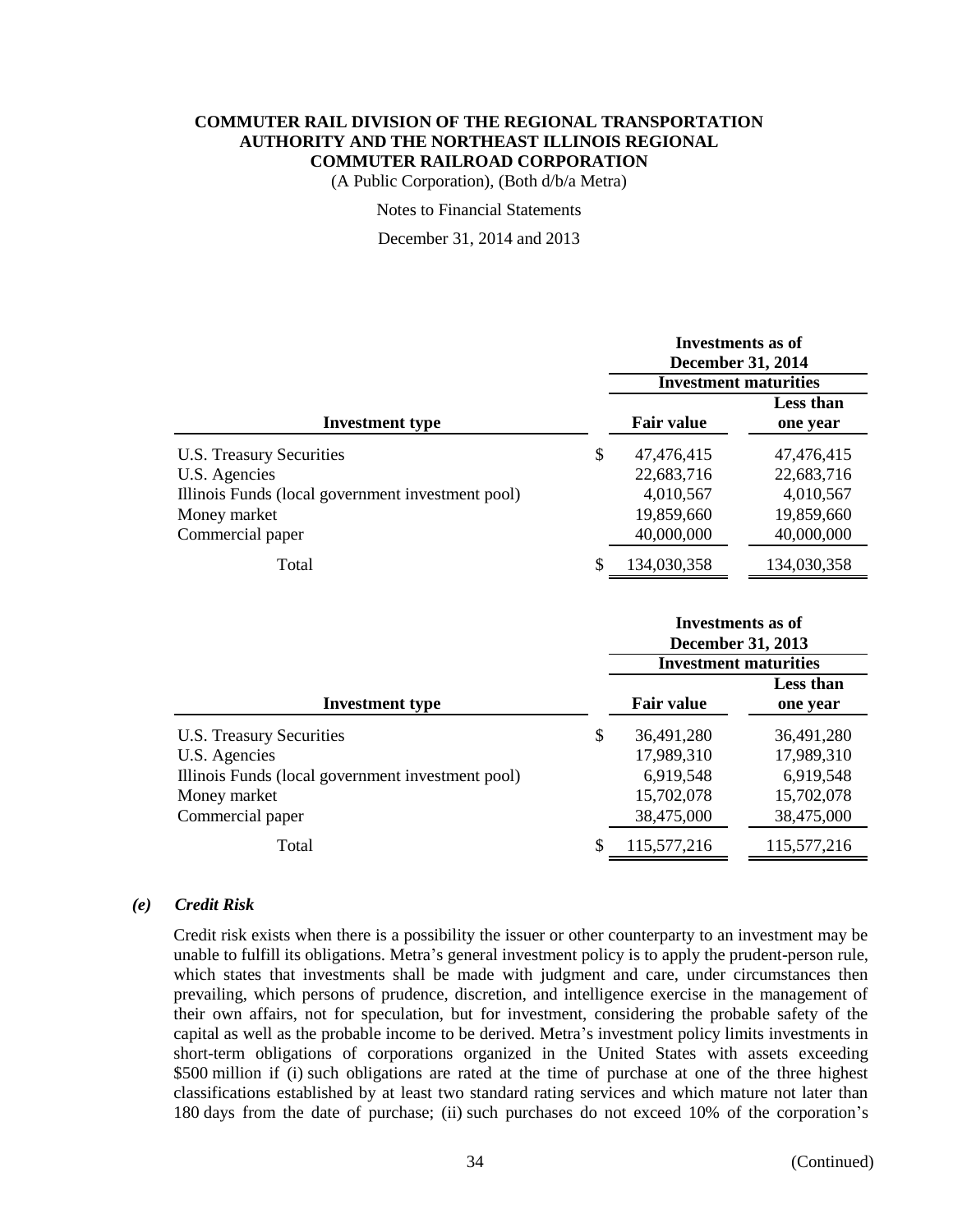(A Public Corporation), (Both d/b/a Metra)

Notes to Financial Statements

December 31, 2014 and 2013

outstanding obligations; and (iii) no more than one-third of Metra's funds may be invested in short-term obligations of corporations.

Credit ratings for Metra's investments as described by Standard & Poor's at December 31, 2014 and 2013, respectively, (excluding investments in U.S. Treasuries which are not considered to have credit risk) are as follows:

| <b>Investment type</b>   |    | <b>Fair value</b> | Percent | S&P                           |
|--------------------------|----|-------------------|---------|-------------------------------|
| U.S. Treasury Securities | \$ | 47,476,415        | 35.4%   | $AA+$                         |
| U.S. Agencies            |    | 22,683,716        | 16.9    | $AA+$                         |
| Illinois Funds           |    | 4,010,567         | 3.0     | AAAm                          |
| Money market             |    | 19,859,660        | 14.8    | AAAm                          |
| Commercial paper         |    | 40,000,000        | 29.9    | A <sub>1</sub> P <sub>1</sub> |
| Total investments at     |    |                   |         |                               |
| fair value               | S  | 134,030,358       | 100.0%  |                               |

# **Credit Ratings Investments Held as of December 31, 2014 (S&P)**

(As a percentage of total fair value for investment securities)

## **Credit Ratings Investments Held as of December 31, 2013 (S&P)**

(As a percentage of total fair value for investment securities)

| <b>Investment type</b>   |    | <b>Fair value</b> | <b>Percent</b> | S&P                           |
|--------------------------|----|-------------------|----------------|-------------------------------|
| U.S. Treasury Securities | \$ | 36,491,280        | 31.6%          | $AA+$                         |
| U.S. Agencies            |    | 17,989,310        | 15.6           | $AA+$                         |
| Illinois Funds           |    | 6,919,548         | 6.0            | AAAm                          |
| Money market             |    | 15,702,078        | 13.6           | AAAm                          |
| Commercial paper         |    | 38,475,000        | 33.2           | A <sub>1</sub> P <sub>1</sub> |
| Total investments at     |    |                   |                |                               |
| fair value               | S  | 115,577,216       | 100.0%         |                               |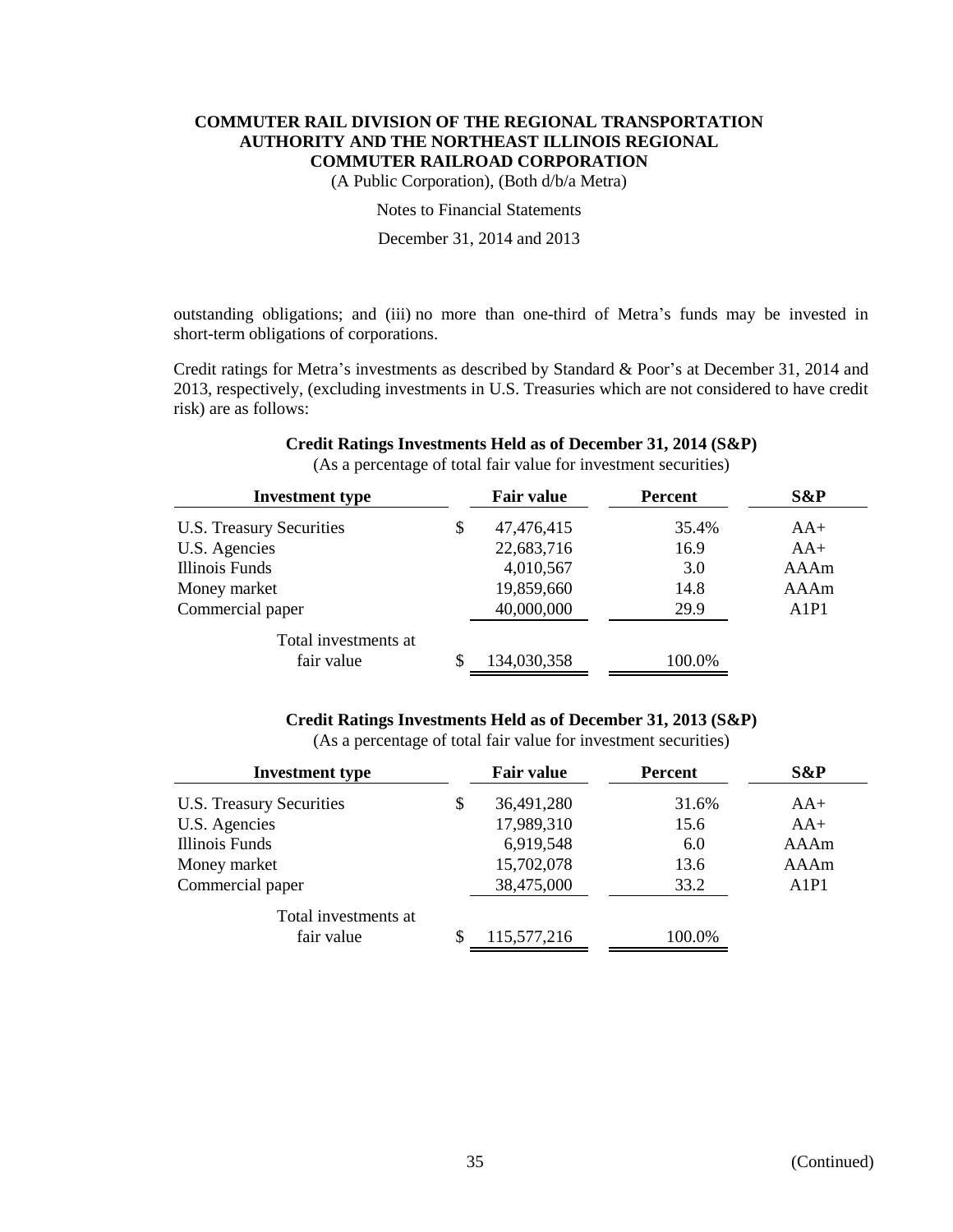(A Public Corporation), (Both d/b/a Metra)

Notes to Financial Statements

December 31, 2014 and 2013

## *(f) Concentration of Credit Risk*

Concentration of credit risk occurs when investments in one issuer exceed 5% of the investment portfolio (lack of diversification). Metra does not have a policy regarding concentration of credit risk. Following are the investments by issuer that exceeded 5% or more of the total investments, and the percent of the fair value to total investments, as of December 31, 2014 and 2013:

|                                                                             |    | 2014              |                | 2013                    |                |
|-----------------------------------------------------------------------------|----|-------------------|----------------|-------------------------|----------------|
| Issuer                                                                      |    | <b>Fair value</b> | <b>Percent</b> | <b>Fair value</b>       | <b>Percent</b> |
| U.S. Agencies:<br>Federal Home Loan Mortgage<br>Corporation                 | \$ | 17,689,665        | 12.5% \$       | 6,995,700               | $6.0\%$        |
| Federal Home Loan Bank                                                      |    |                   |                | 7,995,720               | 6.9            |
| Commercial paper:                                                           |    |                   |                |                         |                |
| Dealer Capital Access Trust<br>LLC.<br><b>Institutional Secured Funding</b> |    | 10,800,000        | 7.6            | 10,500,000              | 9.1            |
| LLC.<br>Ridgefield Funding                                                  |    |                   |                | 9,000,000<br>11,000,000 | 7.8<br>9.5     |
| White Plains Capital                                                        |    | 10,000,000        | 7.1            |                         |                |

## **(4) Capital Assets**

In October 2010, Metra entered into a seven-year contract totaling \$577.7 million with a vendor to furnish 160 new electric multi-unit gallery type (Highliner) railcars and associated spare parts. The total project cost is \$586.2 million. Funding for this contract is provided primarily by bonds issued by the State of Illinois and administered by the RTA under a grant contract agreement with Metra. The vendor furnished Metra with an irrevocable letter of credit (LOC) in an amount equal to funds advanced to the vendor to cover start-up costs until the new Highliner railcars are delivered. The available LOC amount was \$272 million at December 31, 2014. The agreement has established milestones the vendor must meet as it designs and builds the railcars. Beginning with delivery of the 83rd new Highliner railcar, the amount of the LOC is reduced by a specific value with the delivery of each new Highliner railcar that is conditionally accepted by Metra. The vendor also furnished Metra with a labor and material payment (payment) bond and a performance bond, each in the amount of 50% of the total contract price. The payment and performance bonds are continuously in effect until the completion of all of the vendor's obligations. In 2014, the Regional Transportation Authority made progress payments of \$61.5 million directly to Sumitomo Corporation of America for the purchase of new Highliner railcars. Progress payments for new Highliner railcars in 2013 totaled \$111.6 million.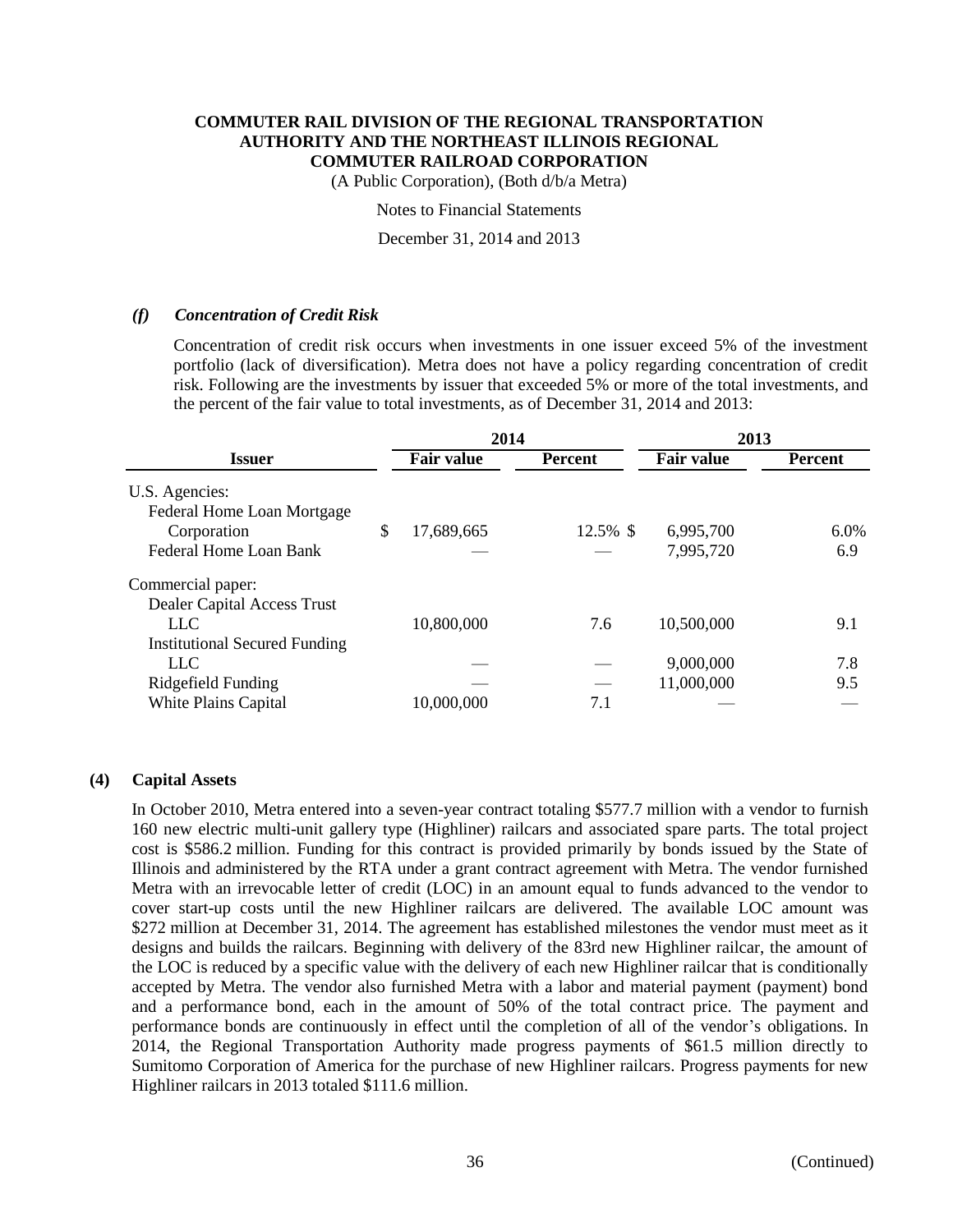(A Public Corporation), (Both d/b/a Metra)

Notes to Financial Statements

December 31, 2014 and 2013

The following schedules summarize the capital assets of Metra as of December 31, 2014 and 2013:

| 2014                                   | <b>Beginning</b><br>balance | <b>Additions</b> | <b>Reductions</b> | <b>Ending</b><br>balance |
|----------------------------------------|-----------------------------|------------------|-------------------|--------------------------|
| Capital assets, not being depreciated: |                             |                  |                   |                          |
| Land                                   | \$<br>149,688,658           | 155,973          |                   | 149,844,631              |
| Capital projects in progress           | 219,252,513                 | 2,756,838        | (15,378,899)      | 206,630,452              |
| Total capital assets,                  |                             |                  |                   |                          |
| not being depreciated                  | 368,941,171                 | 2,912,811        | (15,378,899)      | 356,475,083              |
| Capital assets being depreciated:      |                             |                  |                   |                          |
| Rolling stock and equipment            | 2,086,801,737               | 117,077,996      | (43,063,374)      | 2,160,816,359            |
| Roadways and structures                | 4,075,448,713               | 147,874,346      |                   | 4,223,323,059            |
| Furniture, fixtures, and office        |                             |                  |                   |                          |
| equipment                              | 90,080,518                  | 1,932,437        |                   | 92,012,955               |
| Total capital assets                   |                             |                  |                   |                          |
| being depreciated                      | 6,252,330,968               | 266,884,779      | (43,063,374)      | 6,476,152,373            |
| Less accumulated depreciation:         |                             |                  |                   |                          |
| Rolling stock and equipment            | (1, 132, 733, 393)          | (78,508,897)     | 43,063,374        | (1,168,178,916)          |
| Roadways and structures                | (2,514,162,794)             | (128,009,972)    |                   | (2,642,172,766)          |
| Furniture, fixtures, and office        |                             |                  |                   |                          |
| equipment                              | (80,996,922)                | (3,378,199)      |                   | (84, 375, 121)           |
| Total accumulated                      |                             |                  |                   |                          |
| depreciation                           | (3,727,893,109)             | (209, 897, 068)  | 43,063,374        | (3,894,726,803)          |
| Total capital assets                   |                             |                  |                   |                          |
| being depreciated, net                 | 2,524,437,859               | 56,987,711       |                   | 2,581,425,570            |
| Total capital assets, net              | \$2,893,379,030             | 59,900,522       | (15,378,899)      | 2,937,900,653            |
|                                        |                             |                  |                   |                          |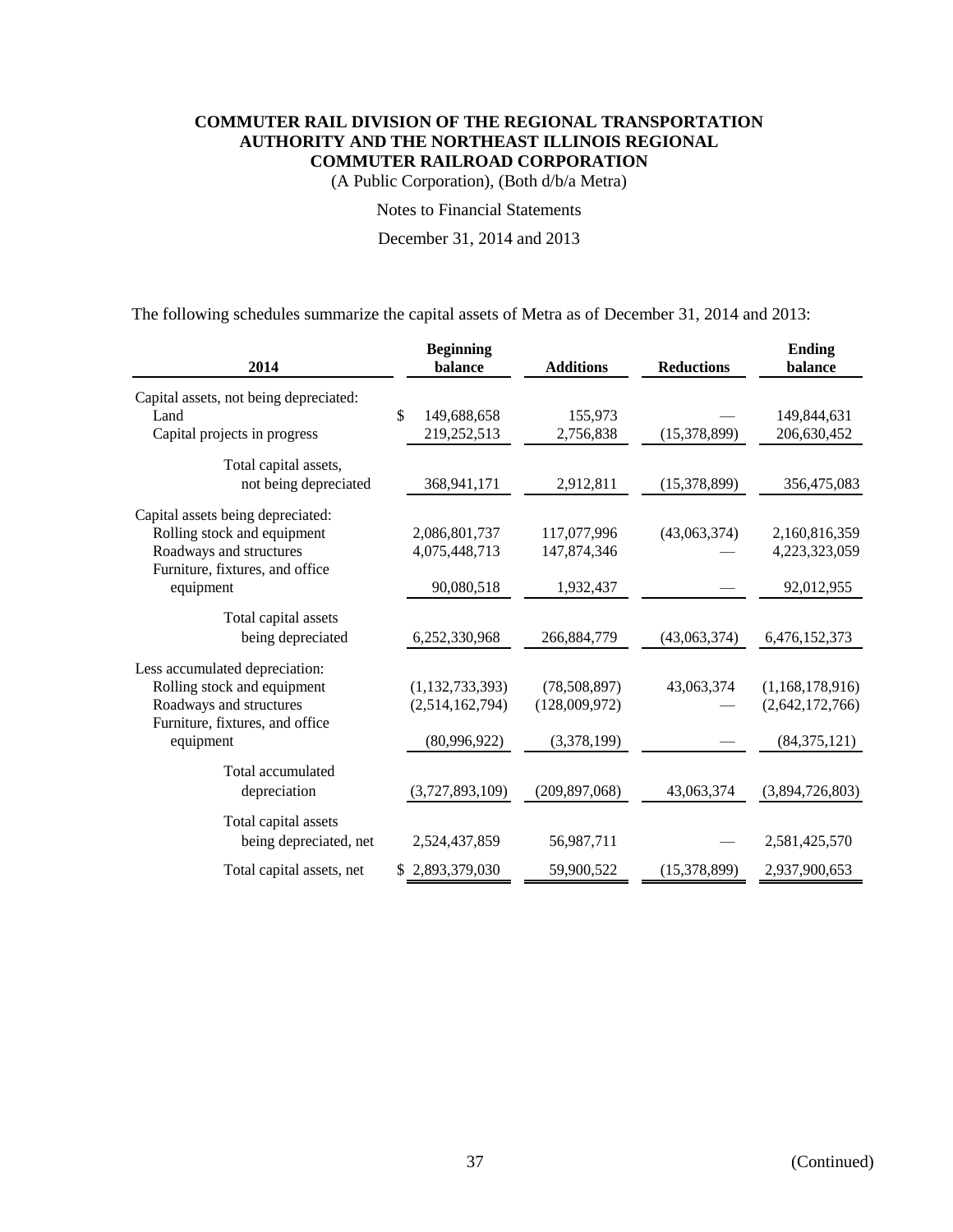(A Public Corporation), (Both d/b/a Metra)

## Notes to Financial Statements

December 31, 2014 and 2013

| 2013                                   | <b>Beginning</b><br>balance | <b>Additions</b> | <b>Reductions</b> | <b>Ending</b><br>balance |
|----------------------------------------|-----------------------------|------------------|-------------------|--------------------------|
| Capital assets, not being depreciated: |                             |                  |                   |                          |
| Land                                   | \$<br>149,826,221           |                  | (137, 563)        | 149,688,658              |
| Capital projects in progress           | 308,859,085                 | 113,469,697      | (203,076,269)     | 219,252,513              |
| Total capital assets,                  |                             |                  |                   |                          |
| not being depreciated                  | 458,685,306                 | 113,469,697      | (203, 213, 832)   | 368,941,171              |
| Capital assets being depreciated:      |                             |                  |                   |                          |
| Rolling stock and equipment            | 1,862,317,387               | 224,484,350      |                   | 2,086,801,737            |
| Roadways and structures                | 3,915,825,034               | 159,623,679      |                   | 4,075,448,713            |
| Furniture, fixtures, and office        |                             |                  |                   |                          |
| equipment                              | 89,067,544                  | 1,012,974        |                   | 90,080,518               |
| Total capital assets                   |                             |                  |                   |                          |
| being depreciated                      | 5,867,209,965               | 385,121,003      |                   | 6,252,330,968            |
| Less accumulated depreciation:         |                             |                  |                   |                          |
| Rolling stock and equipment            | (1,061,152,831)             | (71, 580, 562)   |                   | (1, 132, 733, 393)       |
| Roadways and structures                | (2,387,345,353)             | (126, 817, 441)  |                   | (2,514,162,794)          |
| Furniture, fixtures, and office        |                             |                  |                   |                          |
| equipment                              | (76, 613, 362)              | (4,383,560)      |                   | (80,996,922)             |
| Total accumulated                      |                             |                  |                   |                          |
| depreciation                           | (3,525,111,546)             | (202, 781, 563)  |                   | (3,727,893,109)          |
| Total capital assets                   |                             |                  |                   |                          |
| being depreciated, net                 | 2,342,098,419               | 182,339,440      |                   | 2,524,437,859            |
| Total capital assets, net              | \$2,800,783,725             | 295,809,137      | (203, 213, 832)   | 2,893,379,030            |
|                                        |                             |                  |                   |                          |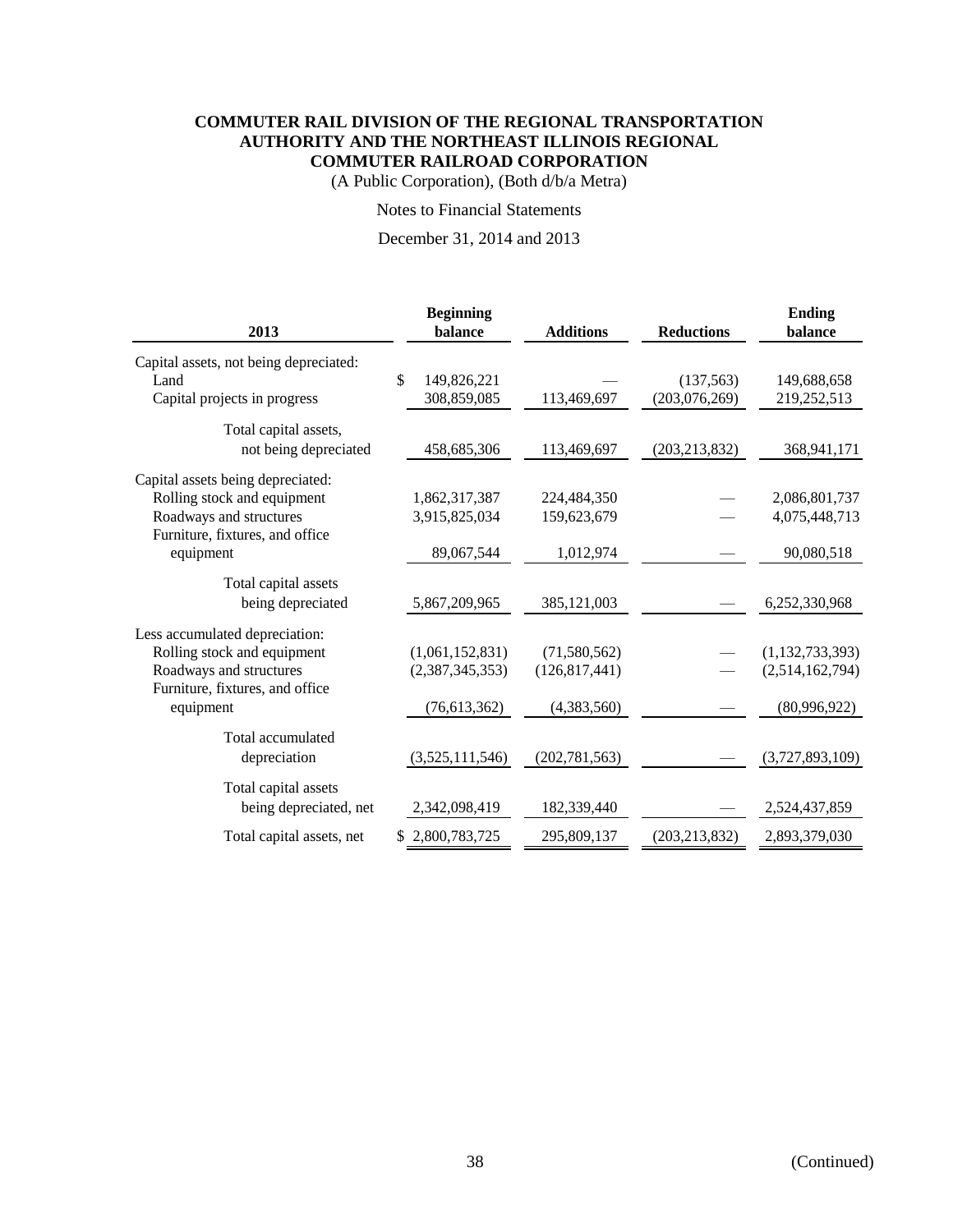(A Public Corporation), (Both d/b/a Metra)

Notes to Financial Statements

December 31, 2014 and 2013

## **(5) Long-Term Liabilities**

Long-term liabilities for the years ended December 31, 2014 and 2013 were as follows:

| <b>Beginning</b><br>balance | <b>Additions</b> | <b>Reductions</b> | Ending<br>balance | Due within<br>one year |
|-----------------------------|------------------|-------------------|-------------------|------------------------|
| \$<br>32,436,981            | 11,663,241       | (15,239,087)      | 28,861,135        | 8,658,340              |
| 105,725,735                 | 2,888,442        | (108, 614, 177)   |                   |                        |
| 138, 162, 716               | 14,551,683       | (123, 853, 264)   | 28,861,135        | 8,658,340              |
| <b>Beginning</b><br>balance | <b>Additions</b> | <b>Reductions</b> | Ending<br>balance | Due within<br>one year |
| \$<br>22,702,622            | 21,829,316       | (12,094,957)      | 32,436,981        | 7,174,685              |
|                             |                  |                   |                   |                        |
| 108,129,158                 | 6,739,049        | (9,142,472)       | 105,725,735       | 9,142,472              |
|                             |                  |                   |                   |                        |

#### **(6) Self-Insurance Programs**

Metra is exposed to various types of risk of loss including torts; theft of, damage to, or destruction of assets; errors or omissions; job-related illnesses or injuries to employees; natural disasters; and environmental occurrences.

Metra is self-insured for general liability, FELA, and automotive liability claims up to \$7.5 million per claim occurrence. Metra purchases excess insurance for individual claims exceeding \$7.5 million and up to \$200 million (see Table on next page). The RTA also provides excess liability insurance to protect the self-insurance programs currently maintained by Metra.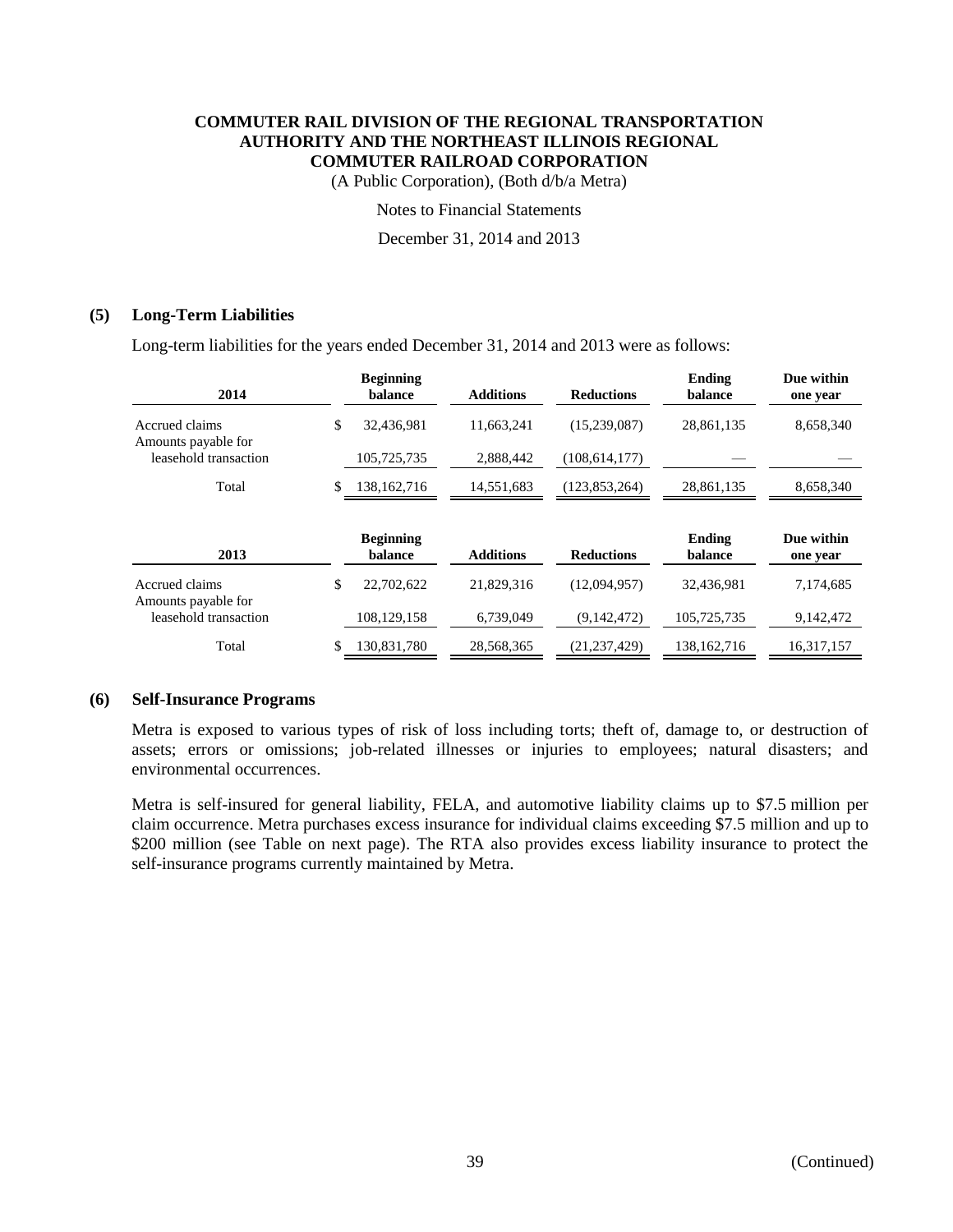(A Public Corporation), (Both d/b/a Metra)

Notes to Financial Statements

December 31, 2014 and 2013

Following is a summary of the excess insurance policies in place at Metra, which were in effect during the years ended December 31, 2014 and 2013:

| <b>Description</b>                        |    | <b>Deductible</b> | <b>Policy limits</b>                      |  |  |
|-------------------------------------------|----|-------------------|-------------------------------------------|--|--|
| General liability:                        |    |                   |                                           |  |  |
| Commercial policy                         | \$ |                   | \$7.5 mil to \$15 mil (aggregate)         |  |  |
| Commercial policy through the RTA         |    |                   | \$15 mil to \$100 mil (aggregate)         |  |  |
| Commercial policies                       |    |                   | \$100 mil to \$200 mil (aggregate)        |  |  |
| Commercial policy – construction          |    |                   |                                           |  |  |
| blanket coverage                          |    |                   | \$2 mil (occurrence) \$6 mil (aggregate)  |  |  |
| Commercial policy – construction-specific |    |                   |                                           |  |  |
| injury types                              |    |                   | \$5 mil (occurrence) \$10 mil (aggregate) |  |  |
| Commercial policies – crime               |    | 50,000            | \$5 mil (aggregate)                       |  |  |
| Property damage – commercial policies     |    | Various           | \$0 to \$125 mil (aggregate)              |  |  |
| Fiduciary – commercial policy             |    |                   | \$10 mil (aggregate)                      |  |  |
| Directors and officers liability          |    | 150,000           | \$10 mil (aggregate)                      |  |  |

Metra participates in a Joint Self-Insurance Fund (the Fund) with the RTA that permits Metra to receive monies necessary to pay injury and damage claims in excess of \$2.5 million per occurrence up to a maximum of \$47.5 million from the Fund. Metra is obligated to reimburse the Fund for any damages paid plus a floating interest rate that is a variable rate based upon the investment earnings of the Fund. Reimbursement payments, including interest, cannot exceed \$3.5 million in any one year. Metra has never borrowed from the Fund to pay injury and damage claims.

A provision for the self-insurance is provided based upon the estimated ultimate cost of settling claims using a case-by-case review and historical experience. In accordance with the purchase of service agreements Metra's self-insurance program covers public liability, property damage, and FELA claims for the participating commuter rail carriers to the extent such claims are incurred as a result of providing commuter rail service and as such, the provision is also included in the accrued claims.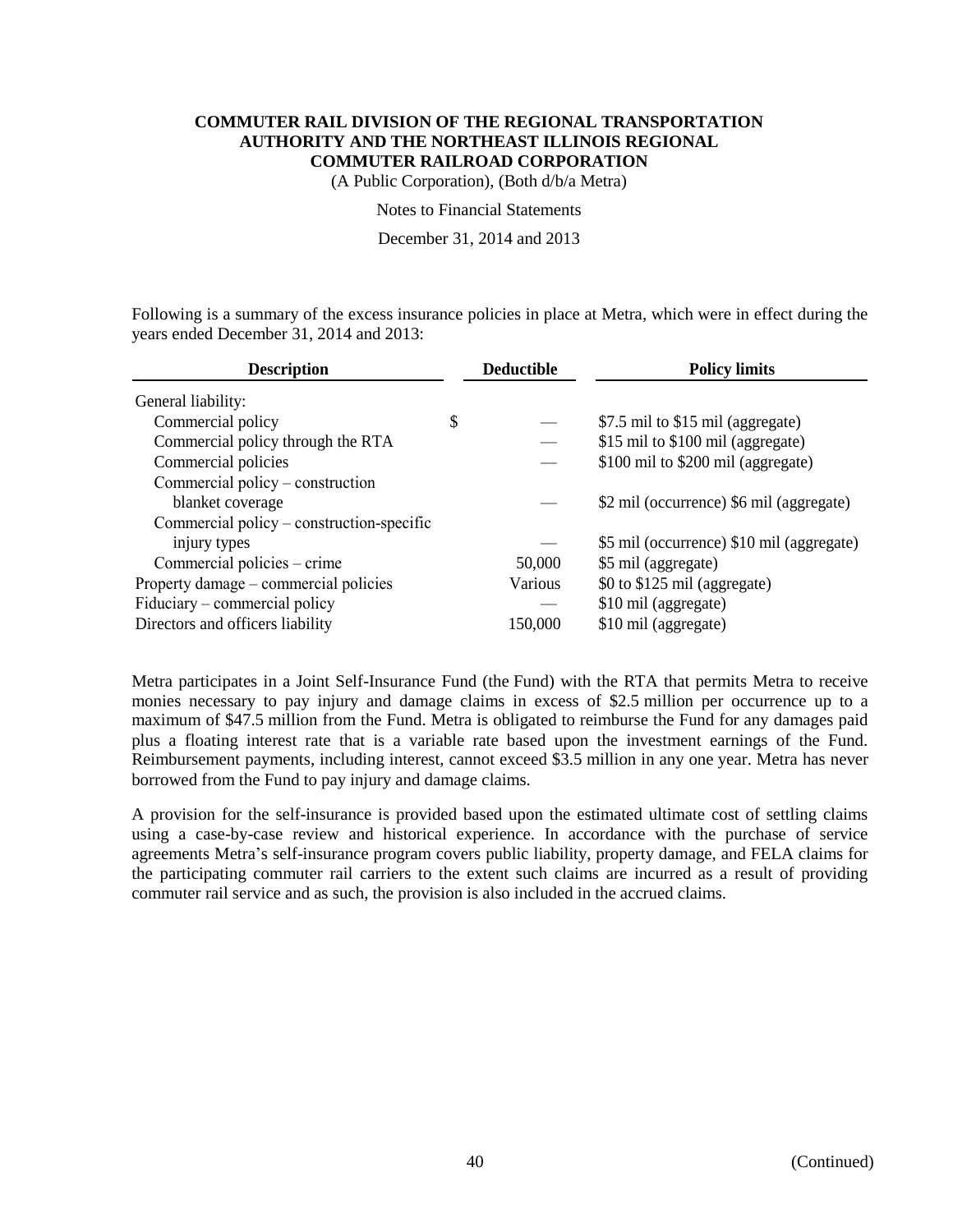(A Public Corporation), (Both d/b/a Metra)

Notes to Financial Statements

December 31, 2014 and 2013

Claims have not exceeded insurance coverage in any of the last three years. Changes in the accrued claims liability is as follows:

| Balance, December 31, 2012 | S | 22,702,622   |
|----------------------------|---|--------------|
| 2013 provision             |   | 21,829,316   |
| 2013 payments              |   | (12,094,957) |
| Balance, December 31, 2013 |   | 32,436,981   |
| 2014 provision             |   | 11,663,241   |
| 2014 payments              |   | (15,239,087) |
| Balance, December 31, 2014 | S | 28,861,135   |

#### **(7) Lease Transaction**

On September 18, 1998, Metra entered into transactions to lease 174 railcars to three equity investors (the headlease) and simultaneously subleased the railcars back (the sublease). Under these agreements, Metra maintains the right to use the railcars and is also responsible for their continued maintenance and insurance. Metra's sublease arrangements have been recorded as long-term obligations for accounting purposes.

At closing, the railcars had a fair market value of approximately \$296.9 million and a book value of \$262.9 million. As part of the headlease agreements, Metra received prepayments equivalent to the net present value of the headlease obligations totaling approximately \$274 million.

Metra transferred approximately \$177.4 million and \$52.9 million of the prepayment proceeds to third parties in accordance with the terms of debt and equity payment undertaking agreements, respectively. These agreements constituted commitments by the debt and equity payment undertakers to pay Metra's sublease and buy-out options, under the terms of the subleases. The debt payment undertaker and equity payment undertaker are finance companies. In connection with the transaction, Metra recognized \$43.7 million as leasehold revenue in 1998.

One of the lease agreements was terminated in 2008 and the second lease was terminated in 2011. On June 11, 2014, Metra entered into an agreement with the final investor to terminate the third lease. As a result of the termination, payments were made to the equity investor by the equity payment undertaker (EPU) and debt payment undertaker (DPU) from the restricted assets that based upon the executed termination agreement, released Metra from any further liability. Accordingly, Metra removed approximately \$105.7 million of assets restricted for payment of obligations under leasing transactions and approximately \$105.7 million of amounts payable for leasehold transactions from its financial statements. No gain or loss was realized by Metra as a result of the termination agreement. Metra has no further obligation under the lease agreement. In accordance with the provisions of the termination agreement, Metra was required to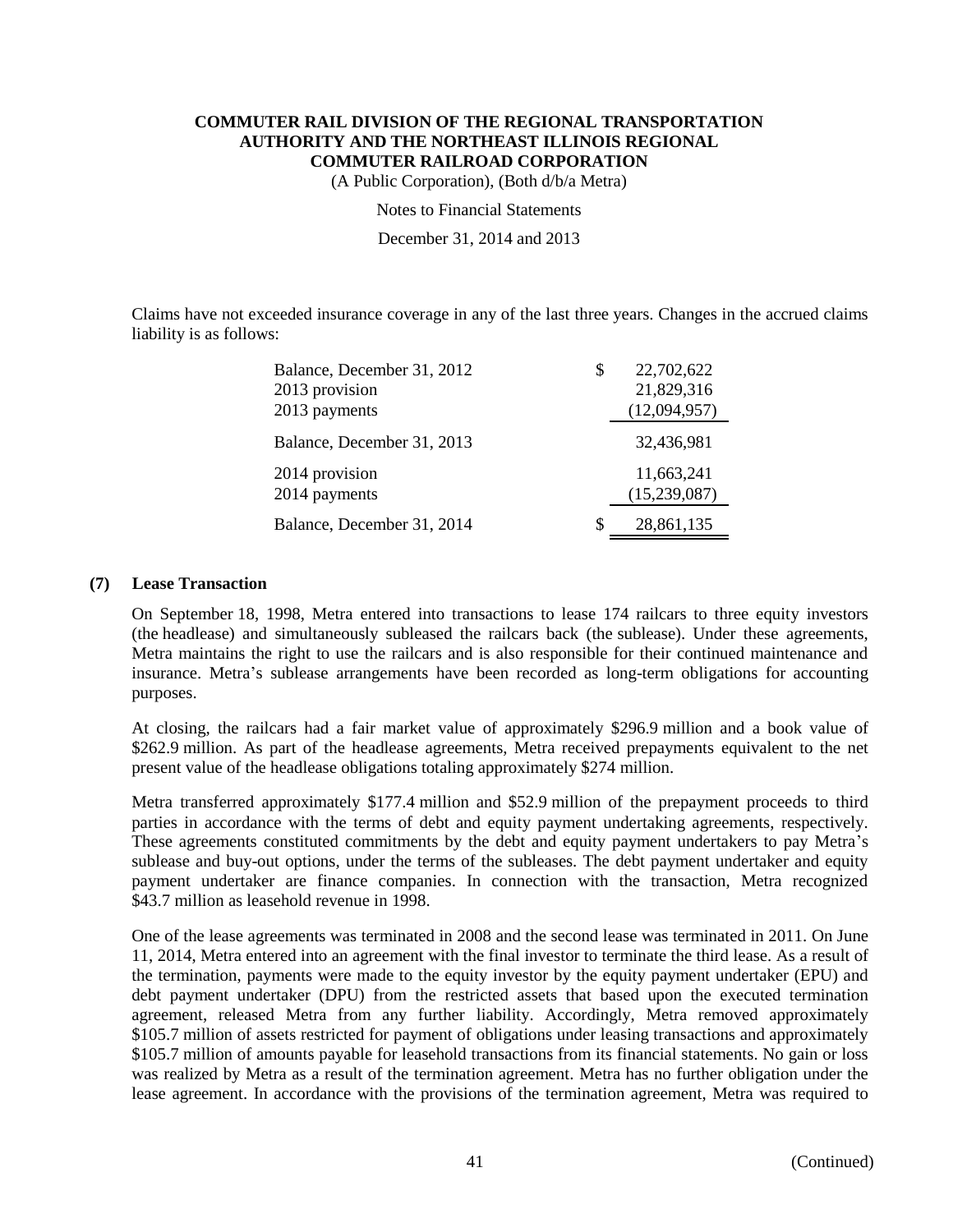(A Public Corporation), (Both d/b/a Metra)

Notes to Financial Statements

December 31, 2014 and 2013

pay all legal expenses of all parties involved, which totaled approximately \$101,000 during the year ended December 31, 2014.

## **(8) Postemployment Healthcare Plan**

*Plan Description*. Metra provides limited health benefits to retired management employees for Medicare supplemental insurance under a single employer plan established by Metra's Board. Metra also provides health benefits to retired contract police officers, under a union contract, between the ages of 60 and 65 who retired with 10 or more years of service.

*Funding Policy*. Funding is provided by Metra on a pay-as-you-go basis with no contribution from the retiree. Metra's contributions were \$452,934 for each year 2014 and 2013.

*Annual OPEB Cost and Net OPEB Obligation*. Metra's annual other postemployment benefit (OPEB) cost (expense) is calculated based on the *annual required contribution of the employer* (ARC), an amount actuarially determined in accordance with the parameters of GASB Statement No. 45, *Accounting and Financial Reporting by Employers for Postemployment Benefits other than Pensions.* The ARC represents a level of funding that, if paid on an ongoing basis, is projected to cover normal cost each year and amortize any unfunded actuarial liabilities (or funding excess) over a period not to exceed 30 years. The following table shows the components of the Metra's annual OPEB cost for 2014 and 2013, the amount actually contributed to the plan, and changes in the Metra's net OPEB obligation:

#### **Annual OPEB Cost and Net OPEB Obligation**

|                                            |   | 2014       | 2013      |
|--------------------------------------------|---|------------|-----------|
| Annual required contribution               | S | 1,561,644  | 1,645,461 |
| Interest on net OPEB obligation            |   | 364,626    | 300,000   |
| Adjustment to annual required contribution |   | 88,308     | (200,000) |
| Annual OPEB cost                           |   | 2,014,578  | 1,745,461 |
| Contributions made                         |   | (452, 934) | (452,934) |
| Increase in net OPEB obligation            |   | 1,561,644  | 1,292,527 |
| Net OPEB obligation beginning of year      |   | 7,292,527  | 6,000,000 |
| Net OPEB obligation end of year            |   | 8,854,171  | 7,292,527 |
|                                            |   |            |           |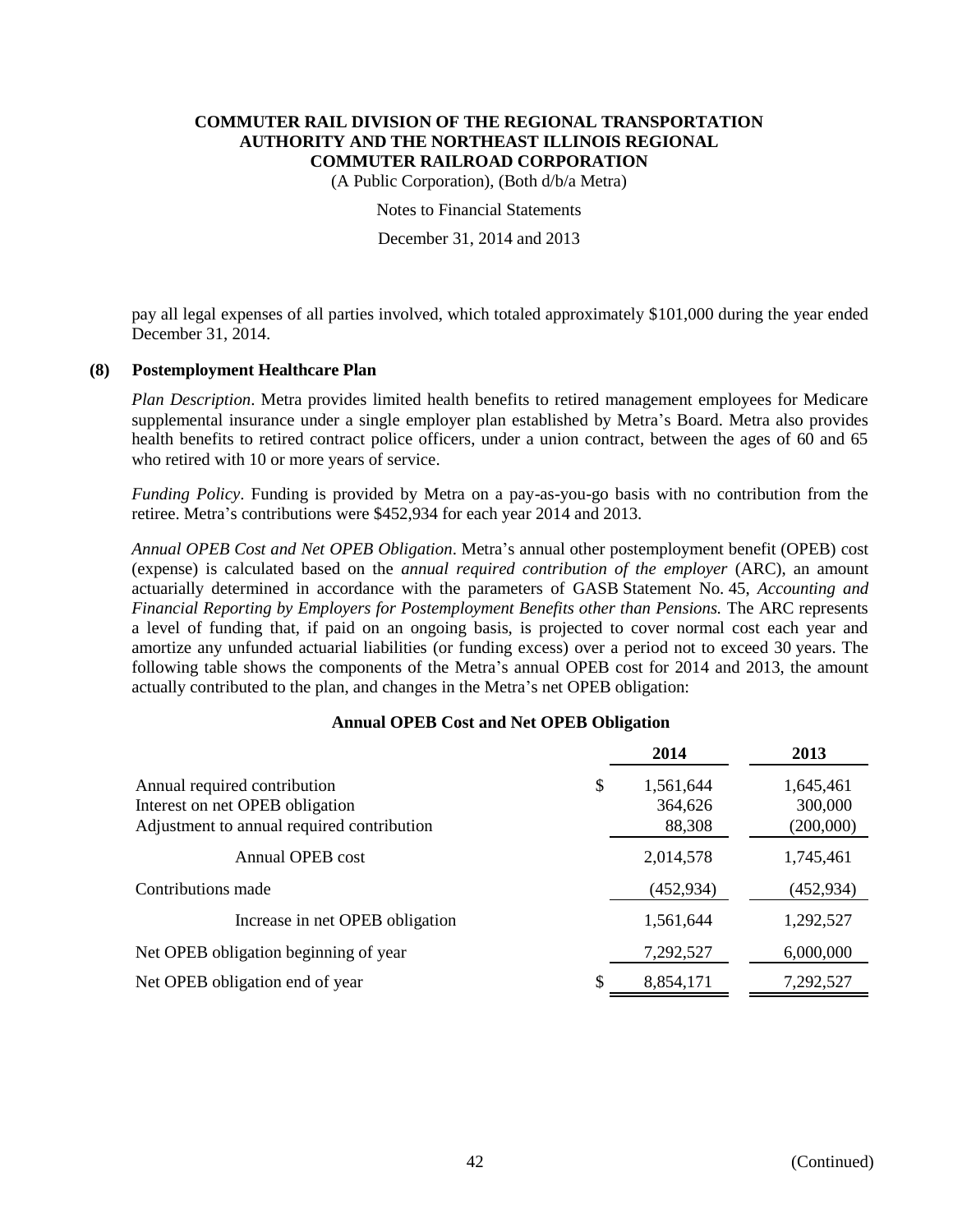(A Public Corporation), (Both d/b/a Metra)

Notes to Financial Statements

December 31, 2014 and 2013

Metra's annual OPEB cost, the percentage of annual OPEB cost contributed to the plan, and the net OPEB obligation for 2014 and the two preceding years were as follows:

## **Three-Year Trend Information**

|                   | Percentage of                 |                                           |    |                                         |  |
|-------------------|-------------------------------|-------------------------------------------|----|-----------------------------------------|--|
|                   | Annual<br><b>OPEB</b><br>cost | annual<br><b>OPEB</b> cost<br>contributed |    | <b>Net</b><br><b>OPEB</b><br>obligation |  |
| Year ended:       |                               |                                           |    |                                         |  |
| December 31, 2012 | \$<br>1,750,360               | 25.9%                                     | \$ | 6,000,000                               |  |
| December 31, 2013 | 1,745,461                     | 25.9                                      |    | 7,292,527                               |  |
| December 31, 2014 | 2,014,578                     | 22.5                                      |    | 8,854,171                               |  |

*Funded Status and Funding Progress*. As of December 31, 2013, the most recent actuarial valuation date, the plan was unfunded. The actuarial accrued liability for benefits was \$21.6 million. The covered payroll (annual payroll of active employees covered by the plan) was \$42.7 million, and the ratio of the unfunded accrued actuarial liability to the covered payroll was 50.7%. Actuarial valuations of an ongoing plan involve estimates of the value of reported amounts and assumptions about the probability of occurrence of events far into the future. Examples include assumptions about future employment, mortality, and the healthcare cost trend. Amounts determined regarding the funded status of the plan and the annual required contributions of the employer are subject to continual revision as actual results are compared with past expectations and new estimates are made about the future. The schedule of funding progress, presented as required supplementary information following the notes to the financial statements, presents multiyear trend information about whether the actuarial value of plan assets is increasing or decreasing over time relative to the actuarial accrued liabilities for benefits.

*Actuarial Methods and Assumptions*. Projections of benefits for financial reporting purposes are based on the substantive plan (the plan as understood by the employer and the plan members) and include the types of benefits provided at the time of each valuation. The actuarial methods and assumptions used include techniques that are designed to reduce the effects of short-term volatility in actuarial accrued liabilities and the actuarial value of assets, consistent with the long-term perspective of the calculations.

In the December 31, 2013 actuarial valuation, the most recent actuarial valuation performed for the plan, the entry age actuarial cost method was used. The actuarial assumptions included a 4.5% investment rate of return (net of administrative expenses), which is based on the expected long-term investment returns on the employer's own investments and an annual healthcare cost trend rate of 7.5% initially, reduced by decrements to an ultimate rate of 5.0% after 10 years. Both rates included a 3.0% inflation assumption. The unfunded actuarial accrued liability is being amortized as a level percentage of projected payrolls on an open basis. The remaining amortization period at December 31, 2014 was 29 years.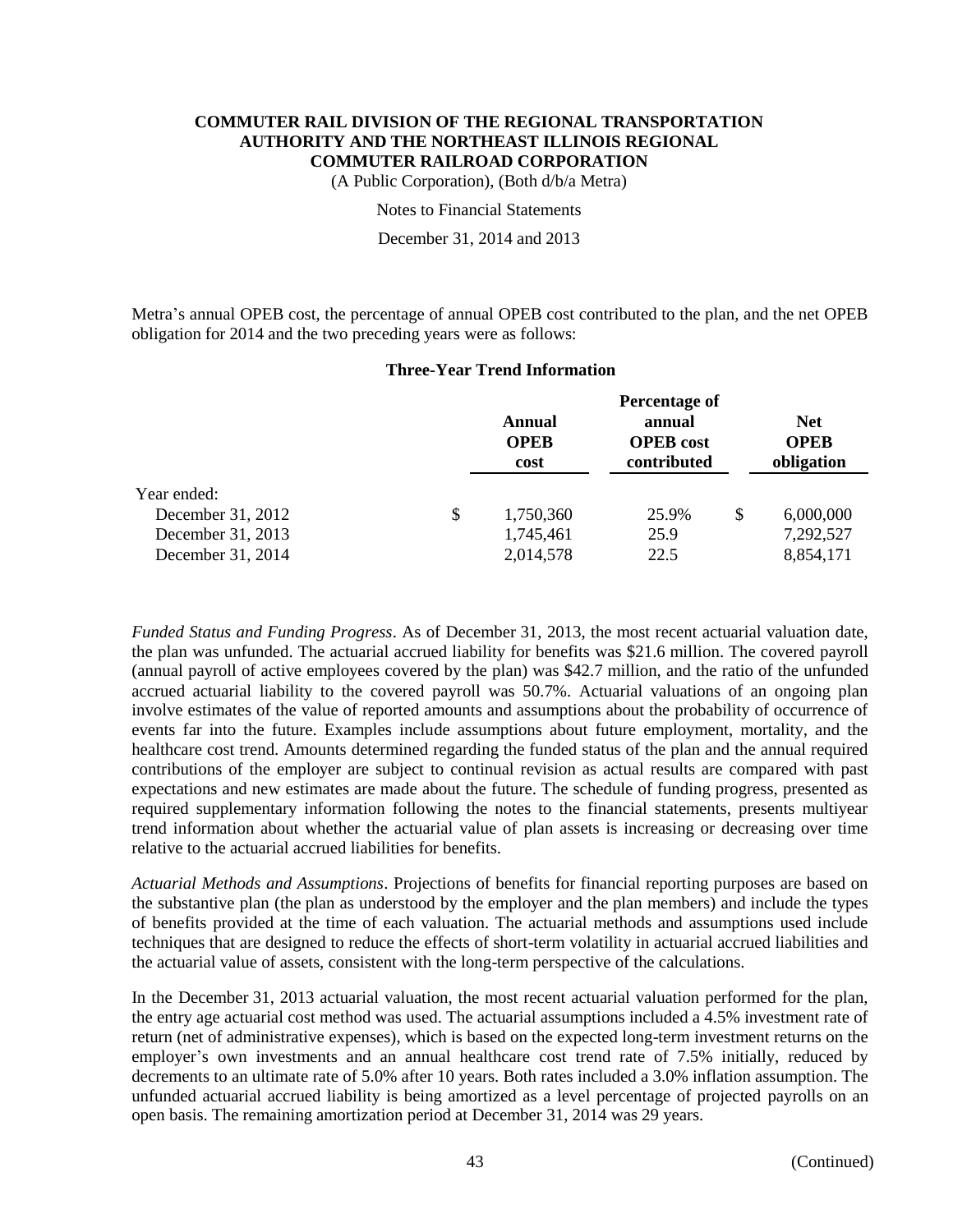(A Public Corporation), (Both d/b/a Metra)

Notes to Financial Statements

December 31, 2014 and 2013

Union employees are eligible to receive retiree health benefits through a defined contribution plan established under the Railway Labor Act called the Railroad Employees National Early Retirement Major Medical Benefit Plan (the Plan) administered by United Healthcare. Eligible individuals are those who retire at age 60 with 30 or more years of service in the railroad industry. Metra is required to pay a rate premium per participating employee, which is calculated by the Plan on an annual basis. Metra contributed \$3,195,468 and \$3,403,637 for the years ended December 31, 2014 and 2013, respectively.

#### **(9) Deferred Compensation Plans**

Metra offers its employees a deferred compensation plan established in accordance with Internal Revenue Code Section 457. The plan, available to all Metra employees, permits deferral of a portion of compensation until future years. The deferred amount is not available to employees, other than participant loans, until termination, retirement, death, or unforeseeable emergency.

All assets of the deferred compensation plan are held in a separate trust in accordance with Section 1448 of the Small Business Jobs Protection Act of 1996. As a result, such amounts are not subject to the claims of Metra's general creditors, and deferred compensation plan assets are not presented on Metra's statements of net position as of December 31, 2014 and 2013. Employee contributions were \$1,534,864 and \$1,534,790 for the years ended December 31, 2014 and 2013, respectively.

Metra also offers its employees a defined contribution plan in accordance with Internal Revenue Code Section 401(k). The plan, available to all qualified full-time Metra employees, permits the income tax deferral of a portion of compensation until future years. The amount deferred is generally not available to employees, other than through participant loans, until termination, retirement, or death. A third-party trustee forwards the participants' contributions to the investment companies selected by the individual participant. Employee contributions were \$6,307,307 and \$5,493,825 for the years ended December 31, 2014 and 2013, respectively. Employer contributions were \$709,225 and \$699,025 for the years ended December 31, 2014 and 2013, respectively.

Metra is required to contribute to various defined contribution plans in accordance with union agreements. Employer contributions to these plans were \$2,059,764 and \$2,051,976 for the years ended December 31, 2014 and 2013, respectively.

## **(10) Purchase of Service Carriers' Expenses**

The following details the revenue and expense activity of Metra's PSA carriers, which are included in the financial statements of Metra. The in-kind expenses include expenses Metra has paid on behalf of the participating commuter rail carriers for assistance, such as fuel and insurance coverage. In 2012, Metra signed a new purchase of service agreement with NICTD. The new agreement stipulates a flat annual payment to NICTD representing the net cost of Illinois residents travelling from Hegewisch to Randolph Street. Under the previous agreement, Metra paid for 22% of net cost of all riders using the service.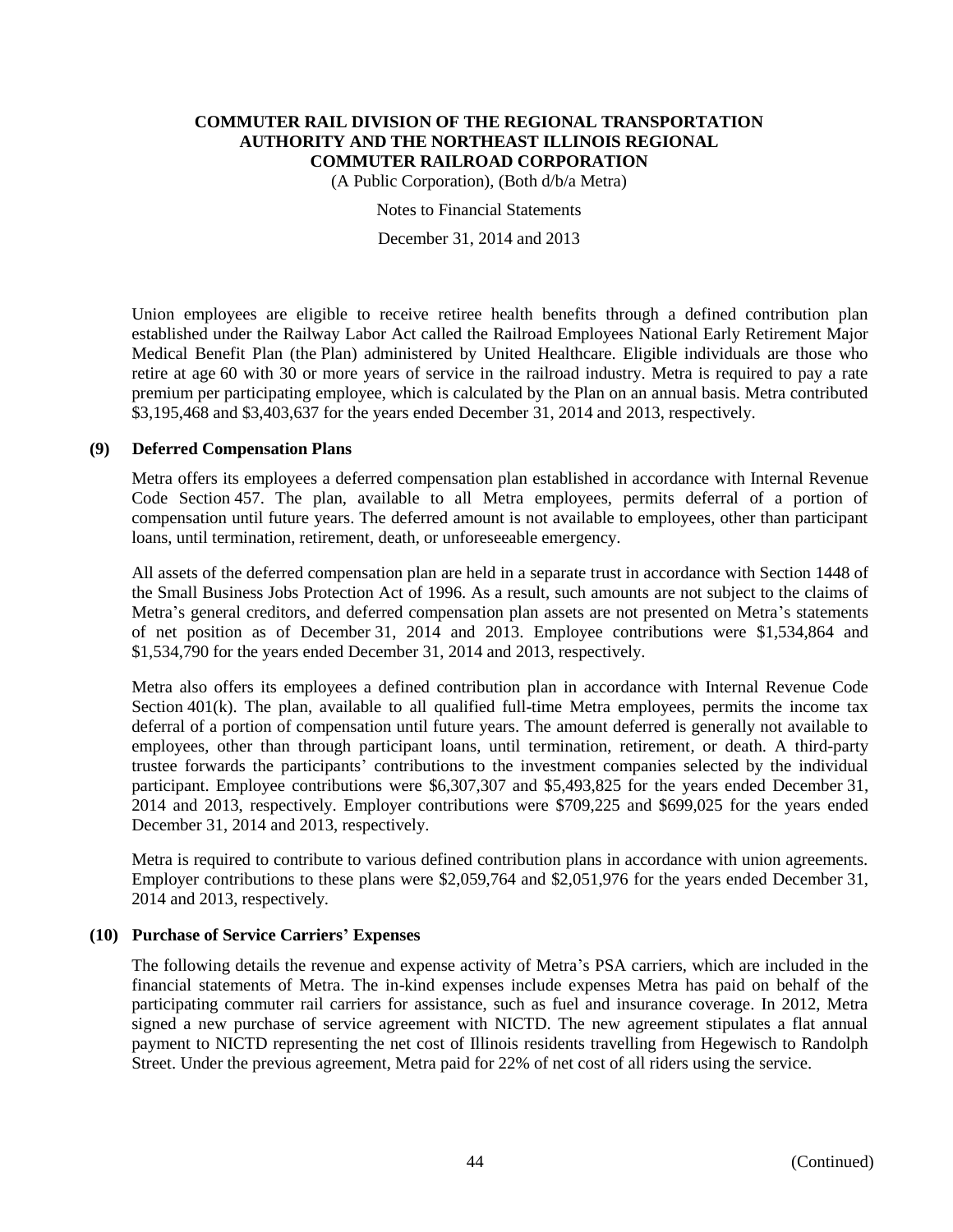(A Public Corporation), (Both d/b/a Metra)

## Notes to Financial Statements

#### December 31, 2014 and 2013

|                          | Year ended December 31, 2014   |             |              |              |  |  |
|--------------------------|--------------------------------|-------------|--------------|--------------|--|--|
|                          | <b>Union</b><br><b>Pacific</b> | <b>BNSF</b> | <b>NICTD</b> | <b>Total</b> |  |  |
| Operating revenues:      |                                |             |              |              |  |  |
| Passenger revenue        | \$<br>110,377,522              | 64,251,167  |              | 174,628,689  |  |  |
| Other revenue            | 1,634,772                      | 443,907     |              | 2,078,679    |  |  |
| Total operating revenues | 112,012,294                    | 64,695,074  |              | 176,707,368  |  |  |
| Operating expenses:      |                                |             |              |              |  |  |
| Carrier expenses:        |                                |             |              |              |  |  |
| Transportation           | 72,871,606                     | 28,392,031  |              | 101,263,637  |  |  |
| Maintenance of way       | 40,985,404                     | 4,279,021   |              | 45,264,425   |  |  |
| Maintenance of equipment | 51,189,446                     | 25,085,534  |              | 76,274,980   |  |  |
| Administration           | 16,179,672                     | 1,480,967   |              | 17,660,639   |  |  |
| Total carrier expenses   | 181,226,128                    | 59,237,553  |              | 240,463,681  |  |  |
| Deficit (excess) funding | 69,213,834                     | (5,457,521) |              | 63,756,313   |  |  |
|                          |                                |             |              |              |  |  |

|                                                                | Year ended December 31, 2014 |              |              |               |  |  |
|----------------------------------------------------------------|------------------------------|--------------|--------------|---------------|--|--|
|                                                                | Union<br><b>Pacific</b>      | <b>BNSF</b>  | <b>NICTD</b> | <b>Total</b>  |  |  |
| Expenses incurred on behalf:                                   |                              |              |              |               |  |  |
| Diesel fuel                                                    | \$<br>32,142,010             | 16,307,334   |              | 48,449,344    |  |  |
| Claims, insurance, and risk<br>management<br>Regional services | 2,421,213                    | 1.534.954    |              | 3,956,167     |  |  |
| Downtown stations                                              | 1,342,079                    | 5,283,456    |              | 6,625,535     |  |  |
| Total in-kind expenses                                         | 35,905,302                   | 23, 125, 744 |              | 59,031,046    |  |  |
| Total operating expenses                                       | 217, 131, 430                | 82,363,297   |              | 299,494,727   |  |  |
| Purchase of service carriers'<br>operating loss                | \$(105,119,136)              | (17.668.223) |              | (122.787.359) |  |  |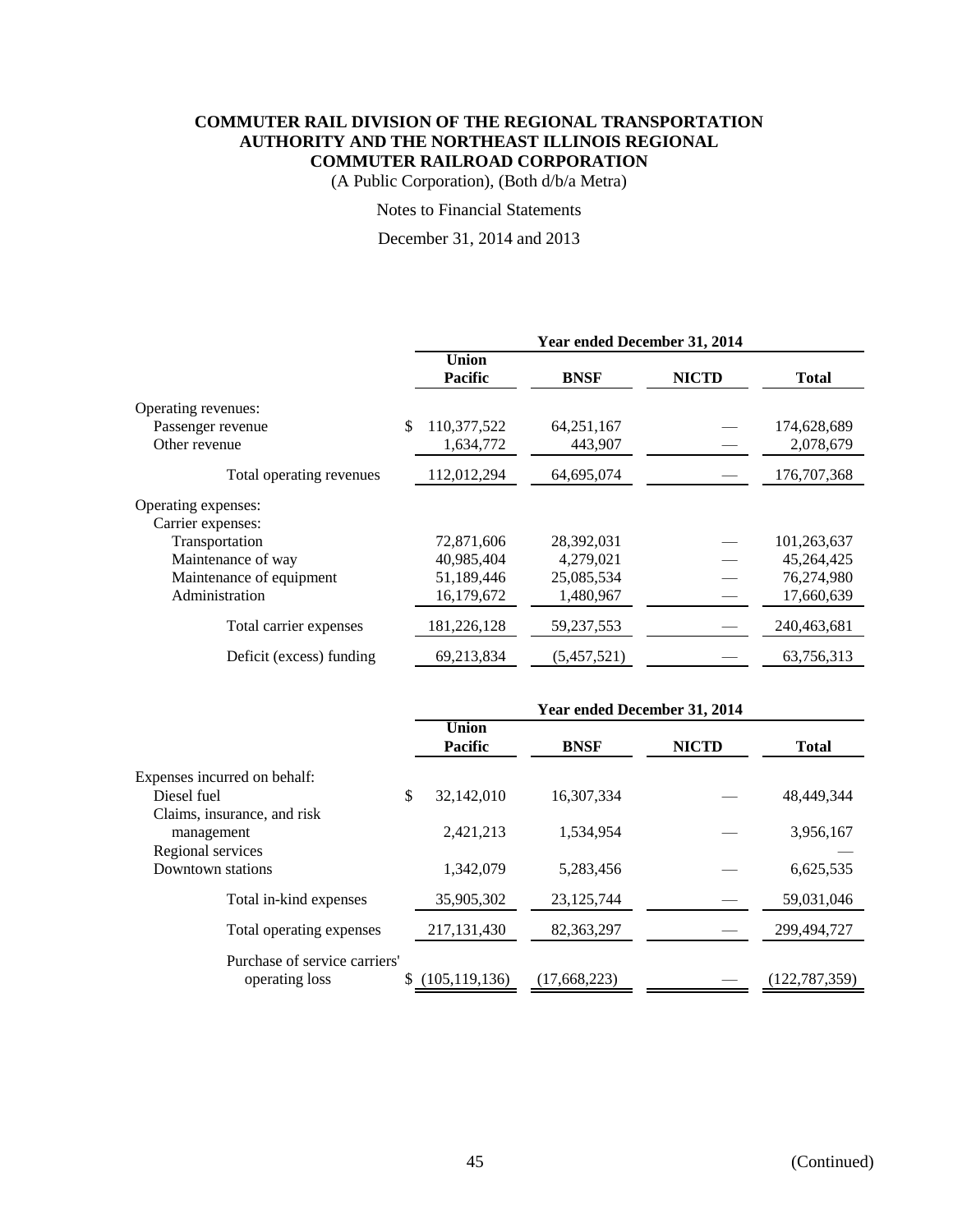(A Public Corporation), (Both d/b/a Metra)

## Notes to Financial Statements

December 31, 2014 and 2013

|                          | Year ended December 31, 2013   |              |              |              |  |
|--------------------------|--------------------------------|--------------|--------------|--------------|--|
|                          | <b>Union</b><br><b>Pacific</b> | <b>BNSF</b>  | <b>NICTD</b> | <b>Total</b> |  |
| Operating revenues:      |                                |              |              |              |  |
| Passenger revenue        | \$<br>108,258,586              | 63,731,724   |              | 171,990,310  |  |
| Other revenue            | 1,384,127                      | 326,506      |              | 1,710,633    |  |
| Total operating revenues | 109,642,713                    | 64,058,230   |              | 173,700,943  |  |
| Operating expenses:      |                                |              |              |              |  |
| Carrier expenses:        |                                |              |              |              |  |
| Transportation           | 69,713,699                     | 25, 178, 712 |              | 94,892,411   |  |
| Maintenance of way       | 40,490,970                     | 2,723,559    |              | 43,214,529   |  |
| Maintenance of equipment | 47,794,678                     | 21,544,035   |              | 69,338,713   |  |
| Administration           | 14,844,507                     | 11,598,040   |              | 26,442,547   |  |
| Total carrier expenses   | 172,843,854                    | 61,044,346   |              | 233,888,200  |  |
| Deficit (excess) funding | 63, 201, 141                   | (3,013,884)  |              | 60,187,257   |  |
|                          |                                |              |              |              |  |

|                                  | Year ended December 31, 2013   |              |              |                 |  |
|----------------------------------|--------------------------------|--------------|--------------|-----------------|--|
|                                  | <b>Union</b><br><b>Pacific</b> | <b>BNSF</b>  | <b>NICTD</b> | <b>Total</b>    |  |
| Expenses incurred on behalf:     |                                |              |              |                 |  |
| Diesel fuel                      | \$<br>32,004,581               | 14,680,424   |              | 46,685,005      |  |
| Claims, insurance, and risk      |                                |              |              |                 |  |
| management                       | 3,603,499                      | 2,211,776    |              | 5,815,275       |  |
| Regional services                | 7,897,877                      | 2,627,916    |              | 10,525,793      |  |
| Downtown stations                | 1,255,622                      | 5,516,135    |              | 6,771,757       |  |
| Total in-kind                    |                                |              |              |                 |  |
| expenses                         | 44,761,579                     | 25,036,251   |              | 69,797,830      |  |
|                                  |                                |              |              |                 |  |
| Total operating                  |                                |              |              |                 |  |
| expenses                         | 217,605,433                    | 86,080,597   |              | 303,686,030     |  |
| Purchase of<br>service carriers' |                                |              |              |                 |  |
| operating loss                   | (107, 962, 720)                | (22,022,367) |              | (129, 985, 087) |  |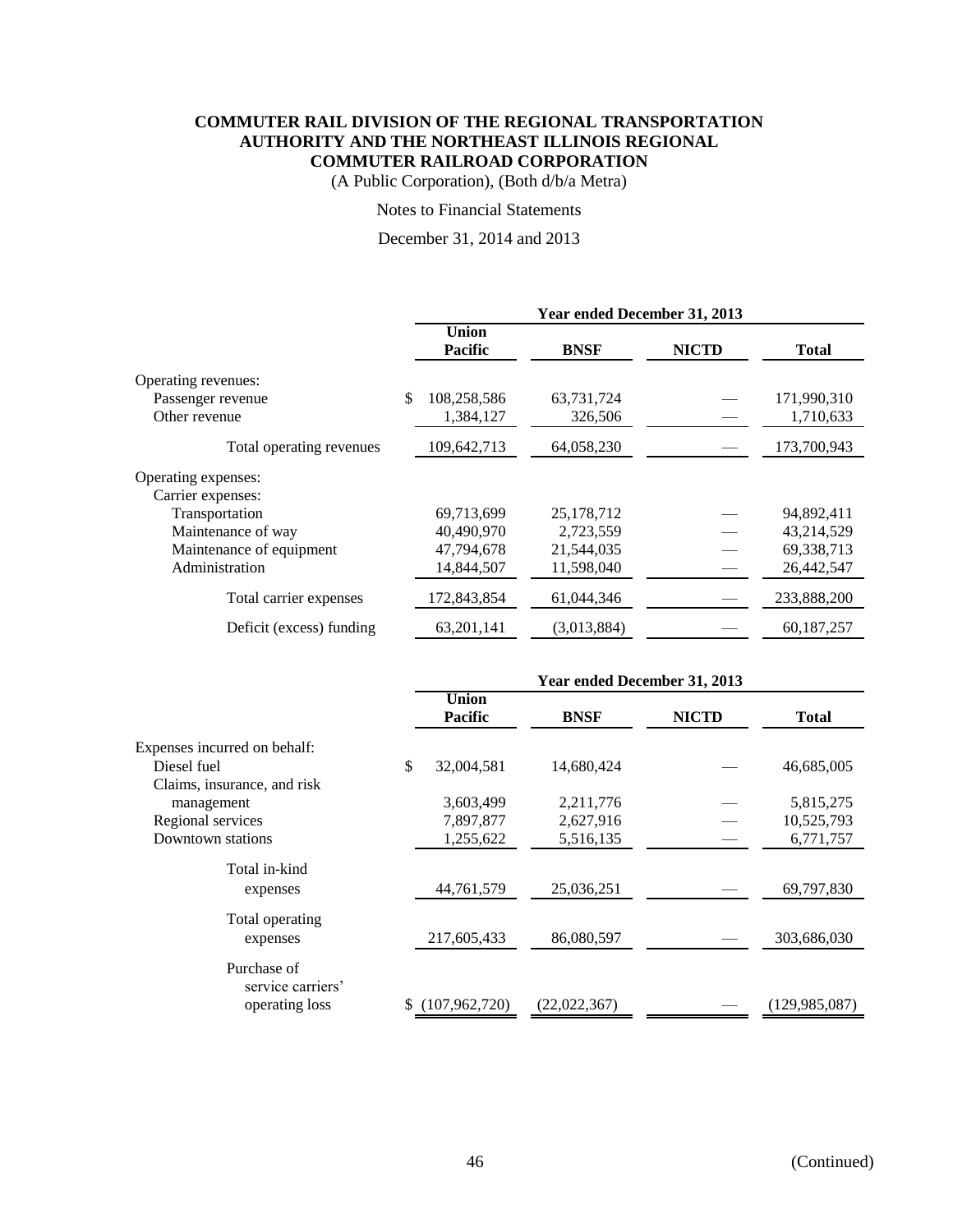(A Public Corporation), (Both d/b/a Metra)

Notes to Financial Statements

December 31, 2014 and 2013

#### **(11) Commitments**

Leases – Metra has entered into several noncancelable operating leases, primarily for the use of passenger terminals, which expire on various dates through 2045. Future minimum rental payments under all noncancelable operating leases having initial or remaining terms in excess of one year as of December 31, 2014 were as follows:

| 2015       | \$<br>10,480,302 |
|------------|------------------|
| 2016       | 10,482,167       |
| 2017       | 10,484,056       |
| 2018       | 10,485,975       |
| 2019       | 4,830,068        |
| 2020-2024  | 10,036,396       |
| 2025-2029  | 6,885,834        |
| 2030-2033  | 4,748,736        |
| Thereafter | 14,246,208       |
| Total      | \$<br>82,679,742 |
|            |                  |

Total rent expense aggregated \$16,109,964 and \$12,142,672 for the years ended December 31, 2014 and 2013, respectively.

Grants – At December 31, 2014, Metra had \$314.2 million in unexpended obligations related to federal and state (including local) capital grant contracts.

#### **(12) Employee Benefits**

Metra participates in a cost-sharing multiple employer noncontributory defined benefit plan, which is sponsored and controlled by the RTA (the Plan). Employees of Metra who are not members of a collective bargaining unit are eligible for plan participation. The Plan provides retirement, disability, and death benefits. Members are eligible for normal retirement at age 65 and for early retirement at age 55 after 10 years of service. Benefits are determined as a percentage of the participant's average annual compensation in the three completed plan years of highest compensation. The benefits are generally payable through an annuity or a single lump-sum distribution. The RTA issues a publicly available report that includes the financial statements and required supplementary information for the Plan. That report is available on the RTA's website (www.rtachicago.com).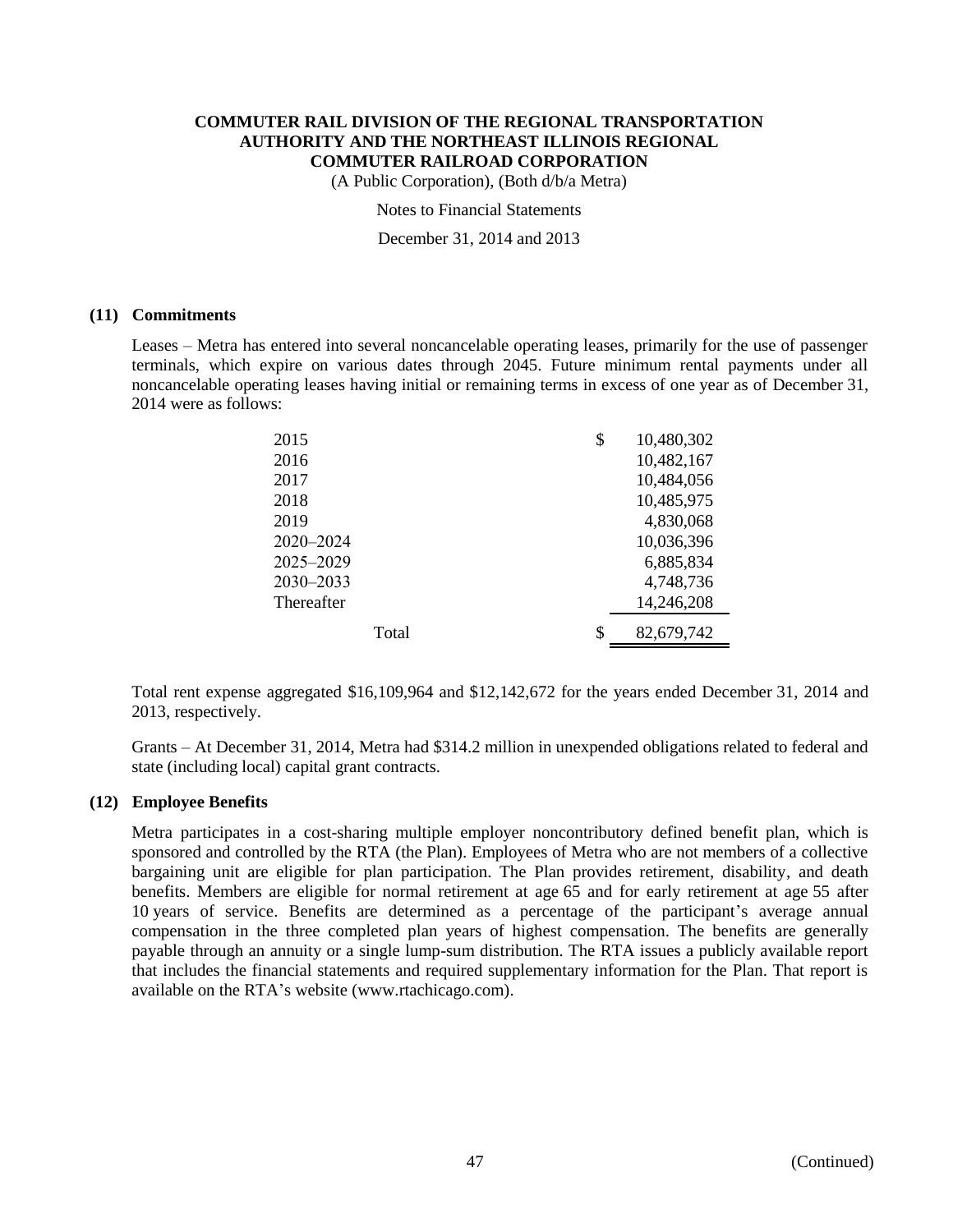(A Public Corporation), (Both d/b/a Metra)

Notes to Financial Statements

December 31, 2014 and 2013

Under the provisions of the Plan, Metra contributes annually, if necessary, an amount based on actuarially determined amounts. Metra's annual required contribution and actual amounts contributed to the Plan for 2014 and the two preceding years were as follows:

|                   | Annual<br>required<br>contribution |           | Actual<br>amount<br>contributed |  |
|-------------------|------------------------------------|-----------|---------------------------------|--|
| Year ended:       |                                    |           |                                 |  |
| December 31, 2012 | \$                                 | 6.462,000 | 9,767,882                       |  |
| December 31, 2013 |                                    | 6,615,046 | 10,060,571                      |  |
| December 31, 2014 |                                    | 6,466,096 | 13,357,146                      |  |

## **(13) Contingencies**

*Litigation* – Metra is a defendant in a number of legal actions. These actions have been considered in estimating and funding Metra's retained risk liability program. The total of amounts claimed under these legal actions, including potential settlements, could exceed the amount of the accrued claims. In the opinion of Metra's management, the retained risk funding and Metra's limited excess indemnity insurance coverage from commercial carriers are adequate to cover the ultimate liability of these legal actions, in all material respects.

*Grants* – Metra receives moneys from federal, state, and local government agencies under various grants. The costs, both direct and indirect, charged to these grants are subject to audits and disallowance by the granting agency. It is the opinion of management of Metra that any disallowances or adjustments would not have a material adverse effect on the financial position of Metra.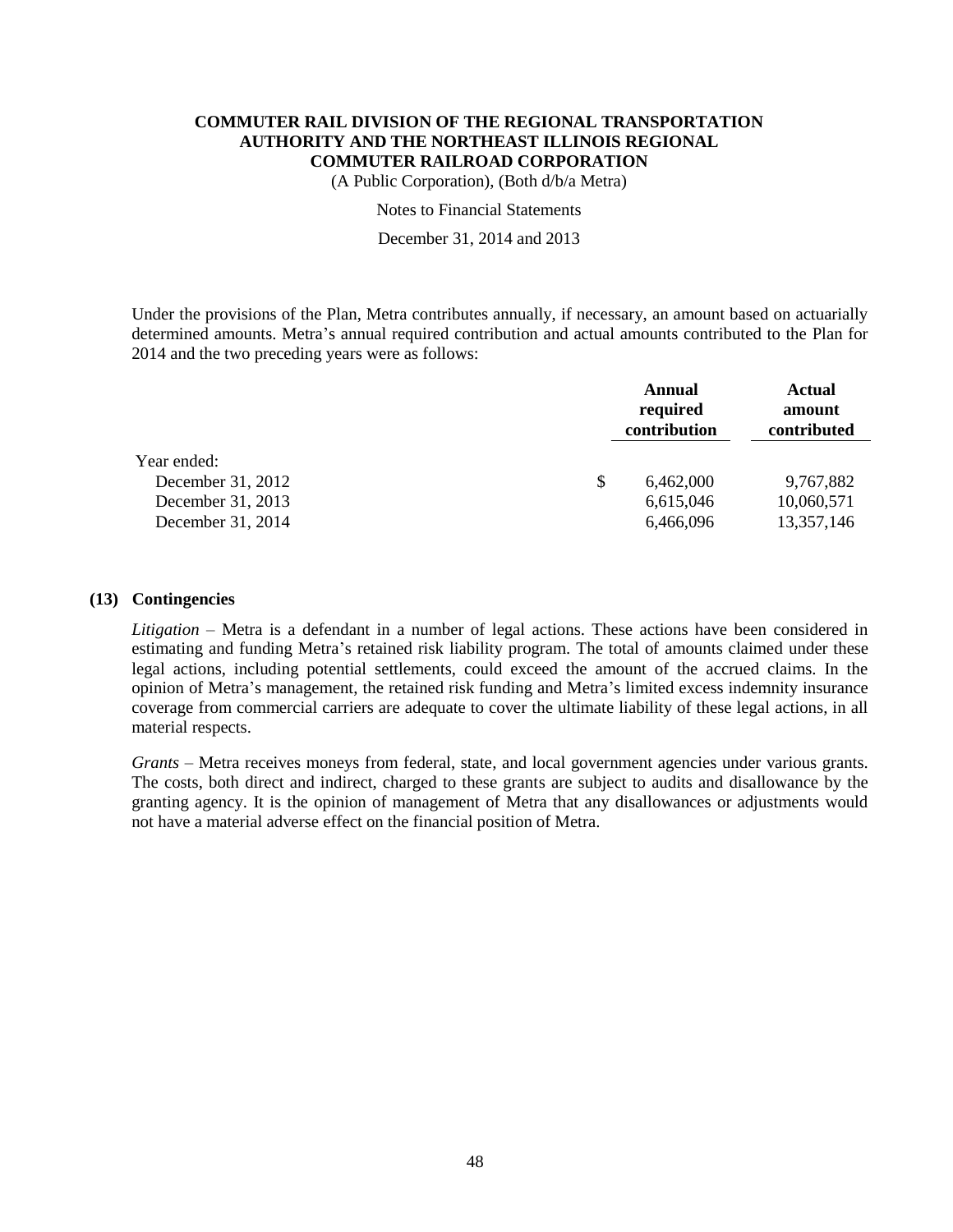(A Public Corporation), (Both d/b/a Metra)

Required Supplementary Information – Schedule of Funding Postemployment Healthcare Plan Progress (Unaudited)

Years ended December 31, 2014 and 2013

| <b>Funding progress</b>            |    |                                               |                                                                    |                                          |                                 |                                                   |                                                                 |  |
|------------------------------------|----|-----------------------------------------------|--------------------------------------------------------------------|------------------------------------------|---------------------------------|---------------------------------------------------|-----------------------------------------------------------------|--|
| <b>Actuarial valuation</b><br>date |    | <b>Actuarial</b><br>value of<br>assets<br>(a) | Actuarial<br>accrued<br>liability<br>$(AAL)$ –<br>entry age<br>(b) | <b>Unfunded AAL</b><br>(UAAL)<br>$(b-a)$ | <b>Funded</b><br>ratio<br>(a/b) | Covered<br>payroll<br>$\left( \mathbf{c} \right)$ | UAAL as a<br>Percentage<br>of covered<br>payroll<br>$((b-a)/c)$ |  |
| December 31, 2014                  | \$ | N/A                                           | N/A                                                                | N/A                                      | N/A                             | N/A                                               | N/A                                                             |  |
| December 31, 2013                  |    |                                               | 21.642.832                                                         | 21,642,832                               |                                 | 42,704,042                                        | 50.7                                                            |  |
| December 31, 2012                  |    | N/A                                           | N/A                                                                | N/A                                      | N/A                             | N/A                                               | N/A                                                             |  |
| December 31, 2011                  |    |                                               | 22,791,870                                                         | 22,791,870                               |                                 | 39.579.762                                        | 57.6                                                            |  |
| December 31, 2010                  |    |                                               | 19,121,346                                                         | 19, 121, 346                             |                                 | 41,225,685                                        | 46.4                                                            |  |
| December 31, 2009                  |    |                                               | 21.456.391                                                         | 21.456.391                               |                                 | 41.876.852                                        | 51.2                                                            |  |
| December 31, 2008                  |    |                                               | 11.644.164                                                         | 11.644.164                               |                                 | 23,400,000                                        | 49.8                                                            |  |
| December 31, 2007                  |    | N/A                                           | N/A                                                                | N/A                                      | N/A                             | N/A                                               | N/A                                                             |  |

| <b>Employer contributions</b> |    |                                    |                        |  |  |  |  |  |
|-------------------------------|----|------------------------------------|------------------------|--|--|--|--|--|
| Year ended                    |    | Annual<br>required<br>contribution | Percent<br>contributed |  |  |  |  |  |
| December 31, 2014             | \$ | 1,561,644                          | 29.0                   |  |  |  |  |  |
| December 31, 2013             |    | 1,645,461                          | 27.5                   |  |  |  |  |  |
| December 31, 2012             |    | 1.635.554                          | 27.7                   |  |  |  |  |  |
| December 31, 2011             |    | 1.516.143                          | 29.9                   |  |  |  |  |  |
| December 31, 2010             |    | 1,680,866                          | 27.0                   |  |  |  |  |  |
| December 31, 2009             |    | 897,026                            | 52.8                   |  |  |  |  |  |
| December 31, 2008             |    | 810,641                            | 23.1                   |  |  |  |  |  |
| December 31, 2007             |    | N/A                                | N/A                    |  |  |  |  |  |

N/A – An actuarial valuation was not performed in 2007, 2012, and 2014.

See accompanying independent auditors' report.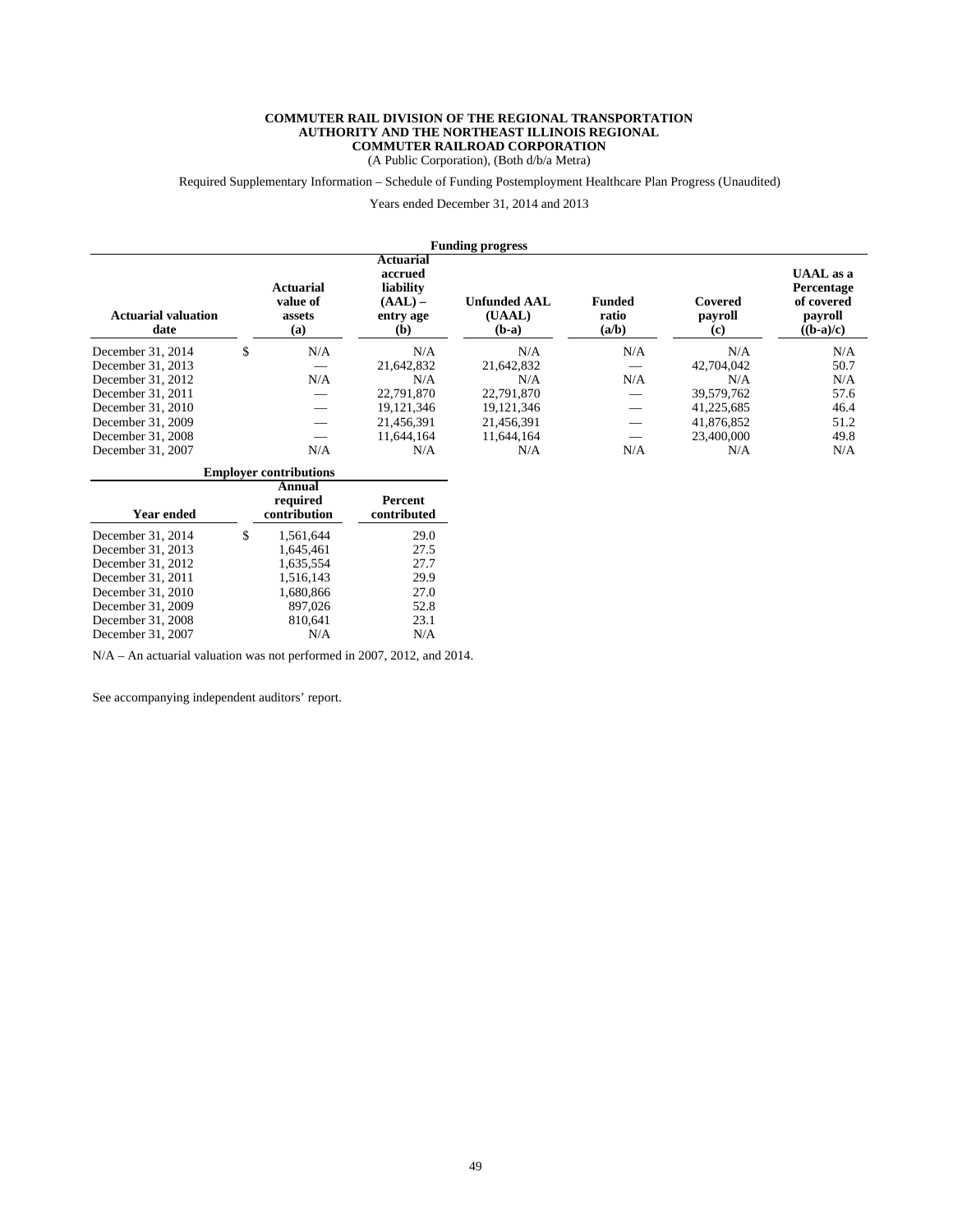(A Public Corporation), (Both d/b/a Metra)

#### Schedule of Revenues and Expenses – Budget to Actual (Budgetary Basis) – (Unaudited)

Years ended December 31, 2014

|                                                                                                                                                                                                                                                                                                                                                                                     |               | <b>Final budget</b>                                                                                                                                | <b>Actual</b>                                                                                                                                      | Favorable<br>(unfavorable)                                                                                                    |
|-------------------------------------------------------------------------------------------------------------------------------------------------------------------------------------------------------------------------------------------------------------------------------------------------------------------------------------------------------------------------------------|---------------|----------------------------------------------------------------------------------------------------------------------------------------------------|----------------------------------------------------------------------------------------------------------------------------------------------------|-------------------------------------------------------------------------------------------------------------------------------|
| Revenues:                                                                                                                                                                                                                                                                                                                                                                           |               |                                                                                                                                                    |                                                                                                                                                    |                                                                                                                               |
| Passenger revenue:<br>Passenger revenue*<br>Reduced fare reimbursement                                                                                                                                                                                                                                                                                                              | \$            | 310,031,475<br>2,346,521                                                                                                                           | 311,685,272<br>3,138,000                                                                                                                           | 1,653,797<br>791,479                                                                                                          |
| Total operating passenger revenues                                                                                                                                                                                                                                                                                                                                                  |               | 312,377,996                                                                                                                                        | 314,823,272                                                                                                                                        | 2,445,276                                                                                                                     |
| Other revenue                                                                                                                                                                                                                                                                                                                                                                       |               | 51,800,004                                                                                                                                         | 60,711,317                                                                                                                                         | 8,911,313                                                                                                                     |
| Total revenues                                                                                                                                                                                                                                                                                                                                                                      |               | 364,178,000                                                                                                                                        | 375,534,589                                                                                                                                        | 11,356,589                                                                                                                    |
| Operating expenses:<br>Transportation<br>Fuel and motive power<br>Maintenance of way<br>Maintenance of equipment<br>Administration<br>Total administration and regional services<br>Claims, insurance, and risk management<br>Downtown stations<br>Total operating expenses<br>Loss before depreciation, financial assistance, and<br>leasehold-related interest income and expense | S             | 234,200,000<br>88,500,000<br>130,500,000<br>158,800,000<br>84,200,000<br>696,200,000<br>16,905,000<br>15,495,000<br>728,600,000<br>(364, 422, 000) | 232,925,953<br>85,500,588<br>134,615,030<br>160,270,692<br>82,630,538<br>695,942,801<br>17,382,776<br>14,584,208<br>727,909,785<br>(352, 375, 196) | 1,274,047<br>2,999,412<br>(4,115,030)<br>(1,470,692)<br>1,569,462<br>257,199<br>(477,776)<br>910,792<br>433,016<br>12,046,804 |
| Note:                                                                                                                                                                                                                                                                                                                                                                               |               |                                                                                                                                                    |                                                                                                                                                    |                                                                                                                               |
| Amounts excluded from the operating budget-basis expenses:<br>Security expense<br>Funded depreciation included in operating expenses<br>Lease of transportation facilities                                                                                                                                                                                                          | $\mathcal{S}$ | 18,299,774<br>2,952,024<br>17,748,202                                                                                                              | 18,825,626<br>2,944,696<br>15,298,713                                                                                                              | (525, 852)<br>7,328<br>2,449,489                                                                                              |
| <b>Total deductions</b>                                                                                                                                                                                                                                                                                                                                                             | \$            | 39,000,000                                                                                                                                         | 37,069,035                                                                                                                                         | 1,930,965                                                                                                                     |
| Amounts added to the operating budget-basis revenues:<br>Senior fare allowance                                                                                                                                                                                                                                                                                                      | \$            | 1,800,000                                                                                                                                          | 1,800,000                                                                                                                                          |                                                                                                                               |
| Forghov recovery ratio                                                                                                                                                                                                                                                                                                                                                              |               |                                                                                                                                                    |                                                                                                                                                    |                                                                                                                               |

Farebox recovery ratio

\* Includes \$4,000,000 farebox revenue dedicated to capital.

See accompanying independent auditors' report and notes to supplementary information.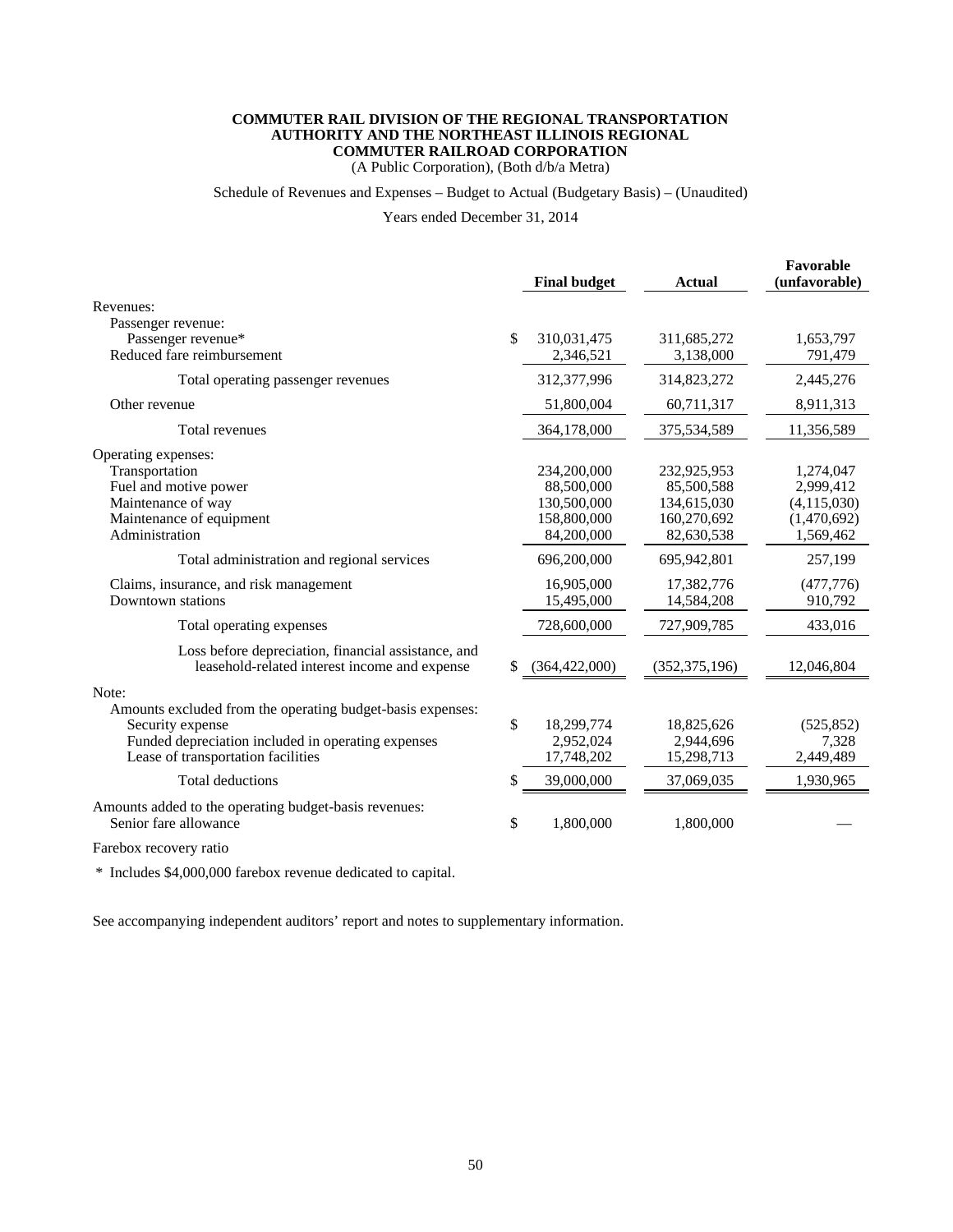(A Public Corporation), (Both d/b/a Metra)

#### Budgetary Basis Schedule of Operations – (Unaudited)

Years ended December 31, 2014

|                                                                                                                                                                              |    | <b>NIRCRC</b>                                      | <b>Union</b><br>Pacific              | <b>BNSF</b>                          |    | <b>Total</b>                                        |
|------------------------------------------------------------------------------------------------------------------------------------------------------------------------------|----|----------------------------------------------------|--------------------------------------|--------------------------------------|----|-----------------------------------------------------|
| Operating revenues:<br>Passenger revenue*<br>Other revenue<br>Reduced fare reimbursement                                                                                     | \$ | 137,056,583<br>60,086,578<br>1,684,060             | 110,377,522<br>1,010,033<br>624,739  | 64,251,167<br>443,907                |    | 311,685,272<br>61,096,611<br>2,752,706              |
| Total operating revenue                                                                                                                                                      |    | 198,827,221                                        | 112,012,294                          | 64,695,074                           |    | 375,534,589                                         |
| Operating expenses:<br>Carrier-level expenses:<br>Transportation<br>Maintenance of way                                                                                       |    | 131,662,316<br>89,350,605                          | 72,871,606<br>40,985,404             | 28,392,031<br>4,279,021              |    | 232,925,953<br>134,615,030                          |
| Maintenance of equipment                                                                                                                                                     |    | 83,995,712                                         | 51,189,446                           | 25,085,534                           |    | 160,270,692                                         |
| Administration                                                                                                                                                               |    | 64,969,899                                         | 16,179,672                           | 1,480,967                            |    | 82,630,538                                          |
| Total carrier-level expenses                                                                                                                                                 |    | 369,978,532                                        | 181,226,128                          | 59,237,553                           |    | 610,442,213                                         |
| Centralized expenses:<br>Diesel fuel<br>Motive electricity<br>Claims, insurance, and risk management<br>Downtown stations                                                    |    | 30,279,541<br>6,771,703<br>13,426,609<br>7,958,673 | 32,142,010<br>2,421,213<br>1,342,079 | 16,307,334<br>1,534,954<br>5,283,456 |    | 78,728,885<br>6,771,703<br>17,382,776<br>14,584,208 |
| Total centralized expenses                                                                                                                                                   |    | 58,436,526                                         | 35,905,302                           | 23, 125, 744                         |    | 117,467,572                                         |
| Total operating expenses                                                                                                                                                     |    | 428,415,058                                        | 217, 131, 430                        | 82,363,297                           |    | 727,909,785                                         |
| Operating loss                                                                                                                                                               | \$ | (229, 587, 837)                                    | (105, 119, 136)                      | (17,668,223)                         |    | (352, 375, 196)                                     |
| Note:<br>Amounts excluded from the operating budget-basis<br>expenses:<br>Security expense<br>Funded depreciation included in expenses<br>Lease of transportation facilities |    |                                                    |                                      |                                      | \$ | 18,825,626<br>2,944,696<br>15,298,713               |
| Total exclusions                                                                                                                                                             |    |                                                    |                                      |                                      | \$ | 37,069,035                                          |
| Amounts added to the operating budget-basis<br>revenues:                                                                                                                     |    |                                                    |                                      |                                      |    |                                                     |
| Senior free ride allowance                                                                                                                                                   |    |                                                    |                                      |                                      | \$ | 1,800,000                                           |
| Farebox recovery ratio (\$375,534,589 + \$1,800,000) / (\$727,909,785 - \$37,069,035)                                                                                        |    |                                                    |                                      |                                      |    | 54.62%                                              |
| * Includes \$4,000,000 farebox revenue dedicated to capital.                                                                                                                 |    |                                                    |                                      |                                      |    |                                                     |

See accompanying independent auditors' report and notes to supplementary information.